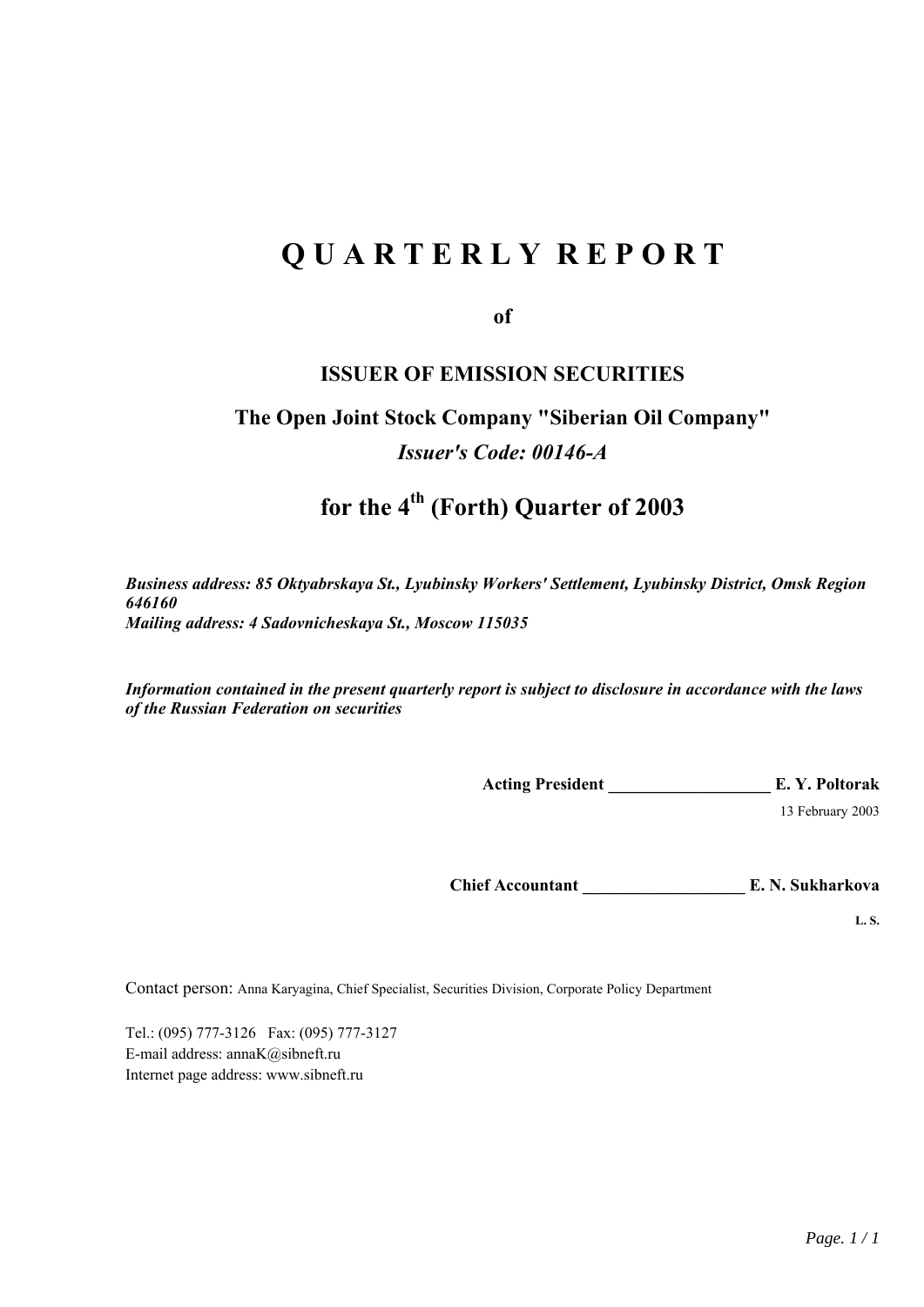# **Оглавление:**

|                                                                                                                                                                                                                                                                                                                            | страница |
|----------------------------------------------------------------------------------------------------------------------------------------------------------------------------------------------------------------------------------------------------------------------------------------------------------------------------|----------|
| Introduction                                                                                                                                                                                                                                                                                                               |          |
| 1. Brief Data                                                                                                                                                                                                                                                                                                              | 4        |
| Members of managing bodies                                                                                                                                                                                                                                                                                                 | 5        |
| Data on the issuer's bank accounts                                                                                                                                                                                                                                                                                         | 5        |
| Data on auditor                                                                                                                                                                                                                                                                                                            | 5        |
| 2. Basic Information About the Issuer's Financial and Economic Condition                                                                                                                                                                                                                                                   |          |
| The indicators of the financial and economic activities of the issuer                                                                                                                                                                                                                                                      | 6        |
| Market capitalization                                                                                                                                                                                                                                                                                                      | 6        |
| The commitments of the issuing company                                                                                                                                                                                                                                                                                     | 6        |
| 3. Detailed information on the issuer                                                                                                                                                                                                                                                                                      |          |
| The history of the creation and development of the issuer                                                                                                                                                                                                                                                                  | 7        |
| Primary economic activity of the issuer                                                                                                                                                                                                                                                                                    | 10       |
| Subsidiary and independent business companies of the issuer                                                                                                                                                                                                                                                                | 14       |
| The composition, structure and value of the fixed assets of the issuer                                                                                                                                                                                                                                                     | 17       |
| 4. Information on the financial and economic activities of the issuer                                                                                                                                                                                                                                                      |          |
| The results of the issuer's financial and economic activities                                                                                                                                                                                                                                                              | 17       |
| 5. Detailed data on the persons who are members of the managing bodies of the issuer                                                                                                                                                                                                                                       |          |
| Information on the structure and competence of the managing bodies of the issuer                                                                                                                                                                                                                                           | 19       |
| Information on the persons who are members of the managing bodies of the issuer                                                                                                                                                                                                                                            | 23       |
| Information on the structure and the terms of reference of the bodies of control over the financial<br>and economic activities of the issuer                                                                                                                                                                               | 25       |
| Information on the persons who are part of the bodies of control over the financial and economic<br>activities of the issuer                                                                                                                                                                                               | 26       |
| Data on the issuer's staff                                                                                                                                                                                                                                                                                                 | 27       |
| 6. Information on the issuer's shareholders and affiliated transactions                                                                                                                                                                                                                                                    |          |
| Information on the total number of shareholders (participants) of the issuer                                                                                                                                                                                                                                               | 28       |
| Information on the holders of not less than five percent of its authorized capital or not less than five<br>percent of its ordinary shares, as also information on the participants of such persons that hold not<br>less than 20 percent of their authorized capital or not less than 20 percent of their ordinary shares | 28       |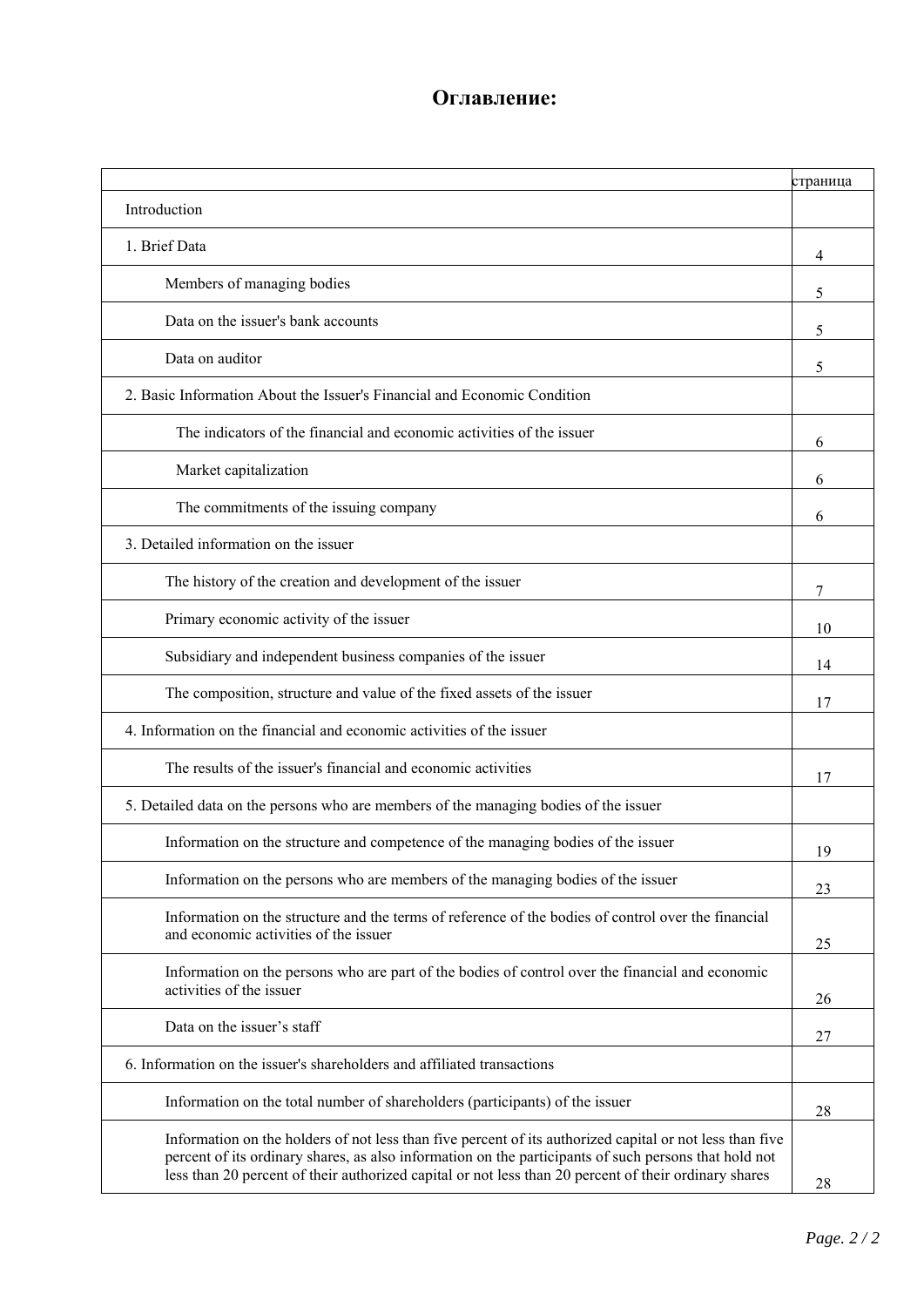| Information on the issuer's affiliated transactions                                                                             | 28 |
|---------------------------------------------------------------------------------------------------------------------------------|----|
| Information on the debts receivable                                                                                             | 28 |
| 7. The issuer's financial statements and other financial information.                                                           | 28 |
| 8. Additional data on the issuer and its issued securities                                                                      | 30 |
| Authorized capital amount and structure                                                                                         | 30 |
| Data on the formation and utilization of the reserve fund                                                                       | 30 |
| Organizations in which the issuer holds at least 5 percent of the authorized capital or at least 5<br>percent of ordinary stock | 31 |
| Data on major deals                                                                                                             | 39 |
| The issuer's securities                                                                                                         | 40 |
| Registrar                                                                                                                       | 41 |
| Announced and paid dividends on the issuer's shares and earnings on the issuer's bonds                                          | 42 |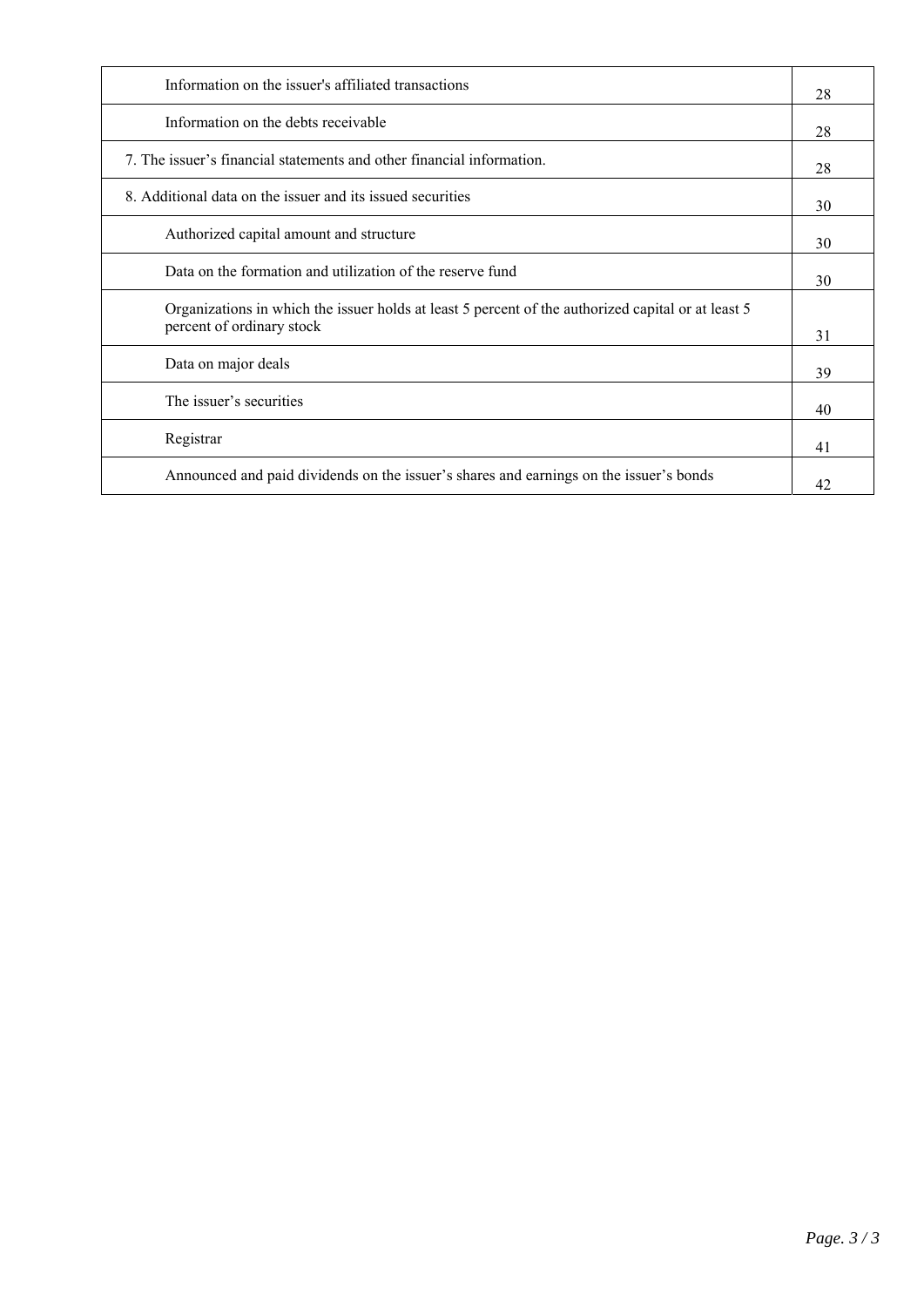# **INTRODUCTION**

# **The full corporate name of the issuer: The Open Joint Stock Company "Siberian Oil Company"**

The shortened name**: OAO "Sibneft"** 

**The business address and mailing address of the issuer and contact telephone numbers**  Business address: **85 Oktyabrskaya St., Lyubinsky Workers' Settlement, Lyubinsky District, Omsk Region 646160**  Mailing address: **4 Sadovnicheskaya St., Moscow 115035** Tel.: (**095) 777-3126** Fax: (**095) 777-3127** E-mail address: **annaK@sibneft.ru** The address of the Internet page on which the full text of the report is published: **www.sibneft.ru** 

# **Main data on placed securities**

Category and type: **registered ordinary shares** State registration number **1-01-00146-А of 17.06.2003** Nominal value of one security of the issue: **0.0016 ruble**  The issue's number of securities: **4 741 299 639 pieces** Size of the issue: **7,586,079.4224 rubles** 

### **Data on placed share issues**

The authorized capital of the Company is equal to 7,586,079.4224 rubles and has been formed by placing two issues of registered ordinary shares conferring on their holders equal rights. All the placed shares are voting shares.

### **Securities circulation data**

The shares are included in the quote list B of the Moscow Interbank Currency Exchange (http://www.micex.ru/). Search by SIBN code. The shares are included in the quote list B of the RTS Stock Exchange (http://www.rtsnet.ru/). Search by SIBN code. The shares are also in circulation at the St. Petersburg Stock Exchange (http://www.spbex.ru/).

### **American Depositary Receipts**

A Level I American Depositary Receipt (ADR) Program was carried out in April 1999. The program enables placing in ADRs 8.4% of the total number of shares. One ADR is equivalent to ten shares and the depositary bank is The Bank of New York. The ADRs are trading in the Frankfurt Stock Exchange (http://www.ip.exchange.de/) and the Berlin Stock Exchange (http://www.berlinerboerse.de/). Additional information is available from the Moscow Office of The Bank of New York at +7 (095) 967-3110 (http://www.bankofny.com/).

### **The Register Holder**

**OAO Registrar ROST Physical address:** 18 Stromynka St., Bldg. 13, Moscow, Russia **Mailing address:** 18 Stromynka St., Bldg. 13, PO Box 9, Moscow 107996 **Telephone:** +7 (095) 771-7335, +7 (095) 771-7337 **Fax:** +7 (095) 777-73-34 **Internet:** http://www.rrost.ru/ **E-mail address:** rost@rrost.ru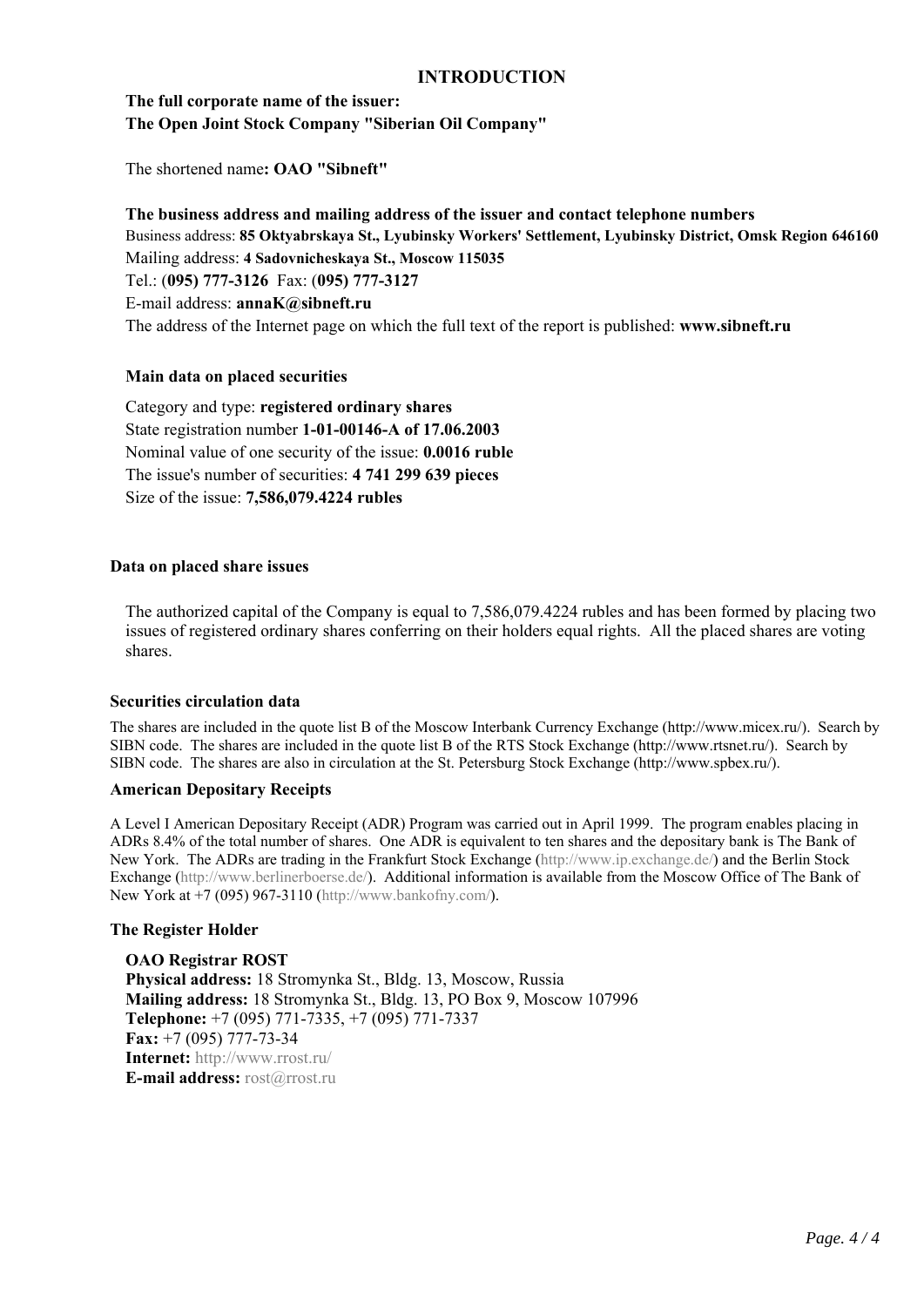# **1. Brief data on the members of the issuer's managing bodies, and data on the issuer's bank accounts, auditor, appraiser and financial consultant**

# THE BOARD OF DIRECTORS:

| THE BUAKIJ UF IJIKEUTUKS:                                                                   |
|---------------------------------------------------------------------------------------------|
| 1. Vice President Potapov, Konstantin Nikolayevich (the Chairman of the Board of Directors) |
| Year of birth: 1956                                                                         |
| 2. Independent Director Vinchel, Mikhail Genrikhovich                                       |
| Year of birth: 1961                                                                         |
| 3. Independent Director Gavrikov, Albert Alexeyevich                                        |
| Year of birth: 1970                                                                         |
| 4. Independent Director Tyryshkin, Ivan Aleksandrovich                                      |
| Year of birth: 1973                                                                         |
| 5. President Shvidler, Yevgeny Markovich                                                    |
| Year of birth: 1964                                                                         |
| 6. Vice President for Finance Breyeva, Tatyana Alexeyevna                                   |
| Year of birth: 1951                                                                         |
| 7. Vice President Oif, Valery Aleksandrovich                                                |
| Year of birth: 1964                                                                         |
| 8. Vice President Poltorak, Yevgeny Yakovlevich                                             |
| Year of birth: 1947                                                                         |
| 9. Head of the Corporate Policy Department Novikov, V. I.                                   |
| Year of birth: 1945                                                                         |
|                                                                                             |
| THE ONE-MAN EXECUTIVE BODY: President Shvidler, Yevgeny Markovich                           |
|                                                                                             |

# THE COLLECTIVE EXECUTIVE BODY: **Management**

Consisting of: **1. President Shvidler, Yevgeny Markovich** Year of birth: 1964 **2. Vice President for Finance Breyeva, Tatyana Alexeyevna** Year of birth: 1951 **3. First Vice President Korsik, Aleksandr Leonidovich**  Year of birth: 1956

# **1.2. Data on the issuer's bank accounts**

Full corporate name of the credit organization: *ZAO Raiffeisenbank Austria, Moscow*  Business address: *Moscow*  Taxpayer Identification Number: *7744000302* BIK: *44525700*  Correspondent account of the credit organization: *30101810200000000700*

# **1.3. Data on the issuer's auditor**

Name: ZAO **Ernst & Young Vneshaudit**  Business address: **20/12 Podsosensky Per., Moscow 103062**  Tel.: **(095) 7559700** Fax: **(095) 7559710**  Data on the auditor's license: License number: **004768**  Issuance date: **8.02.2002**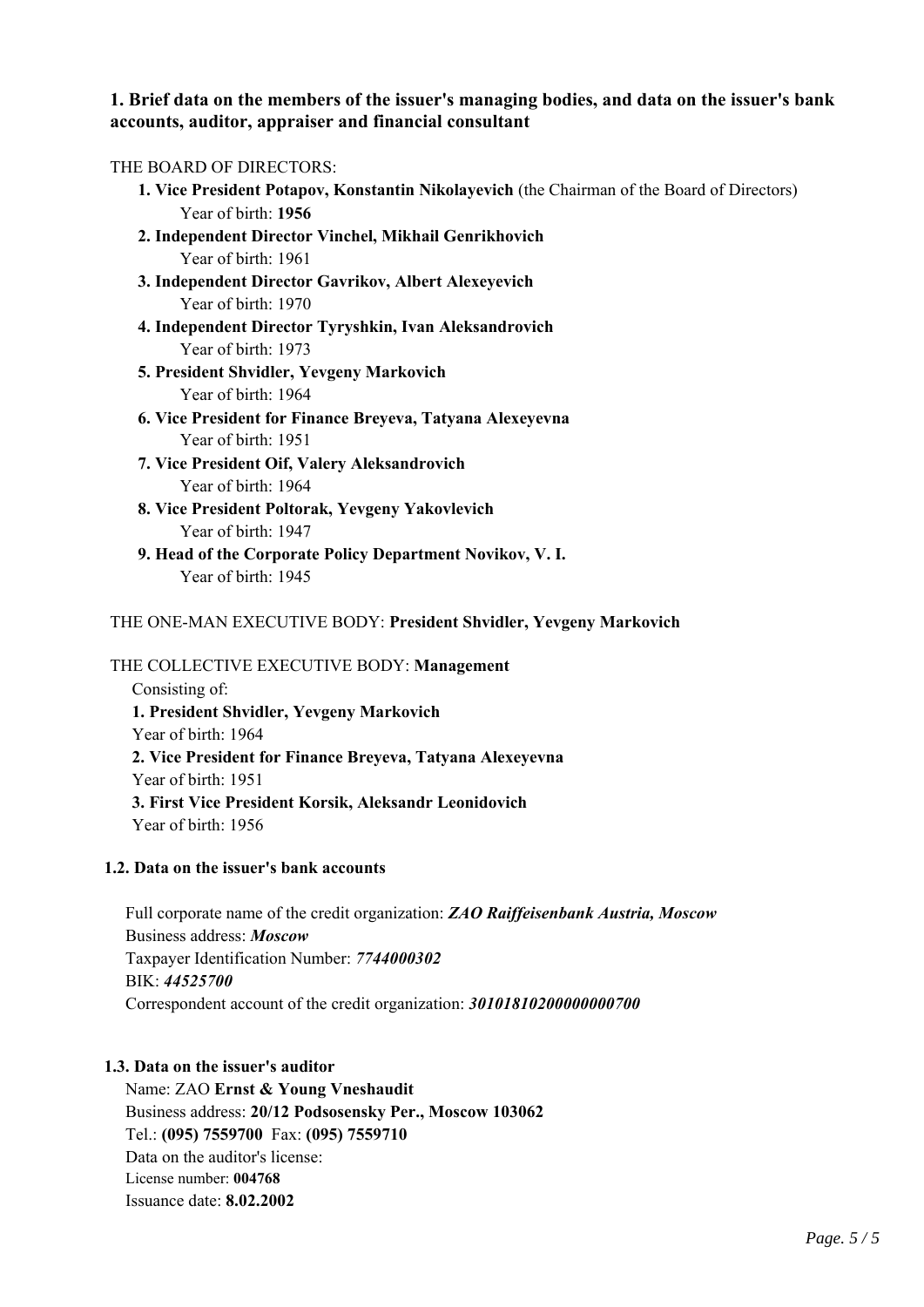Expiration date: **8.02.2005** 

#### Issuing authority: **The Ministry of Finance of the Russian Federation**

The financial year (years) for which an auditor has run an independent check:

**This auditor has audited the annual financial statement (drawn up in accordance with Russian standards) for the year 2002, the annual and semiannual consolidated financial statements drawn up in accordance with US GAAP standards for 2002, and the semiannual consolidated financial statement for the first half of 2003, drawn up in accordance with US GAAP standards.** 

**Earlier, accounts auditing had been carried out by ZAO Arthur Andersen for the years 1999, 2000 and 2001.** 

Auditor selection procedures: **Under the Company's Charter, an independent auditor is to be elected by a General Meeting of Shareholders by a majority vote. Shareholder (shareholders) being owner of more than 2 % of shares in aggregate able to promote a candidate for auditor to the General Annual Shareholders Meeting. In the absence thereof such candidates the Board of Directors of the Company can include into agenda of General Shareholders' Meeting issue or candidates in the list of candidates at it's discretion. The Board of Directors provides Shareholders' Meeting with recommendations on several candidates on the basis of Audit Committee decision.** 

**According to Audit Committee regulation: conditions, providing independency of auditor are:** 

- **amount of payments for auditing services, providing to the Company, must not compose more than 10% in auditors' income;**
- **Audit Organization can not be the Company's auditor if this Organization provided services to the Company concerning business accounting and preparation of financial statements.**

The procedure for fixing the amount of remuneration: **A decision of the Board of Directors on the auditor's remuneration shall be adopted by the majority, on the basis of its Audit Committee's advice.** 

# **1.4. Data on the issuer's appraiser:**

Name: Closed Joint Stock Company **"Mezhdunarodny centr ocenki"**

Short Name: ZAO **"Mezhdunarodny centr ocenki"** 

Business address: **building 1, 21, Novaya Basmannaya St., Moscow, 107078, Russian Federation**  Tel.: **(095) 2619110** Fax: **(095) 2679936** 

Data on the auditor's license:

License number: **000002** 

Issuance date: **06.08.2001** 

Expiration date: **06.08.2004** 

Issuing authority: **The Ministry of Privity of the Russian Federation** 

Information on appraisement services, provided by appraiser: **Estimation of a market value of one ordinary share of Sibneft for the Board of Directors' decision making on the price of shares' redemption during reorganization by means of annexation of LLC Orion LTD to JSC Sibneft.** 

**1.5. Data on the issuer's consultant: The issuer does not have financial consultants.** 

# **2. Basic Information About the Issuer's Financial and Economic Condition**

- **2.1. The indicators of the financial and economic activities of the issuer:**
- not provided in this quarter.

**2.2. Market capitalization** 

**Information on market capitalization of the issuer for the last 5 finished financial years, as of the date of a financial year end:** 

**1999 – 1 506 268 223 US dollars** 

**2000 – 1 231 998 263 US dollars** 

**2001 – 3 153 731 488 US dollars** 

**2002 – 8 879 036 575 US dollars** 

**2003 – 10 559 414 804 US dollars**

Capitalization is calculated as a product of the number of ordinary shares and weighted average price of one share, calculated by ten biggest transactions, made at "Fondovaya Birja RTS", for each of 5 finished financial years as of November.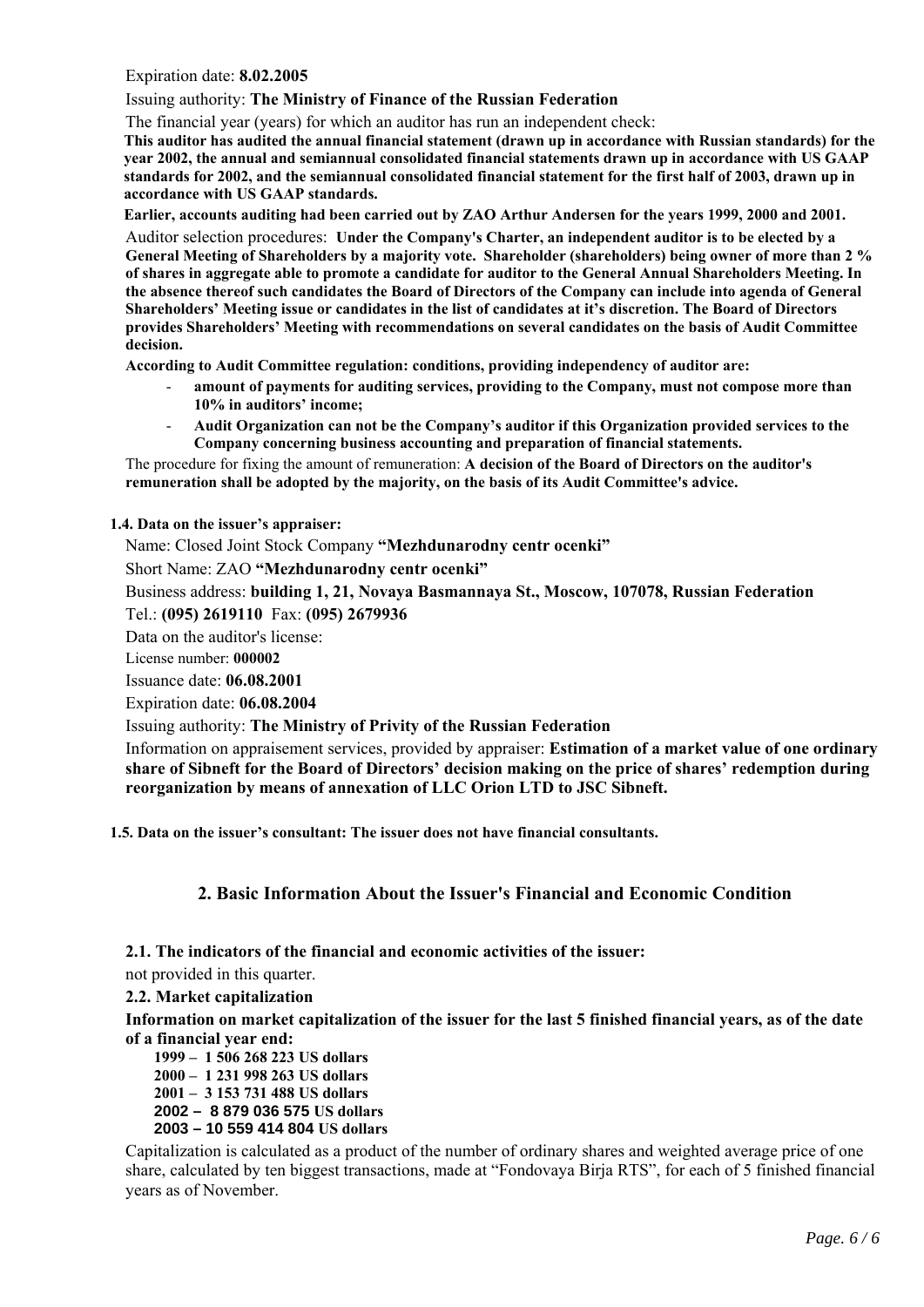# **2.3. The commitments of the issuing company**

**2.3.1. Credit indebtedness according to data from the unconsolidated financial statement drawn up according to Russian standards:** not provided in this quarter

| <b>Creditor</b>                  | Sum of<br>indebtedness as on<br>01.01.2004<br>('000 rubles) | Debt incurred<br>when | Date of<br>repayment | <b>Credit</b><br>conditions |
|----------------------------------|-------------------------------------------------------------|-----------------------|----------------------|-----------------------------|
| Salomon Brazers                  | 500 000 000                                                 | 03.12.2002            | <b>January 2009</b>  | 10.75%                      |
| <b>Salomon Brazers</b>           | 400 000 000                                                 | 13.02.2002            | February 2007        | 11.50%                      |
| West LB AG                       | 233 513 513,51                                              | 04.07.2002            | <b>January 2006</b>  | Libor+2.15 $%$              |
| Raiffesen Zentrabank Oesterreich | 128 571 428,57                                              | 10.12.2002            | December 2005        | Libor+3.25%                 |
| BNP Paribas S.A., London Branch  | 136 107 567,57                                              | 25.07.2002            | <b>July 2007</b>     | Libor+ $3\%$                |

**2.3.2 Credit history of the issuer:** 

# **2.3.3. Commitments of the issuing company arising from the security provided to third parties**

In reporting period security provided to Noyabrskneftecombank on credits to JSC "Sibneft-Noyabrskneftegaz" in total amount of 15 billion rubles. There is no other liabilities composing more than 5% of assets.

**2.4. The aims of an issue and the areas in which to use the funds obtained as a result of the placing of emission securities** No share issues have been effected over the last five years.

### **2.5. Risks involved in the acquisition of placed emission securities**

No share issues have been effected over the last five years.

# **3. Detailed information on the issuer**

### **3.1. The history of the creation and development of the issuer**

ОАО Sibneft was formed in accordance with the Decree of the President of the Russian Federation № 872 of August 24, 1995 and the Resolution of the Government of the Russian Federation № 972 of September 29, 1995. It was registered on October 6, 1995. The state, acting as the founder of Sibneft, set up a vertically integrated company through contributing to its authorized capital the shares of Noyabrskneftegaz, Omsk Oil Refinery, the geophysical enterprise Noyabrskneftegazgeofizika, and Omsknefteprodukt, a marketing unit. The privatization of the company was fully completed in May 1997, and at present OAO Sibneft is a fully private company.

The stages of success:

- Sibneft was the first among Russian corporations to issue Eurobonds in August 1997.
- It was the first among the companies of Russia to adopt a Corporate Governance Code in July 1998.
- As also the first among Russian companies to receive a large credit from western banks after the financial crisis in Russia in September 1998.
- It was the first among vertically integrated Russian oil companies to issue a consolidated financial statement in accordance with the international US GAAP standard.
- It was the first among Russian oil companies to work out business planning, budgeting and monitoring techniques which make it possible to assess the efficiency of investments at the level of individual fields.
- And the first among Russian oil companies to set up a modern center of modeling where geological and hydrodynamic field development simulation models are constructed.
- In August 2001 года the largest dividends in the history of Russian corporations were paid out to its shareholders.
- In January 2002 the company placed Eurobonds to the amount of \$400 million, and in December, \$500 m these being the largest issues of corporate bonds in Russian history.

#### **Expansion in oil production volume**

The program for the growth of oil production was launched by the company in 2000. In the spring commercial production began at the Yarainerskoye and Romanovskoye Fields and later at the Vostochno-Vyngayakhinskoye and the Vostochno-Pyakutinskoye. Deposits were being worked at the Karamovskoye and Kraineye Fields, and drilling work began again at the immense Sugmutskoye Field. The international service company Schlumberger provided Sibneft with state of the art technologies.

In 2001 Sibneft goes beyond its principal resource base - the Yamalo-Nenets Area of the Tyumen Region. In May 2001 the first commercial oil was obtained at the Krapivinskoye Field in the Omsk Region.

Jointly with the Yugraneft company a joint venture, Sibneft - Yugra, was set up, which is engaged in production in the Khanty-Mansi Autonomous Area.

The results of 2001 brought Sibneft leadership in the Russian oil industry in rates of production volume growth (without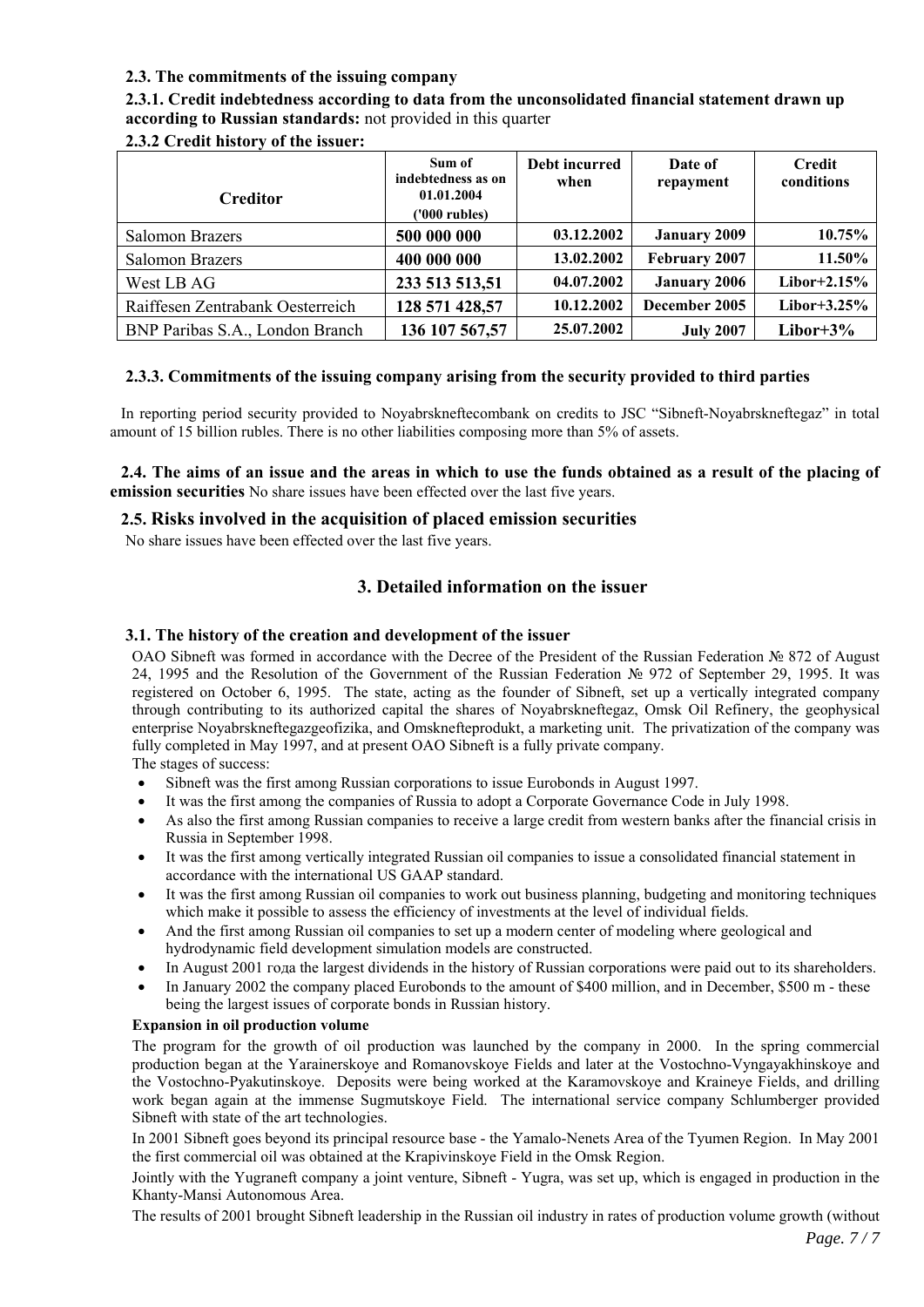regard to the acquisition of new assets). According to Russian Federation Ministry of Energy statistics, the company's output rose by 20%, compared to 2000, and in 2002 by 27% against 2001.

In April 2002 Sibneft got control of 67% of the shares of OAO Meretoyakhaneftegaz, possessing a license to develop the Meretoyakhinskoye Field in the Yamalo-Nenets Area (reserves - 121 million tons).

### **The expansion of the company's processing capacities**

The rapid growth of oil production has been a stimulus for the development of processing. Sibneft incorporates Omsk Refinery, Russia's largest and one of the world's biggest, with an installed capacity of 19.5 million tons a year. In depth of crude oil refining the plant holds the first place in the Russian Federation. The leading positions of Omsk Refinery in the industry are being maintained by its constant modernization. Thus, in keeping with the Omsk Refinery modernization program an alkylation plant was completed in 2001, for which the French engineering group Technip had supplied the equipment. The reconstruction is now under way of the catalytic reforming plant with the use of the equipment being supplied by Eurotechnica Contractors and Engineers, an Italian firm. The catalytic cracking unit was reconstructed and a fully automatic automobile oils loading line was installed, for which the Swiss firm SIG Blowtec had supplied the equipment.

As a result of the modernization Omsk Refinery has been enabled to start the production of commercial volumes of antiknock gasoline А-98 (the volume of production - up to 12 thousand tons a month) and thus become the second largest producer of motor oils in Russia. In 2002 the total capacity of the oil block was 20 thousand tons a month.

#### **The growth of the marketing network**

The growth of crude oil refining volumes has determined the expansion of the marketing network of Sibneft, which has extended its selling operations far beyond the Omsk Region, where ОАО Sibneft-Omsknefteprodukt holds the leading position. A strategy which is completely justified: the retail sale of oil products in the domestic market usually brings in a greater rate of return than do export operations.

Sibneft today sells oil refining products via ZAO Kuzbassnefteprodukt, ОАО Sibneft-Barnaulnefteprodukt, ОАО Tyumennefteprodukt, ОАО Sverdlovsknefteprodukt, ОАО Yekaterinburgnefteprodukt, and ОАО Novosibirsknefteproduct (on a parity basis with the oil company Yukos), controlling more than 1,250 gas stations. In June 2002 an agreement was reached to acquire a marketing network in the Tomsk Region, where Sibneft expects to take up 20% of the market of automobile gasoline. A dealer network is being formed in Krasnoyarsk Territory. Finally, Sibneft has opened a network of gas stations in Moscow. During 2003, the number of gas stations controlled by the company rose by more than 100, and the volume of retail and petty wholesale realization of automobile gasolines and diesel fuel in the home market went up by more than 25%, reaching 3.7 million tons. Sibneft is carrying out a large-scale reconstruction of gas stations and tank farms, the construction of new gas stations. Volume of realization of oil products through own retail network in 2003 grew by 23% and composed 0.9 mln tons.

Sibneft owns more than 10 retail subsidiaries:

- LLC Sibneft-Noyabrsknefteproduct
- Closed JSC Kuzbassnfeteproduct
- JSC Sibneft-Barnaulnefteproduct
- JSC Sverdlovsknefteproduct
- **JSC Ekaterinburgnefteproduct**
- JSC Sibneft-Tyumennefteproduct
- JSC Sibneft-Krasnoyarsknefteproduct
- JSC Novosibirsknefteproduct
- LLC Sibneft-AZS Service
- LLC Sibneft-Tomsknefteproduct

3.1.1. Data on the corporate name of the issuer:

The full corporate name of the issuer:

#### **The Open Joint Stock Company "Siberian Oil Company"**

The shortened name**: OAO "Sibneft"** 

Data on changes in the name and the institutional form of the issuer: **there have been no changes.** 

#### **3.1.2. Data on the state registration of the issuer and on what licenses it has**

#### Date of state registration of the issuer: **October 6, 1995**

Number of the certificate of state registration (or other document confirming the state registration of the issuer): **38606450**

Authority that effected the state registration: **the Omsk City Registration Chamber, Omsk City Administration** Date of registration with EGRYuR: **August 21, 2002**

Main state registration number: **1025501701686** 

Authority that effected the state registration: **The Inspectorate of the Russian Federation Ministry of Taxes**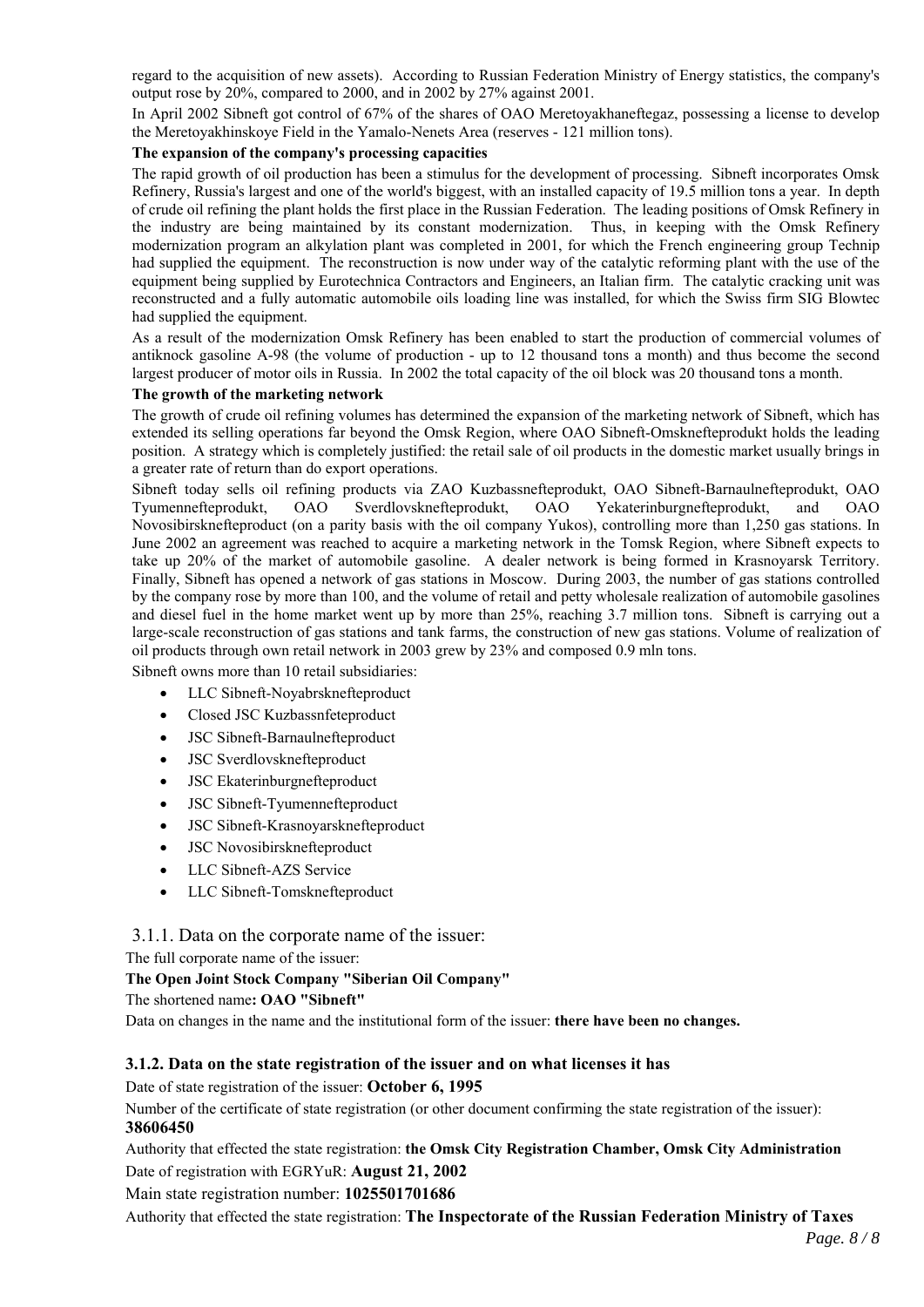# **and Levies for the Lyubinsky District of the Omsk Region.**

3.1.4. Contact information Business address: **85 Oktyabrskaya St., Lyubinsky Workers' Settlement, Lyubinsky District, Omsk Region 646160** Location of the permanent executive body: **85 Oktyabrskaya St., Lyubinsky Workers' Settlement, Lyubinsky District, Omsk Region 646160**

Mailing address: **4 Sadovnicheskaya St., Moscow 115035**

Tel.: (**095) 777-31-26** Fax: (**095) 777-31-27**

E-mail address: **annaK@sibneft.ru**

The address of the Internet page on which the full text of the report is published: **www.sibneft.ru**  The subdivision of the issuing company for work with shareholders and investors

> Location: **4 Sadovnicheskaya St., Moscow 115035 The securities unit – Andrey Dolgov Tel.: (095) 777-31-26 Fax: (095) 777-31-27 The unit for relations with investors - Victor Mishnyakov e-mail: victorm@sibneft.ru The address of the corporate site on the Internet: www.sibneft.ru**

### 3.1.5. Taxpayer identification number. INN 5504036333

3.1.6. Branch subsidiaries and representation offices

#### Name: *Moscow Branch*

Business address: *3 Tolmachevsky Per., Moscow* **109017** Mailing address: *4 Sadovnicheskaya St., Moscow 115035* Head: *Marina Alexeyevna Goncharova* Date of opening: *August* **16, 1996** Validity of the power of attorney: *April* **2, 2005**

#### Name: *Yamal Representation Office*

Business address: *20 Obskaya St., Salekhard, Yamalo-Nenets AO, Tyumen Reg. 6***26600** Mailing address: *20 Obskaya St., Salekhard, Yamalo-Nenets AO, Tyumen Reg. 6***26600** Head: *Vladimir Mikhailovich Lyalin* Date of opening: *April* **29, 1996** Validity of the power of attorney: *March 1,* **2005**

Name: *Noyabrsk Branch*

Business address: *Noyabrsk, Yamalo-Nenets Autonomous Area* Mailing address: *Noyabrsk, Yamalo-Nenets Autonomous Area* Head: *Vladimir Aleksandrovich Yelfimov* Date of opening: *September* **6, 2000** Validity of the power of attorney: *September* **1, 2004**

### **3.2. Primary economic activity**

3.2.1. Sector identity OKVED codes: 51.51.2 Wholesale trade in motor fuel, including aviation gasoline 51.51.3 Wholesale trade in other liquid and gas fuel 51.12.1 Activity of wholesale fuel trade agents 23.20 Production of oil products 11.10.11 Extraction of crude oil and petroleum (associated) gas 74.13.1 Market research

74.40 Advertising activity

22.11.1 Book publishing

74.84 Provision of other services

74.14 Consulting on matters of commercial activity and management

74.20.2 Exploration, geophysical and geochemical work in the field of mineral resources study

45.12 Exploration drilling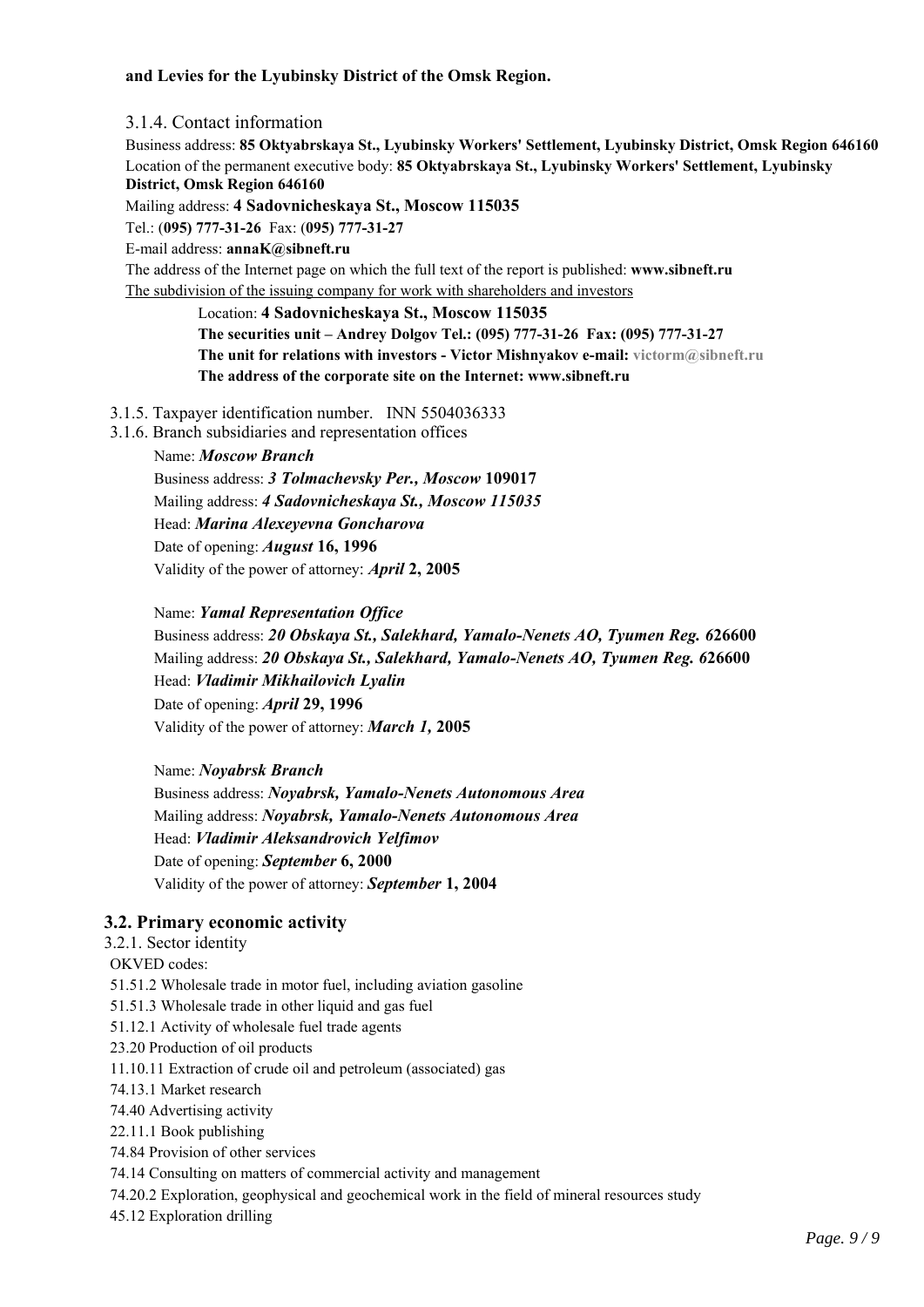45.34 Installation of other engineering equipment

45.21.3 Execution of general construction work in laying trunk pipelines, communication lines and power transmission lines

- 11.20.2 Provision of derrick erection, repair and dismounting services
- 74.20.35 Engineering survey for construction
- 74.20.31 Topographic and geodetic activity
- 74.20.32 Cartographic activity, including activity in the field of names of geographic objects
- 45.31 Execution of electric wiring works
- 45.21.1 Execution of general erection works
- 3.2.2. Primary Economic Activity

**The main kinds of OAO Sibneft activity:** 

- **oil and gas exploration and production;**
- **oil refining;**
- **sale of oil and oil products**.

**The seasonal character of primary activity:** among the activities OAO Sibneft carries on there are no activities of a seasonal character.

- 3.2.3. The main types of products (works, services)
	- **The main types of products are:** 
		- **oil, associated gas;**
		- **oil refining products**.

# 3.2.5. Sales markets for the issuer's products

Sales markets for the issuer's products (works, services):

Oil products made by ОАО Sibneft-Omsk Refinery are sold via the subsidiary enterprises of the Sibneft company - ОАО Sibneft - Omsknefteprodukt, ОАО Sibneft - Barnaulnefteprodukt, ZAO Kuzbassnefteproduct, ОАО Sverdlovsknefteproduct, ОАО Yekaterinburgnefteproduct, ОАО Sibneft - Tyumennefteproduct, ООО Sibneft - Noyabrsknefteproduct, OOO Sibneft - AZS Servis and ООО Sibneft - Krasnoyarsknefteproduct within the territory of a number of regions of the Russian Federation: Omsk Region, Kemerovo Region, Altai Territory, Krasnoyarsk Territory, Tyumen Region (including the Yamalo-Nenets and Khanty-Mansi Autonomous Areas), Novosibirsk Region, Sverdlovsk Region, Tomsk Region, Kurgan Region, Irkutsk Region, and Moscow Region.

Oil and oil products are also exported to the near and far abroad countries.

### 3.2.6. Practices followed with respect to circulating capital and stocks

The company is pursuing a policy aimed at the optimization of the volume of circulating capital and stocks.

3.2.7. Raw materials

Sources of raw materials, supplies and services:

The company Sibneft and its subsidiary enterprise OAO Sibneft-Noyabrskneftegaz have licenses to develop hydrocarbon deposits on the territory of the Yamalo-Nenets and Khanty-Mansi Autonomous Areas and the Omsk Region.

For the production process ОАО Sibneft both attracts its own subsidiary enterprises and employs the services of a number of Russian and foreign contractors. Its suppliers of material and technical resources are Russian and foreign producers.

Oil extracted by the Company and its subsidiary enterprise OAO Sibneft-Noyabrskneftegaz is the main source of raw materials for the oil refining subsidiary enterprise - OAO Sibneft-Omsk Refinery.

### 3.2.8. Major competitors

The major competitors of the oil company OAO Sibneft are the vertically integrated Russian oil companies, with which its competition is concentrated for the most part in the sales markets of oil refining products.

3.2.9. Information on the availability of licenses

Date of state registration of the issuer: *August 21,* **2002**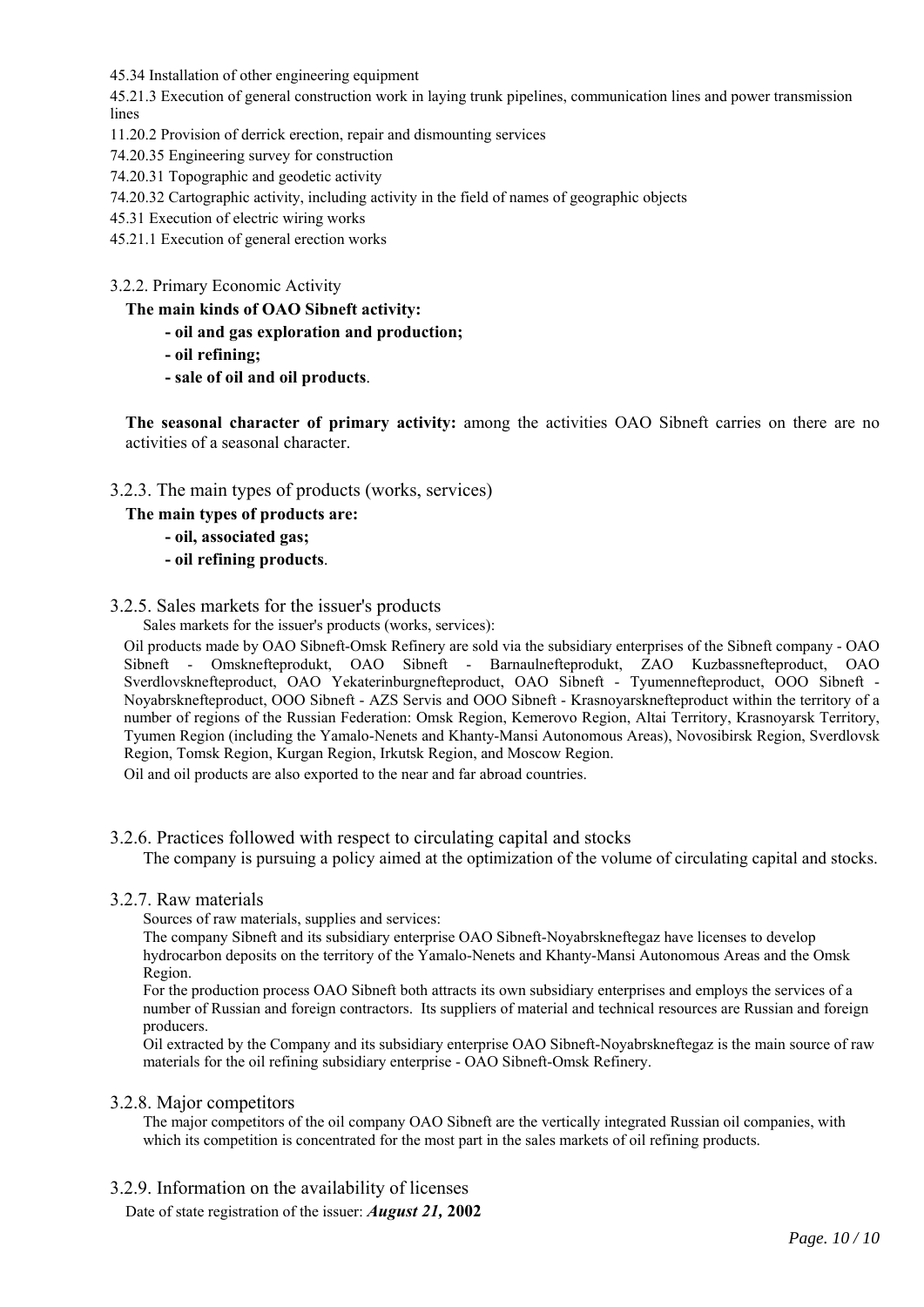Number of the certificate of state registration (or other document confirming the state registration of the issuer): *1025501701686*

Authority that effected the state registration: *The Inspectorate of the Russian Federation Ministry of Taxes and Levies for the Lyubinsky District of the Omsk Region (OAO Sibneft was registered on October 6, 1995, by the Omsk City Registration Chamber of the Omsk City Administration,* **№ 38606450)**

### Licenses:

Number: *СЛХ № 00562 НЭ* Date of issuance: *30.12.1998* Term of validity: *till 29.12.2023* Issuing authority: *Natural Resources Committee for YNAA of the RF Ministry of Natural Resources, YNAA Administration* Kinds of activity: *Geological exploration, search for and extraction of oil and gas within the Romanovsky Property*

Number: *ОМС 00093 НЭ* Date of issuance: *28.09.2000* Term of validity: *till 1.10.2025* Issuing authority: *RF Ministry of Natural Resources, Tarsky District Administration* Kinds of activity: *Geological exploration and the extraction of hydrocarbons from discovered and newly identified reservoirs of the southwestern part of the Krapivinsky Field (Omsk Region)*

Number: *00100 ОМС НП* Date of issuance: *13.11.2000* Term of validity: *till 31.12.2005* Issuing authority: *Ministry of Natural Resources, Natural Resources Committee for the Omsk Region* Kinds of activity: *Geological exploration on the Prigranichny Property*

Number: *00948 СЛХ НР* Date of issuance: *21.12.2000* Term of validity: *till 21.12.2025* Issuing authority: *Natural Resources Committee for YNAA of the RF Ministry of Natural Resources, YNAA Administration* Kinds of activity: *Geological exploration and hydrocarbon raw materials production within the Valynntoisky Property*

Number: *00946 СЛХ НР* Date of issuance: *21.12.2000* Term of validity: *till 21.12.2025* Issuing authority: *Committee on Land Resources and Land Management for YNAA of the RF Ministry of Natural Resources, YNAA Administration*  Kinds of activity: *Geological exploration and hydrocarbon raw materials production within the Pyakutinsky Property*

Number: *00947 СЛХ НР* Date of issuance: *21.12.2000* Term of validity: *till 21.12.2025* Issuing authority: *Committee on Land Resources and Land Management for YNAA of the RF Ministry of Natural Resources, YNAA Administration* Kinds of activity: *Geological exploration and hydrocarbon raw materials production on the Severno-Noyabrsky Property*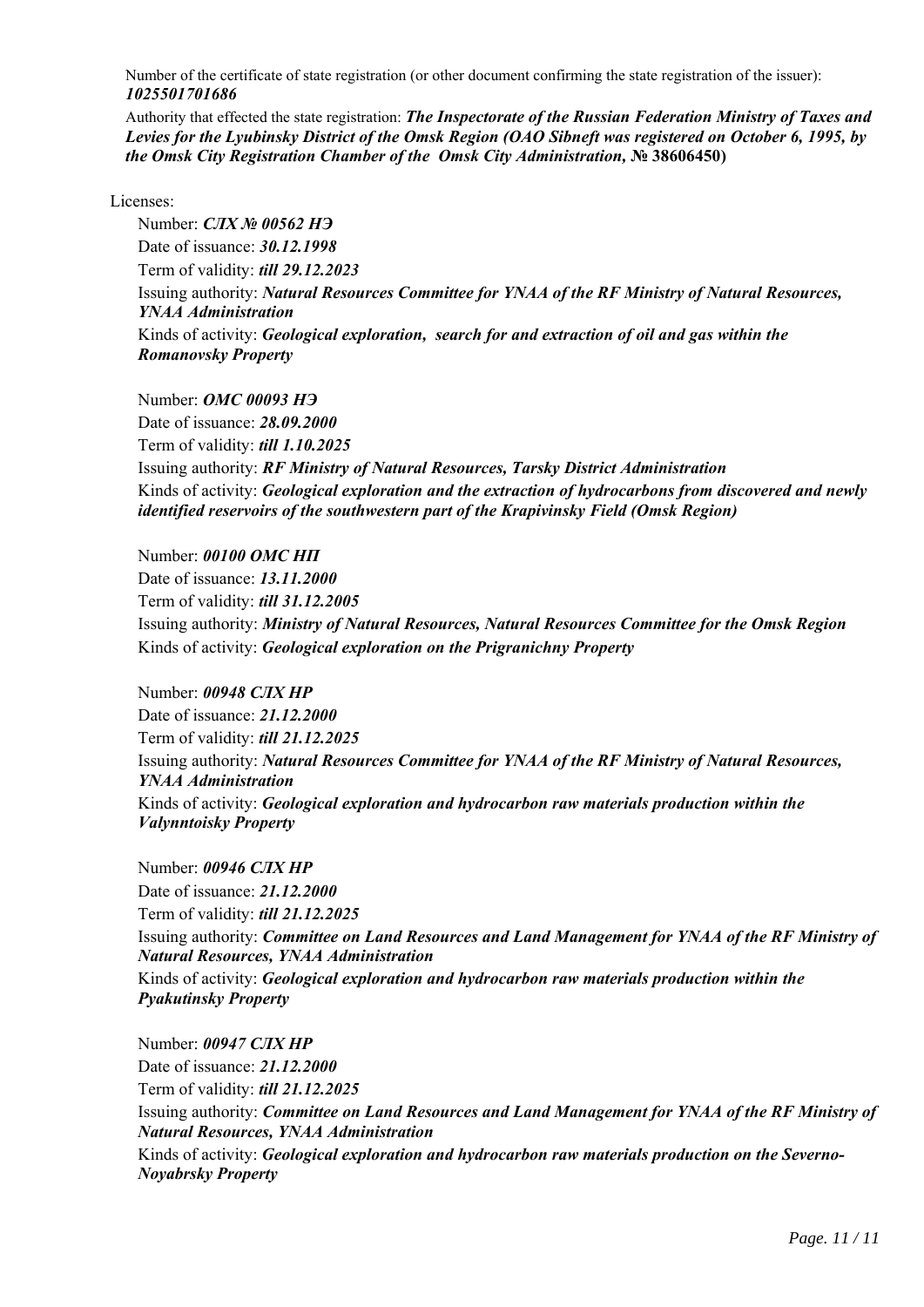Number: *10970 СЛХ НП* Date of issuance: *28.12.2000* Term of validity: *till 31.12.2005* Issuing authority: *Ministry of Natural Resources of the Russian Federation* Kinds of activity: *Geological exploration on the Aikhettinsky Property*

Number: *10969 СЛХ НП* Date of issuance: *28.12.2000* Term of validity: *till 31.12.2005* Issuing authority: *Committee on Land Resources and Land Management for YNAA of the RF Ministry of Natural Resources, YNAA Administration* Kinds of activity: *Geological exploration of the Vorgensky Property with a view to a search for and an* 

Number: *СЛХ №00934 ВЭ*

*evaluation of the deposits of hydrocarbon raw materials*

Date of issuance: *18.12.2000* Term of validity: *till 17.12.2005* Issuing authority: *Natural Resources Committee for YNAA, Ministry of Natural Resources, Russian Federation* Kinds of activity: *Extraction of underground fresh water for domestic and industrial supply for clusters 1 and 2 of the Romanovskoye Oil Field*

Number: *62ЭК №15-1150* Date of issuance: *9.02.2001* Term of validity: *till 9.02.2004* Issuing authority: *Federal Mine and Industrial Supervision Authority of Russia* Kinds of activity: *Operation of oil and gas industry and geological exploration enterprises and facilities by contractors having the appropriate license*

Number: *62 СТ №15-1151* Date of issuance: *9.02.2001* Term of validity: *till 9.02.2004* Issuing authority: *Federal Mine and Industrial Supervision Authority of Russia* Kinds of activity: *Right to carry on activities for the construction of oil and gas industry and geological exploration enterprises and facilities by contractors having the appropriate license.* 

### **3.2.12 The main kinds of activity of OAO Sibneft are: prospecting for, and the development of oil and gas fields, oil and gas production, oil and gas processing, the manufacture of oil products, and the realization of oil and oil products**

#### **Exploration and production**

Efficient management and the use of up to date oil production technologies enabled the company in 2002 to ensure an unprecedented oil production growth in the history of Russian oil companies, which constituted 27.4% and reached a level of  $26.344$  million tons (537 000 barrels per day). Production in 2003 increased by 19.4% up to 31.45 mln tons (642 000 barrels per day). The company also increased production of associated gas by 42.8% up to 2.00 billion cubic meters in 2003

The Company's development strategy ensures maximum levels of hydrocarbon production and profit all through the period of field development as well as of a continuous rise in the oil recovery ratio. These results are achieved by raising the efficiency in field development and by investing in new technologies.

As at the end of 2001, 23 fields were being developed, including the Krapivinskoye (OAO Sibneft) and the Priobskoye and the Palyanovskoye (OAO Sibneft - Yugra). In 2002 the number rose to 24, with the Meretoyakhinskoye Field, belonging to OAO Meretoyakhaneftegaz, in which OAO Sibneft and friendly structures control 67% of the stock since April 2002. In 2003 Etypurovskoye oilfield was put on stream. Besides new oilfields Archinskoye, Urmanovskoye and Shenginskoye were acquired in Tomsk region.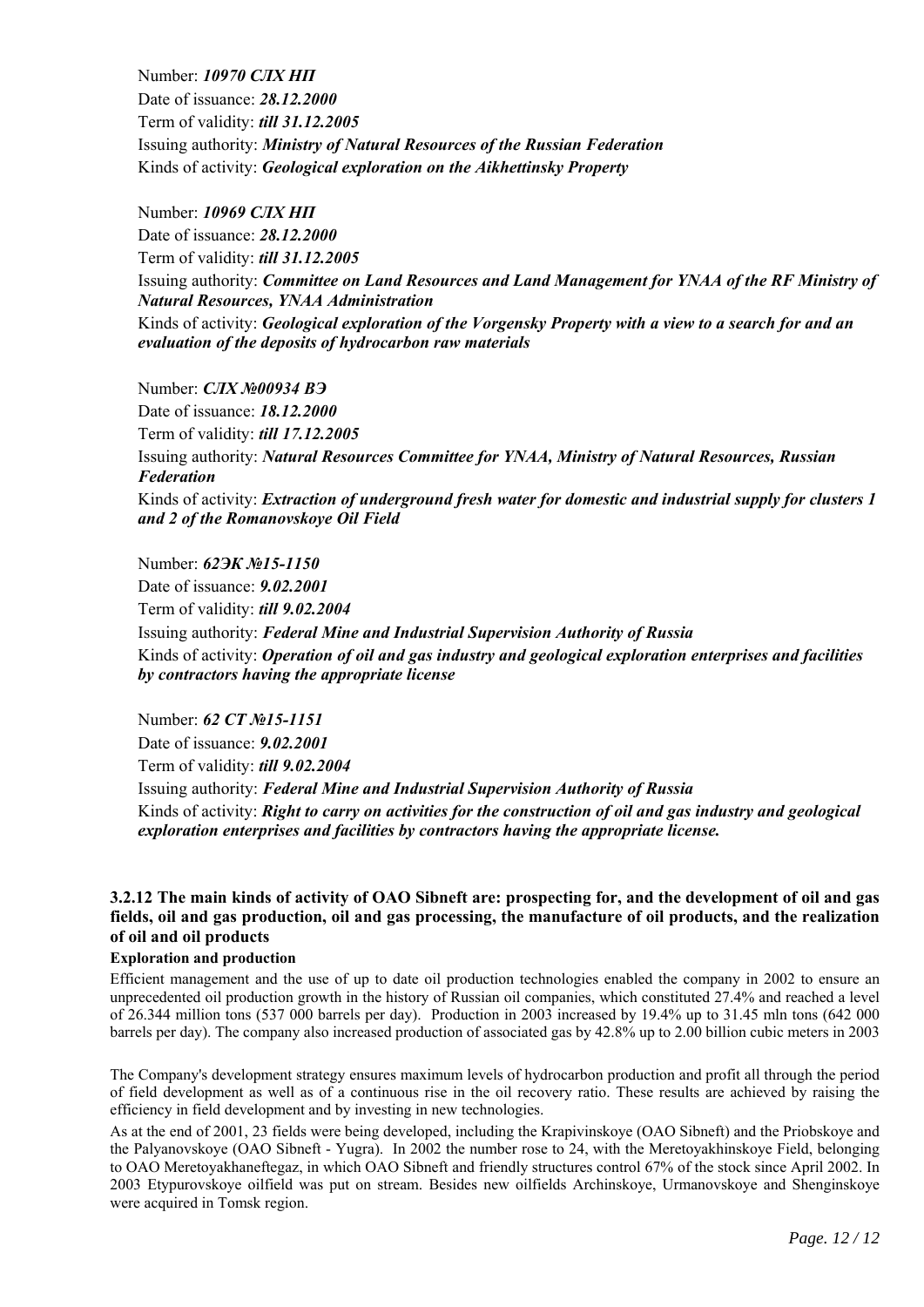Recognized oil service leaders - Schlumberger, Pride International, BJ Services, Halliburton, Deutag - are working on the fields of the Company. The employment of the best modern field development technologies has enabled the Company to secure the lowest production cost in Russia and a high flow rate of the new wells.

The average daily output of the development wells in 2003 came to more than 24 tons per well, and that of the new wells to about 95 tons per well.

The Company possesses a strong resource base for the expansion of production. According to an audit by the US company Miller & Lents, its proved recoverable oil reserves amounted to 627 million tons at January 1, 2003.

Split of Slavneft assets between TNK-BP and Sibneft and following consolidation of Sibneft's share will allow significantly increase production, refining and products sales volumes of the Company. In 2002 total volume of refining at Omsk Refinery composed 13.26 mln tons (265 000 barrels per day), and including Moscow refinery throughput, total volume of Sibneft refining was equal to 15.82 mln tons (322 000 barrels per day). In 2003 oil refining increased by 13.5% up to 17.96 (360 000 barrels per day), of which 13.83 mln tons are refined at Omsk Refinery, 2.98 mln tons – at Moscow Refinery and 1.15 mln tons – at Yaroslavlnefteorgsintez.

Omsk Refinery is the main refining Asset of the Company. Constant upgrade of the Refinery became on competitive advantages of the Company.

About 75-80% of oil products produced at Omsk are transported by rail, 15-18% by oil products pipeline, about 4% are transported by river transport at about 1% by tank-trucks.

Sibneft is carrying out an extensive set of measures to develop its retail network. During 2002, the total number of gas stations of the Company, including its own, as well as those working under a franchising scheme and owned by dealers rose by 180 and constituted 1,183 at year-end. In 2003 total amount of gas station exceeded 1250.

Retail fuel sales increased by 14% as compared with 2002.

Oil exports of the Company composed 12.46 mln tons or 39.6% of total production volume in comparison with 10.75 mln tons in 2002. Oil export grew by 50% up to 5.4 mln tons in comparison with 3.59 mln tons in 2002.

In 2004 Sibneft forecasts production growth approximately at 20% level and conservation of refining volume at the level of about 18 mln tons. It is assumed, that export will compose more than 40% of total volume of oil production.

#### **3.4. Plans of future activity**

With a view to further sustained development, the enhancement of competitiveness and the building-up of income in the interest of all the categories of shareholders work is being carried out in the following priority areas:

- the consolidation of capital and the strengthening of the management vertical through the construction of a well-oiled system of business processes;

- the completion of a wide-scale program of restructuring that provides for the conversion of a number of service structures into independent subdivisions, sale of secondary structures, and the transfer of social assets into municipal ownership;

- the augmentation of capital investments in oil production;
- the building up of the oil and gas output;
- the intensification of work at the new fields;

- the employment of the advanced technologies developed and being introduced jointly with the companies Schlumberger, Halliburton, (horizontal wells drilling, hydrofracturing)

- Baker Hughes and Deutag (sidetracking, new wells drilling);

- supplementary exploration of oil reserves by exploratory drilling, the conduct of 3D seismic surveys;
- restoring and increasing the yield of low-efficiency wells and those out of operation;

- upgrading the quality of gasolines and diesel fuels to the level of perspective requirements through introducing sulfuric acid alkylation plants and catalytic reforming plants with a continuous regeneration of the catalyst;

- improving the ecological situation at the industrial plants by the adoption of a technology of cleaning soil and waters from pollution by oil and oil products; and achieving a reduction in energy consumption by the adoption of energy-saving technologies;

- the enlargement of the network of European standard gas stations; and getting into and the strengthening of the positions of the Company in new sales markets for oil products.

The draft 2004 business plan envisages further developing the priority lines of the main kinds of activity of the Company, increasing oil producing assets and a maximum return on fixed assets, raising efficiency and cutting down expenses.

### **3.5. Participation by the issuer in industrial, banking and financial groups, holdings, concerns and associations**

3.5.1 Organization: *"Russian Marketing Association"*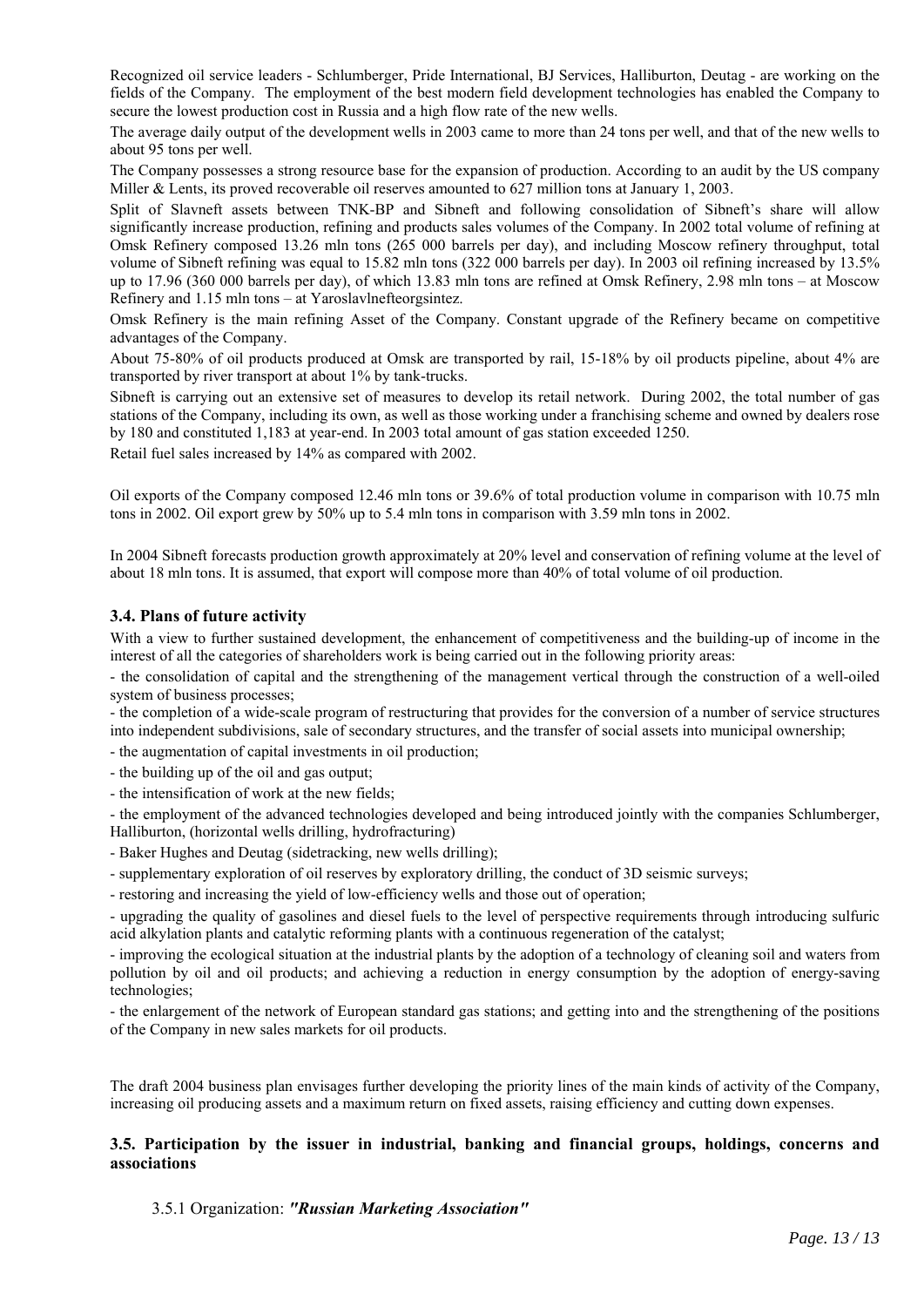The issuer's place and functions in the organization: *A member of the association* 3.5.2 Organization: *Noncommercial Partnership "Siberian Ice Hockey Corporation"* The issuer's place and functions in the organization: *A co-founder* 3.5.3 Organization: *Noncommercial Partnership "West Siberian Investment Center"*  The issuer's place and functions in the organization: *A co-founder*  3.5.4 Organization: *Noncommercial Partnership "SK "AVANGARD""*  The issuer's place and functions in the organization: *A co-founder* 

| $N_2$        | Name of legal entity,<br><b>INN and tax</b><br>inspectorate requisites                                        | Legal address                                                                             | Main types of<br>products (works,<br>services) being<br>supplied to the<br>:ommodity market<br>by the legal entity | Form of control                                                                                                                                             |
|--------------|---------------------------------------------------------------------------------------------------------------|-------------------------------------------------------------------------------------------|--------------------------------------------------------------------------------------------------------------------|-------------------------------------------------------------------------------------------------------------------------------------------------------------|
| $\mathbf{1}$ | $\overline{2}$                                                                                                | 3                                                                                         |                                                                                                                    | 5                                                                                                                                                           |
| 1.           | The Open Joint<br><b>Stock Company</b><br>"Sibneft-<br>Noyabrskneftegaz"                                      | 59/87 Lenina St.,<br>Noyabrsk 629807                                                      | Crude oil<br>production                                                                                            | OAO Sibneft exercises direct control via<br>actual possession of 98.88% of the voting<br>shares of OAO Sibneft-Noyabrskneftegaz                             |
| 2.           | The Open Joint<br><b>Stock Company</b><br>"Sibneft-Omsk<br>Refinery"                                          | 1 Gubkina Prospekt,<br>Omsk-40 644040                                                     | Oil refining                                                                                                       | OAO Sibneft exercises direct control via<br>actual possession of 100% of the voting<br>shares of OAO Sibneft-Omsk Refinery                                  |
| 3.           | The Open Joint<br><b>Stock Company</b><br>"Sibneft-<br>Omsknefteproduct"                                      | 54 Frunze St.,<br>Omsk-99 644099                                                          | Sale of oil<br>products                                                                                            | OAO Sibneft exercises direct control via<br>actual possession of 100% of the voting<br>shares of OAO Sibneft-Omsknefteprodukt                               |
| 4.           | The Open Joint<br><b>Stock Company</b><br>"Sibneft-<br>Noyabrskneftegazge<br>ofizika"                         | Promzona,<br>Noyabrsk, Yamalo-<br><b>Nenets Autonomous</b><br>Area, Tyumen Reg.<br>626809 | Geological<br>study of<br>mineral<br>resources                                                                     | OAO Sibneft exercises direct control via<br>actual possession of 80.98% of the voting<br>shares of OAO Sibneft-<br>Noyabrskneftegazgeofizika                |
| 5.           | The Closed Joint<br><b>Stock Company</b><br>"Sibneftavia"                                                     | 34 Verkhnyaya St.,<br>Moscow 125040                                                       | Air passenger<br>and freight<br>operations                                                                         | OAO Sibneft exercises direct control via<br>actual possession of 100% of the voting<br>shares of ZAO Sibneftavia                                            |
| 6.           | The Open Joint<br><b>Stock Company</b><br>"Meretoykhaneftega<br>z''                                           | Prombaza panel 15,<br>Muravlenko,<br>Purovsky District,<br><b>YNAA</b>                    | Crude oil<br>production                                                                                            | OAO Sibneft exercises direct control via<br>actual possession of 33% of the voting<br>shares of OAO Meretoykhaneftegaz                                      |
| 7.           | The Open Joint<br><b>Stock Company</b><br>"Sibneft-Ural""                                                     | 73/16 Shaumyana<br>St., Yekaterinburg<br>620102                                           | Supply of oil<br>products                                                                                          | OAO Sibneft exercises direct control via<br>actual possession of 100% of the voting<br>shares of ZAO Sibneft-Ural                                           |
| 8.           | The Company "Sib<br>Finance B. V."<br>(no operations<br>within the territory<br>of the Russian<br>Federation) | Rotterdam,<br>Netherlands                                                                 | Financial<br>activity                                                                                              | OAO Sibneft exercises direct control via<br>actual possession of 100% of the voting<br>shares in the authorized capital of the<br>company Sib Finance B. V. |
| 9            | The Closed Joint<br><b>Stock Company</b><br>Kuzbassnefteproduk<br>t                                           | 1 Polevaya St.,<br>Novokuznetsk,<br>Kemerovo Reg.<br>654018                               | Sale of oil<br>products                                                                                            | OAO Sibneft exercises direct control via<br>actual possession of 100% of the voting<br>shares in the authorized capital of ZAO<br>Kuzbassnefteprodukt       |

# **3.6. Subsidiary and independent business companies of the issuer**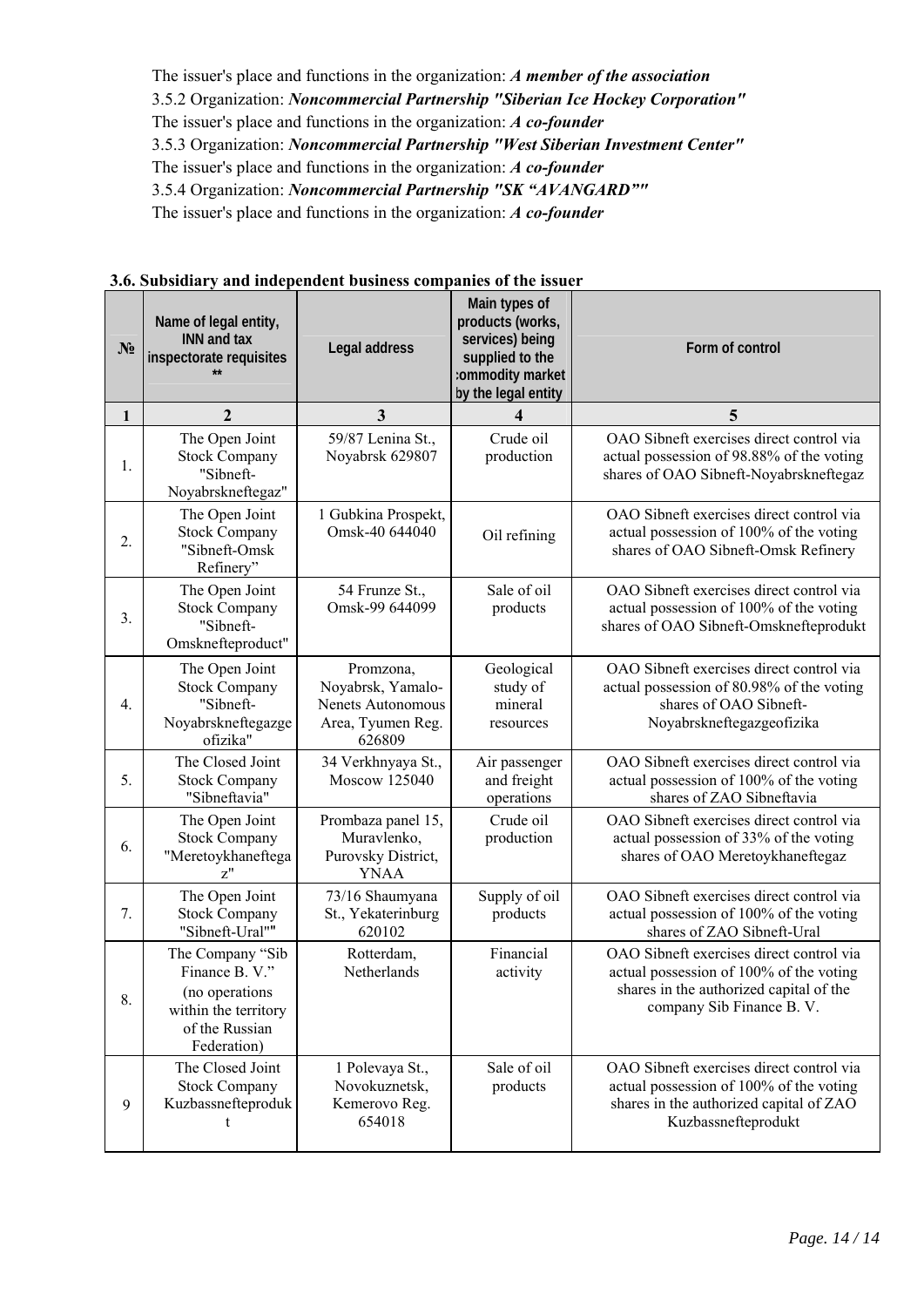| 10  | The Open Joint<br><b>Stock Company</b><br>"Sibneft -<br>Barnaulnefteproduk | 124 K. Marx St.,<br>Barnaul 656004                                   | Supply of oil<br>products and<br>the storage of<br>fuel and<br>lubricants                                                     | OAO Sibneft exercises direct control via<br>actual possession of 93.52% of the voting<br>shares in the authorized capital of OAO<br>Sibneft - Barnaulnefteprodukt |
|-----|----------------------------------------------------------------------------|----------------------------------------------------------------------|-------------------------------------------------------------------------------------------------------------------------------|-------------------------------------------------------------------------------------------------------------------------------------------------------------------|
| 11  | The Limited<br>Liability Company<br>Sibneft -<br>Noyabrsknefteprodu<br>kt  | Promzona,<br>Noyabrsk, Tyumen<br>Reg. 626726                         | Storage,<br>transportation,<br>processing and<br>sale of oil<br>products                                                      | OAO Sibneft exercises direct control via<br>actual possession of 100% of the shares in<br>the authorized capital of OOO Sibneft -<br>Noyabrsknefteprodukt         |
| 12  | The Closed Joint<br><b>Stock Company</b><br>Aeroport - Servis              | Airport 4<br>"Tolmachyovo, Ob-<br>4, Novosibirsk Reg.<br>633115      | Transportation<br>of oil, gas and<br>products, their<br>processing                                                            | OAO Sibneft exercises direct control via<br>actual possession of $50\% + 1$ share in the<br>authorized capital of OOO Aeroport - Servis                           |
| 13  | The Limited<br>Liability Company<br>"NiiPP INPETRO"                        | 71 Sadovnicheskaya<br>St., Bldg. 3,<br>Moscow 113035                 | Production of<br>scientific and<br>technical<br>products in the<br>field of oil and<br>gas field<br>development               | OAO Sibneft exercises direct control via<br>actual possession of 51% of the shares in the<br>authorized capital of OOO NiiPP INPETRO                              |
| 14. | The Limited<br>Liability Company<br>"Sibneft-Yugra"                        | 149 Mira St.,<br>Khanty-Mansiisk,<br>KhMAA 628007                    | Exploration,<br>gas and oil<br>recovery,<br>transportation<br>and processing                                                  | OAO Sibneft exercises direct control via<br>actual possession of 50% of the shares in the<br>authorized capital of OOO Sibneft-Yugra                              |
| 15  | The Limited<br>Liability Company<br>"Sibneft-Chukotka"                     | 6 Rultytegina St.,<br>Anadyr, Chukchi<br>Autonomous Area             | Exploration,<br>gas and oil<br>recovery,<br>transportation<br>and processing                                                  | OAO Sibneft exercises direct control via<br>actual possession of 50% of the shares in the<br>authorized capital of OOO Sibneft-Chukotka                           |
| 16  | The Limited<br>Liability Company<br>"Radio ZS"                             | 51 Izyskatelei St.,<br>Noyabrsk, YNAA<br>629810                      | Establishment<br>and<br>organization of<br>mass media of<br>information                                                       | OAO Sibneft exercises direct control via<br>actual possession of 51% of the shares in the<br>authorized capital of OOO Radio ZS                                   |
| 17  | The Closed Joint<br><b>Stock Company</b><br>"Mediacentr-A7"                | 98 22 Dekabrya St.,<br>Omsk 644015,<br><b>Russian Federation</b>     | Organization<br>of<br>broadcasting<br>and<br>retransmission<br>services and of<br>video and<br>radio program<br>hire and sale | OAO Sibneft exercises direct control via<br>actual possession of 51% of the shares in the<br>authorized capital of OOO Mediacentr-A7                              |
| 18  | The Limited<br>Liability Company<br>"Sibneft-AZS<br>Servis"                | 38 Bolshaya<br>Kommunisticheskay<br>a St., Bldg. 1,<br>Moscow 109004 | Operation of<br>gas stations                                                                                                  | OAO Sibneft exercises direct control via<br>actual possession of 100% of the shares in<br>the authorized capital of OOO Sibneft-AZS<br>Servis                     |
| 19  | The Limited<br><b>Liability Company</b><br>"Sibneft-Tomsk"                 | 1 Zaozyorny Per.,<br>Tomsk 634009,<br><b>Russian Federation</b>      | Operation of<br>filling<br>complexes                                                                                          | OAO Sibneft exercises direct control via<br>actual possession of 100% of the shares in<br>the authorized capital of OOO Sibneft-<br>Tomsk                         |
| 20  | The Open Joint<br><b>Stock Company</b><br>"Sverdlovskneftepr<br>odukt"     | 25 8 Marta St,<br>Yekaterinburg<br>620014, Russian<br>Federation     | Supplies of oil<br>products                                                                                                   | OAO Sibneft exercises direct control via<br>actual possession of 53.99% of the shares in<br>the authorized capital of OAO<br>Sverdlovsknefteprodukt               |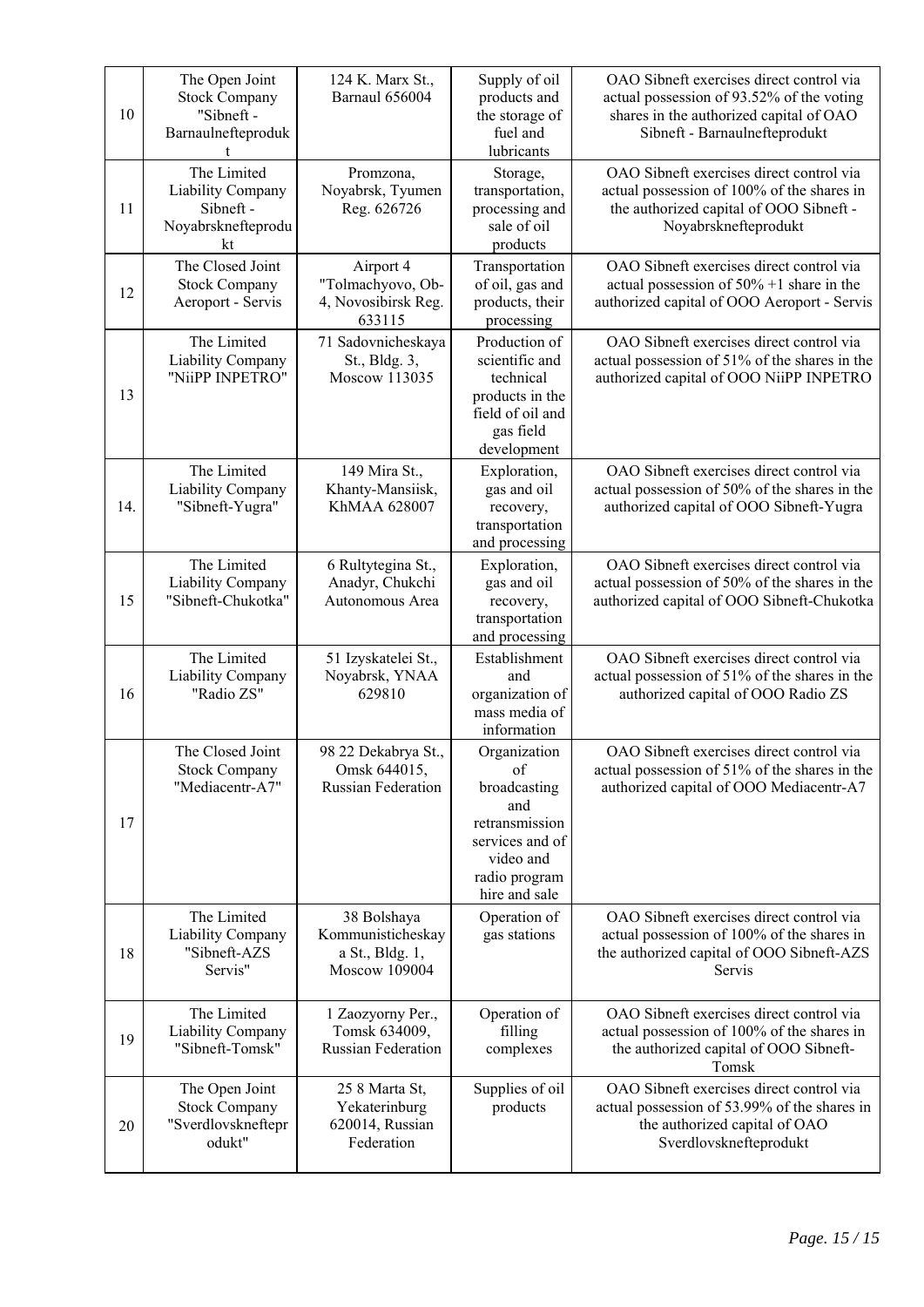| 21 | The Closed Joint<br><b>Stock Company</b><br>"Sibneft-Mobilnaya<br>Karta" (Kuzbass) | 50 Lenina St.,<br>Tashtagod,<br>Kemerovo Reg.<br>652970, Russian<br>Federation                             | Information<br>services                                    | OAO Sibneft exercises direct control via<br>actual possession of $75% + 1$ share in the<br>authorized capital of ZAO Kompaniya<br>Mobilnaya Karta (Kuzbass)" |
|----|------------------------------------------------------------------------------------|------------------------------------------------------------------------------------------------------------|------------------------------------------------------------|--------------------------------------------------------------------------------------------------------------------------------------------------------------|
| 22 | The Limited<br><b>Liability Company</b><br>"Khantos"                               | 149 Mira St.,<br>Khanty-Mansiisk<br>628007, Russian<br>Federation                                          | Prospecting,<br>geophysical,<br>and<br>exploration<br>work | OAO Sibneft exercises direct control via<br>actual possession of 100% of the shares in<br>the authorized capital of OOO Khantos                              |
| 23 | The Limited<br>Liability Company<br>"Sibneft -<br>Krasnoyarskneftepr<br>odukt"     | 23 G Severnoye<br>Shosse,<br>Krasnoyarsk,<br>Krasnoyarsk<br>Territory 660049,<br><b>Russian Federation</b> | Operation of<br>filling<br>complexes                       | OAO Sibneft exercises direct control via<br>actual possession of 100% of the shares in<br>the authorized capital of OOO Sibneft -<br>Krasnoyarsknefteprodukt |
| 24 | The Open Joint Stock<br>Company "Sibneft -<br>Tyumennefteprodukt"                  | 81 Respubliki St.,<br>Tyumen 625048,<br><b>Russian Federation</b>                                          | Sale of oil<br>products                                    | OAO Sibneft exercises direct control via<br>actual possession of 78.49% of the voting<br>shares of OAO Sibneft-Tyumennefteprodukt                            |
| 25 | <b>OOO "NTK"</b>                                                                   | 37/7 Prospekt<br>Geroyev, Nizhny<br>Novgorod 603044                                                        | Operation of<br>filling<br>complexes and<br>tank farms     | OAO Sibneft exercises direct control via<br>actual possession of 100% of the stakes in<br>OOO "NTK"                                                          |
| 26 | OOO "Sibneft-St.<br>Petersburg"                                                    | 10 Sovetsky<br>Prospekt, St.<br>Petersburg 197706,<br>Russia                                               | Sale of oil<br>products                                    | OAO Sibneft exercises direct control via<br>actual possession of 100% of the voting<br>shares of OOO Sibneft-St. Petersburg                                  |
| 27 | OOO "Krasnoyarsk-<br>Oil-Service"                                                  | 23 G, Severnoye<br>Shosse,<br>Krasnoyarsk,<br>660049                                                       | Property<br>farming                                        | OAO Sibneft exercises direct control via<br>actual possession of 100% of the voting<br>shares of OOO Krasnoyarsk-Oil-Service                                 |
| 29 | Closed JSC<br>"Archinskoye"                                                        | 14, Lenina<br>Ploshad', Tomsk,<br>634050                                                                   | Oil production                                             | OAO Sibneft exercises direct control via<br>actual possession of 100% of the voting<br>shares of Closed JSC Archinskoye                                      |
| 30 | OOO "Shinginskoye"                                                                 | 2, Sovetskaya St.,<br>Kargasok, Tomsk<br>region                                                            | Oil production                                             | OAO Sibneft exercises direct control via<br>actual possession of 100% of the voting<br>shares of OOO Shinginskoye                                            |

# **3.7. The composition, structure and value of the fixed assets of the issuer, information on the plans for the acquisition, replacement and retirement of fixed assets, as also on all the facts of encumbrance of the issuer's fixed assets**

|  |  | 3.7.1. Fixed assets |
|--|--|---------------------|
|--|--|---------------------|

| <b>FIXED ASSETS</b>                       | Initial (replacement)<br>value<br>(rubles) | <b>Residual</b> (net of<br>amortization) value<br>before revaluation<br>(rubles) |
|-------------------------------------------|--------------------------------------------|----------------------------------------------------------------------------------|
| Plots of land and resource use facilities | 16 334 390                                 | 16 334 390                                                                       |
| <b>Buildings</b>                          | 215 654 349                                | 203 220 790                                                                      |
| <b>Structures</b>                         | 3 496 018 479                              | 3 233 870 328                                                                    |
| <b>Machinery and equipment</b>            | 985 635 119                                | 939 502 519                                                                      |
| Transport vehicles                        | 430 623 305                                | 375 278 049                                                                      |
| Production and household implements       | 131 350 145                                | 96 146 893                                                                       |
| Draft cattle                              | 70 218 983                                 | 53 616 099                                                                       |
| Productive stock                          | 0                                          | 0                                                                                |
| Perennial plantings                       | 0                                          | 0                                                                                |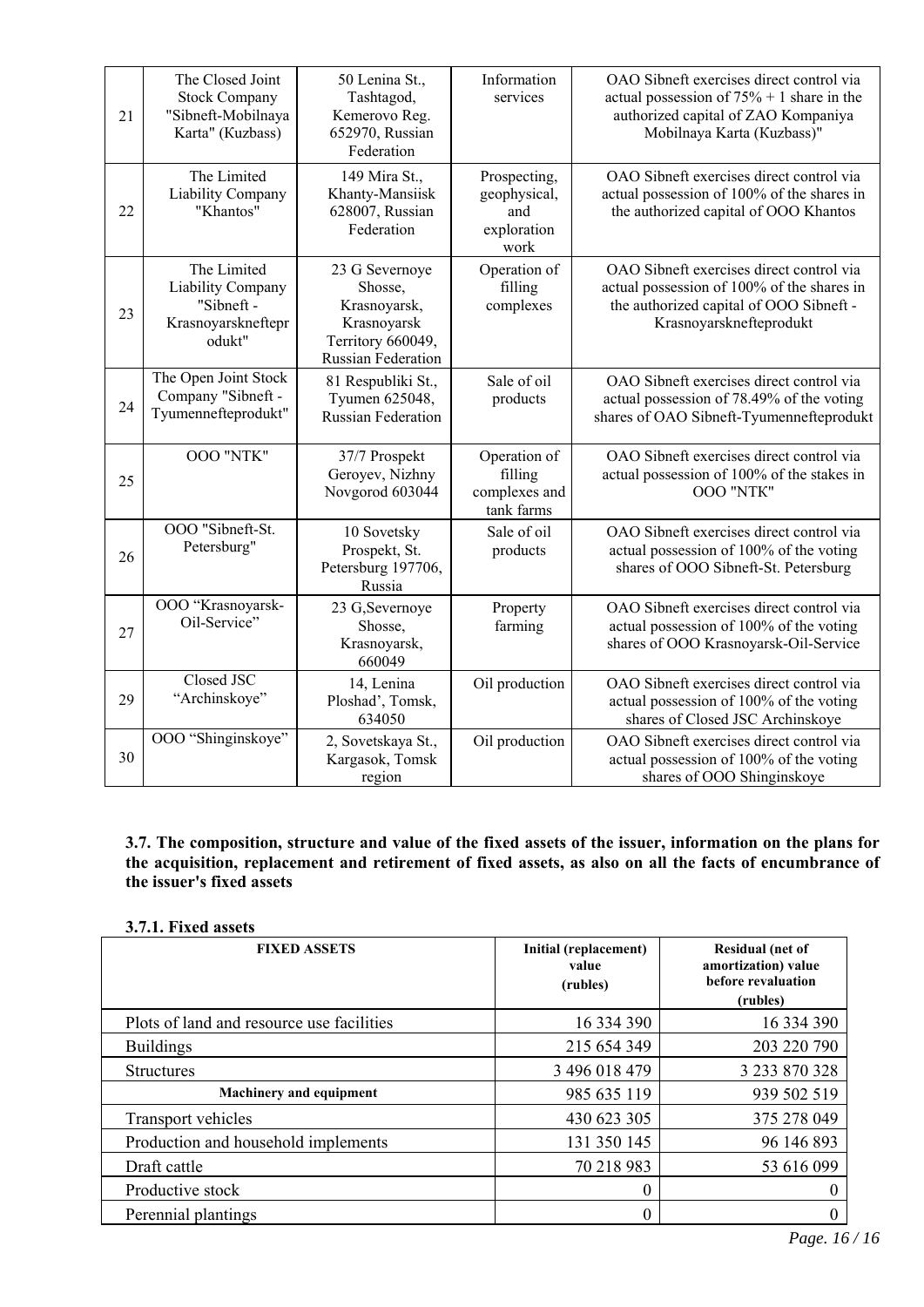| Other kinds of fixed assets           |               |               |
|---------------------------------------|---------------|---------------|
| <b>Total (sum of lines 360 - 369)</b> | 28 703 776    | 5 427 586     |
| including:<br>productive              | 5 374 538 546 | 4 923 396 654 |
| Nonproductive                         | 5 142 746 060 | 4 801 617 031 |
| <b>TOTAL</b>                          | 231 792 486   | 121 779 623   |
|                                       | 5 374 538 546 | 4 923 396 654 |

# 3.7.2. Value of the immovable property

| The overall value of the immovable property: (lines $361 \text{ u } 362$ form $5/3$ | 4 713 642 337 rubles |
|-------------------------------------------------------------------------------------|----------------------|
| The amount of accrued depreciation: (line 395 notes to form форме 5/3)              | 451 141 891 rubles   |

# **4. Information on the financial and economic activities of the issuer**

# **4.1. The results of the issuer's financial and economic activities**

**4.2. The issuer's liquidity** as per unconsolidated financial statement drawn up in accordance with Russian standards: in  $4<sup>th</sup>$  quarter report such information is not provided.

# **4.3. The amount, structure and sufficiency of the issuer's capital and circulating assets**

4.3.1. The issuer's capital and circulating assets - amount and structure

1. the amount of authorized capital (line 410 form 1) **7 586 thousand rubles**

2. the number of shares of the issuer bought back for subsequent resale (transfer): **5 307 pieces**

3. the balance book of the issuer's shares bought back by the issuer for subsequent resale (transfer): **297 thousand rubles**

4. the above shares' proportion of the placed shares of the issuer (ratio of the number of redeemed shares to the number of placed shares): **5 307 / 4 741 299 639 = 0.00000111**

5. the amount of reserve capital of the issuer, made up of deductions from the issuer's profit (line 430 form 1): **1 084 thousand rubles**

4.3.2. The sufficiency of capital and circulating assets

This information will be provided in  $1<sup>st</sup>$  quarter 2004 report.

4.3.3. Cash

This information will be provided in  $1<sup>st</sup>$  quarter 2004 report.

Blocked accounts: **there are no** such **accounts**

# **4.3.4. Financial investments by the issuer**

# **For placement in securities:**

**The financial investments that make up more than 10% of all the financial investments of the company at the date of end of the quarter of account**

| Type of security                                                    | <b>Registered ordinary shares</b>                 |
|---------------------------------------------------------------------|---------------------------------------------------|
| Name of issuer                                                      | <b>OAO</b> Sibneft-Noyabrskneftegaz               |
| Business address of issuer                                          | 59/87 Lenina St., Noyabrsk, Tyumen<br>Reg. 629807 |
| Number and date of state registration of the issue of<br>securities | 1-04-00109-A of March 13, 2001                    |
| Registering authority                                               | <b>Russian Federal Securities Commission</b>      |
| Number of securities owned                                          | 74                                                |
| Overall nominal value of the securities owned                       | 6 112 028 520.00                                  |
| Total book value                                                    | 8 811 463 917.80                                  |
| Size of preference dividend                                         | Dividends not being paid                          |
| Size of declared ordinary dividend, payout time                     | <b>Dividends not declared</b>                     |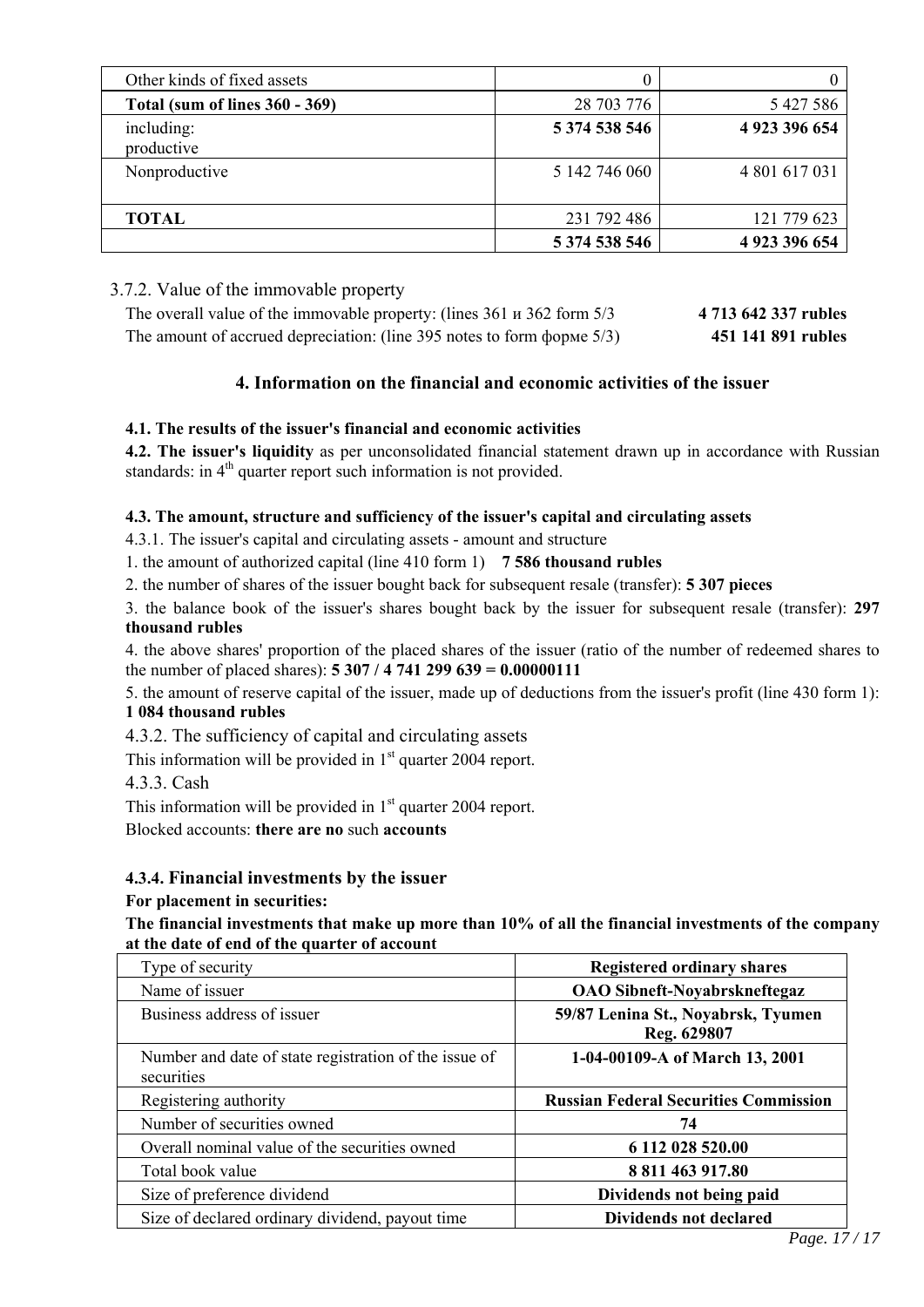| Type of security                                                    | Registered preference shares                      |
|---------------------------------------------------------------------|---------------------------------------------------|
| Name of issuer                                                      | <b>OAO Sibneft-Noyabrskneftegaz</b>               |
| Business address of issuer                                          | 59/87 Lenina St., Noyabrsk, Tyumen<br>Reg. 629807 |
| Number and date of state registration of the issue of<br>securities | 2-03-00109-A of March 13, 2001                    |
| Registering authority                                               | <b>Russian Federal Securities Commission</b>      |
| Number of securities owned                                          | 25                                                |
| Overall nominal value of the securities owned                       | 1 178 175 000.00                                  |
| Total book value                                                    | 1 378 300 653.97                                  |
| Size of preference dividend                                         | Dividends not being paid                          |
| Size of declared ordinary dividend, payout time                     | <b>Dividends not declared</b>                     |

# **For other financial investments:**

| Object of financial investment                      | Loan without interest                                      |
|-----------------------------------------------------|------------------------------------------------------------|
| Name of organization                                | <b>OOO</b> Invest Oil                                      |
| Business address                                    | 13 Krupskoi St., Mytishchi, Moscow<br><b>Region 141002</b> |
| <b>INN</b>                                          | 5029065916                                                 |
| Level of income from object of financial investment | 0                                                          |
| Date of disbursement                                | 16.01.04                                                   |
| Potential losses                                    | O                                                          |

# **4.3.5. Intangible assets**

| Name of group of intangible assets as of 01.01.2004 | <b>Full value</b><br>(rubles) | <b>Amount of accrued</b><br>depreciation<br>(rubles) |
|-----------------------------------------------------|-------------------------------|------------------------------------------------------|
| Intellectual (industrial) property rights           | 6 6 6 8 7 9 1                 | 2 724 700                                            |
| Rights to use discrete natural areas                | 258 058 934                   | 31 774 534                                           |
| Reorganization expenses                             |                               |                                                      |
| Goodwill                                            |                               |                                                      |
| Other                                               | 28 110 600                    | 2 866 430                                            |

# **4.4. Information on the policies and expenditure of the issuer in the field of scientific and technological development and with respect to licenses and patents, new ideas and research**

The main areas of work in the scientific and technological development of ОАО Sibneft are:

- participation in the search for promising areas in terms of oil and gas by geophysical methods;
- the conduct of downhole logging in prospecting, exploratory and development wells with a view to a division of the stratigraphic section, the identification of pay horizons, the study of the technical condition of the wells and control over the development of the fields;
- participation in research, testing-and-procedural and development work, directed towards raising the geological and economic effectiveness of geophysical research and perfecting the methods and techniques of its conduct;
- participation in the development, testing and adoption of new technical means and technologies for the study of mineral resources, a second drilling-in, and cut-downs in the expenses on a ton of oil extracted;
- participation in the work on the creation of scientific-technical products: technical documentation, field development and oil recovery plans, techno-economic proposals and feasibility studies, including geological and hydrodynamic models, other documents necessary for the development of new hydrocarbon deposits;
- further upgrading of the methods of planning and regulation of late-stage field development with the construction of permanently operating geologo-mathematical models.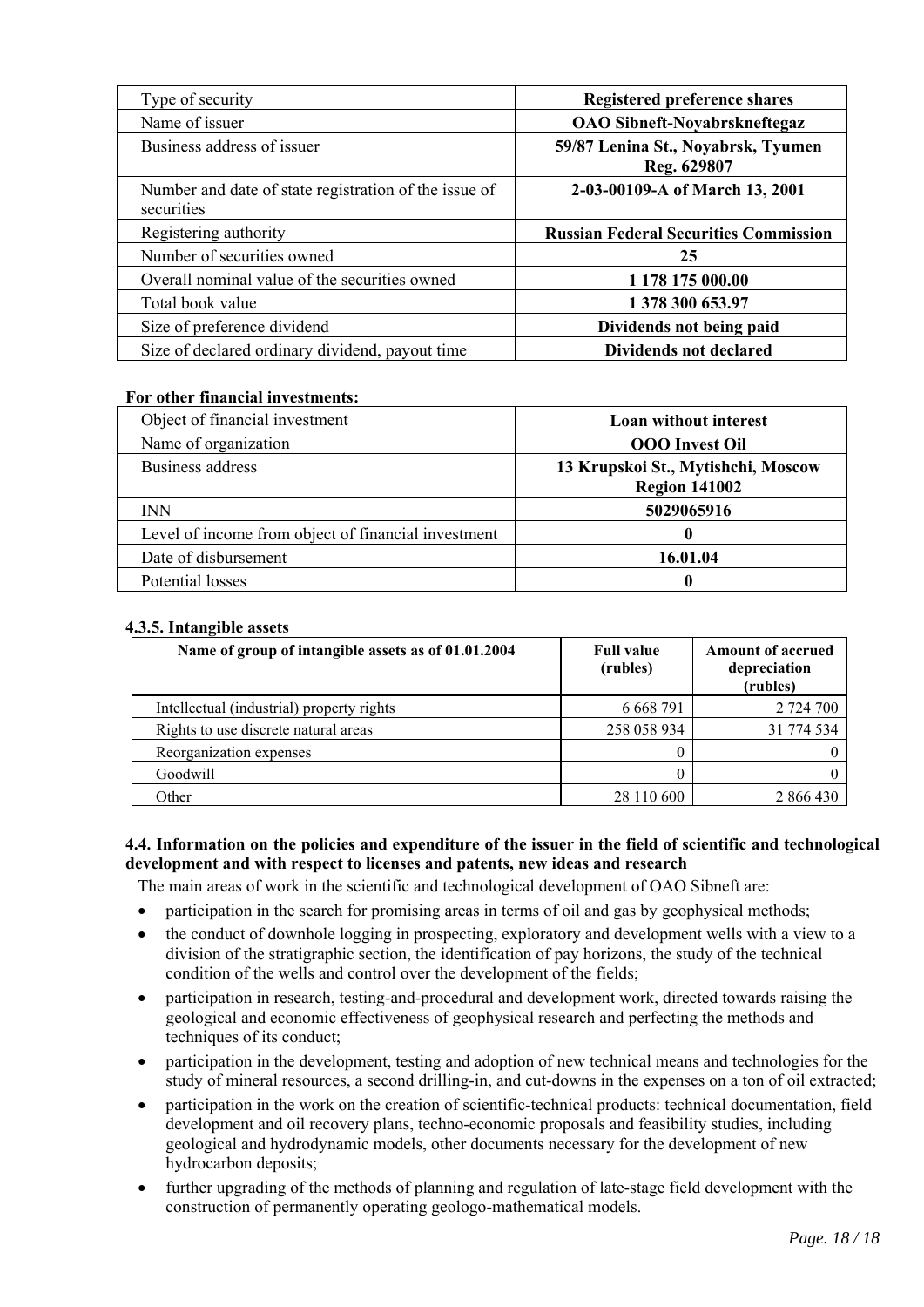# **5. Detailed data on the persons who are members of the managing bodies of the issuer, of the bodies of the issuer for control over its financial and economic activities and brief information on the executives (employees) of the issuer**

### **5.1. Information on the structure and competence of the managing bodies**

# **THE GENERAL MEETING OF SHAREHOLDERS**

The scope of competence of the General Meeting of Shareholders includes dealing with the following matters:

1) introduction of amendments and modifications to the Charter of the Company or approval of a reworded Charter of the Company (excepting cases stipulated in Art. 12, pars. 2-5, of the Federal Law on Joint Stock Companies);

2) a reorganization of the Company;

3) liquidation of the Company, the appointment of a liquidation commission and the approval of an intermediate and a final liquidation balance sheet;

4) election of members of the Board of Directors of the Company and an early termination of their authority;

5) election of a president of the Company and an early termination of his authority;

6) election of members of the auditing commission of the Company and an early termination of their authority;

7) approval of an auditor of the Company;

8) determination of the quantity, the nominal value, and the category (type) of declared shares and of the rights provided by these shares;

9) increasing the authorized capital of the Company;

10) placement of emission securities of the Company, convertible into shares;

11) decreasing the Company's authorized capital by reducing the shares' value, through the Company acquiring a part of the shares in order to cut their overall quantity, as also by redeeming the shares acquired and bought out by the Company (the shares at the Company's disposal);

12) approval of the annual reports and annual financial statement, including income statements (profit and loss accounts) of the Company, as well as the distribution of profit, including the payout (declaration) of dividends, and of the losses of the Company for the financial year;

13) determination of the procedure for the conduct of a General Meeting of Shareholders;

14) subdivision and consolidation of shares;

15) the passage of resolutions concerning the approval of transactions in the cases provided for in Art. 83 of the Federal Law on Joint Stock Companies;

16) the passage of resolutions concerning the approval of major transactions in the cases provided for in Art. 79 of the Federal Law on Joint Stock Companies;

17) deciding on participation in holding companies, financial and industrial groups, associations, and other amalgamations of commercial organizations;

18) approval of internal documents governing the work of the bodies of the Company, inter alia the Regulations concerning the General Meeting of Shareholders, the Regulations concerning the Board of Directors, the Regulations concerning the President, the Regulations concerning the Management, and the Regulations concerning the Procedure of Auditing Commission Activities;

19) passing a resolution on rewards and/or compensation for expenses to the members of the auditing commission of the Company stemming from their performance of their responsibilities at a period when they do so, and fixing the amounts of such compensations and rewards;

20) passing a resolution on rewards and/or compensation for expenses to the members of the Board of Directors of the Company stemming from their performance of their respective functions at a period when they do so, and fixing the amounts of such compensations and rewards;

21) passing a resolution on compensation out of the Company's funds for the expenses incurred by persons and bodies initiators of an Extraordinary General Meeting of Shareholders in the preparations for, and the holding of that meeting;

22) passing a resolution on the transfer of the authority of the single-member executive body of the Company to a profit organization (managing organization) or an individual entrepreneur (manager) under a contract;

23) passing a resolution on an early termination of the authority of the managing organization or the manager;

24) determination of a list of additional documents that must necessarily be kept at the Company;

25) settlement of other matters provided for in the Federal Law on Joint Stock Companies.

The General Meeting of Shareholders shall not have the right to consider and decide on matters not assigned by the law or the Charter of the Company to its competence..

The General Meeting of Shareholders shall not have the right to decide on matters not included in the agenda of the meeting or change the agenda.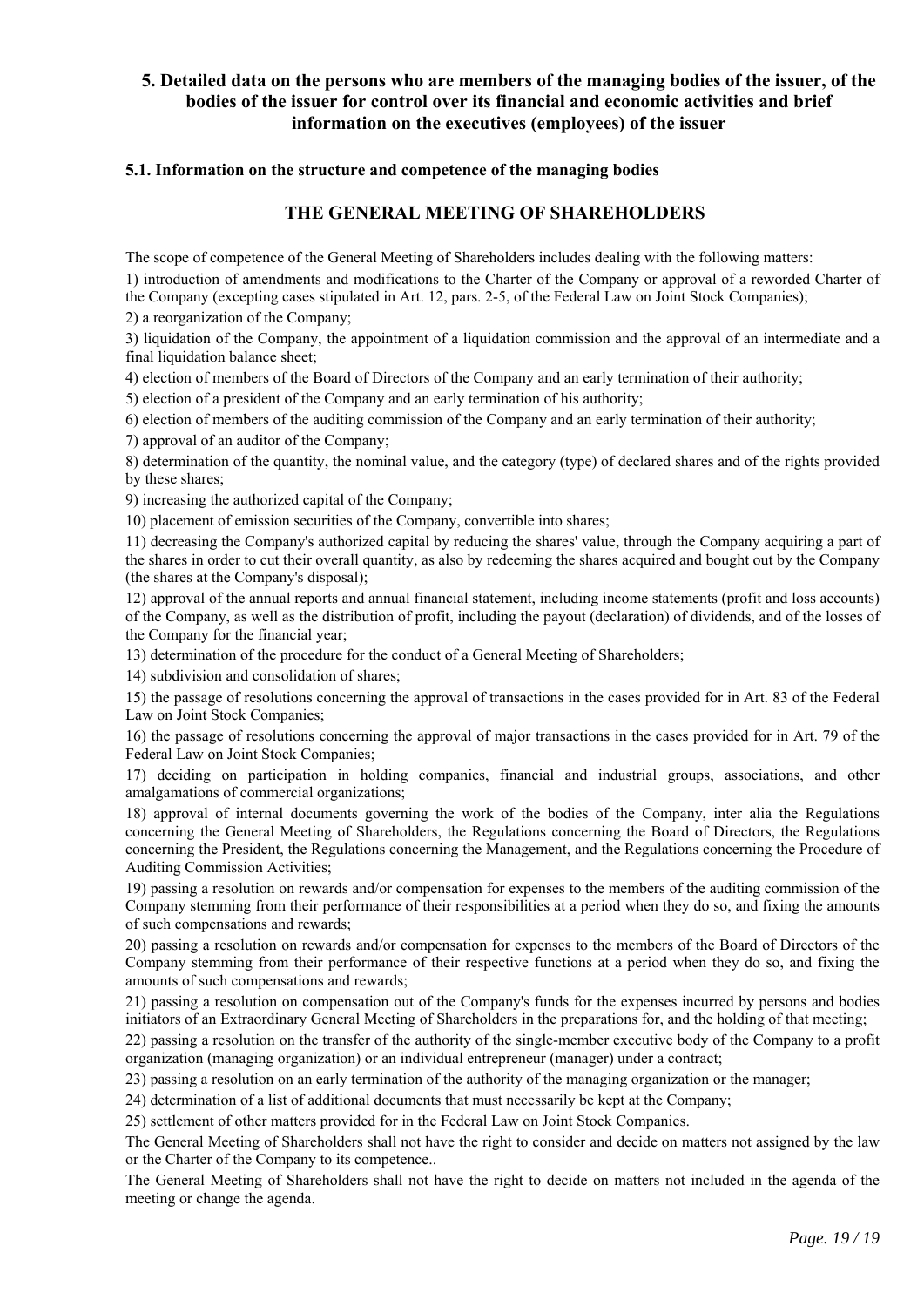# **THE BOARD OF DIRECTORS**

The Board of Directors of the Company is in overall charge of all its operations, with the exception of matters assigned by federal laws and the Company's Charter to the competence of the General Meeting of Shareholders.

There fall within the competence of the Board of Directors of the Company:

1) determination of the priority lines of Company activity, including the determination of strategic aims for its operation, determination of the main activities and of the regions of activity of the Company, the determination of its dividend policy and long- and medium-term development strategy and the approval of its annual business plans;

2) calling the annual and an Extraordinary General Meeting of Shareholders, with the exception of the cases contemplated by paragraph 8 of Art. 55 of the Federal Law on Joint Stock Companies;

3) approval of the agenda of a General Meeting of Shareholders;

4) fixing the date for compiling a list of persons entitled to attend a General Meeting of Shareholders and other matters assigned to the competence of the Board of Directors under the provisions of Chapter VII of the Federal Law on Joint Stock Companies and linked to preparation and holding of the General Meeting of Shareholders;

5) preliminary approval of the Company's annual reports and annual financial statement, including the profit and loss statements for the financial year;

6) appointment of Management members;

7) early termination of the authority of Management members;

8) approval of an agreement on the transfer of the authority of the single-member executive body of the Company to a profit organization (managing organization) or an individual entrepreneur (manager);

9) taking a decision on the formation of an interim single-member executive body of the Company and on the holding of an Extraordinary General Meeting of Shareholders to decide on an early termination of the authority of the Company's president and on the election of a president of the Company or on the transfer of the authority of the single-member executive body to a managing organization or a manager in the event that the president of the Company or the managing organization (manager) is unable to perform their functions;

10) taking a decision on suspension of the authority of the president of the Company or on suspension of the authority of the managing organization or manager. Simultaneously with this decision the Board of Directors of the Company is obliged to take a decision on the formation of an interim single-member executive body of the Company and on the holding of an Extraordinary General Meeting of Shareholders to decide on an early termination of the authority of the Company's president or the managing organization (manager) and on the election of a president of the Company or on the transfer of the authority of the single-member executive body to a profit organization or a manager;

11) placement of bonds and other emission securities not convertible into shares;

12) approval of a decision on an issue of securities and of a share issue prospectus, approval of a report on the share issue results, and introduction of amendments and modifications to them;

13) determination of the price (money value) of the assets as well as of the price of the placement and redemption of emission securities where the Federal Law on Joint Stock Companies provides for;

14) acquisition of shares placed by the Company in accordance with Art. 72, par. 2, of the Federal Law on Joint Stock Companies;

15) acquisition of bonds and other securities placed by the Company where the Federal Law on Joint Stock Companies provides for;

16) recommendations to the General Meeting of Shareholders as to the amounts of the rewards and compensations to be paid to the members of the auditing committee;

17) determination of the amount of payment for the services of the auditor;

18) recommendations to the General Meeting of Shareholders as to the size of a dividend on shares and the timing of its payment;

19) recommendations to the General Meeting of Shareholders as to the procedure of distribution of the profits and losses of the Company for the financial year;

20) utilization of the reserve fund and other funds of the Company;

21) approval of internal documents of the Company, with the exception of internal documents governing the activities of the bodies of the Company that have to be approved by a resolution of the General Meeting of Shareholders, as well as of other Company internal documents, the approval of which is assigned by the Charter to the competence of the singlemember executive body of the Company, and the introduction of amendments and modifications to these documents;

22) establishment and liquidation of affiliates, the opening and liquidation of representation offices of the Company, approval of the statutes on the affiliates and representation offices and the introduction of amendments and modifications to them;

23) introduction of amendments to the Charter of the Company associated with the creation of affiliates and the opening of representation offices and with their liquidation;

24) approval of major transactions where Chapter X of the Federal Law on Joint Stock Companies provides for;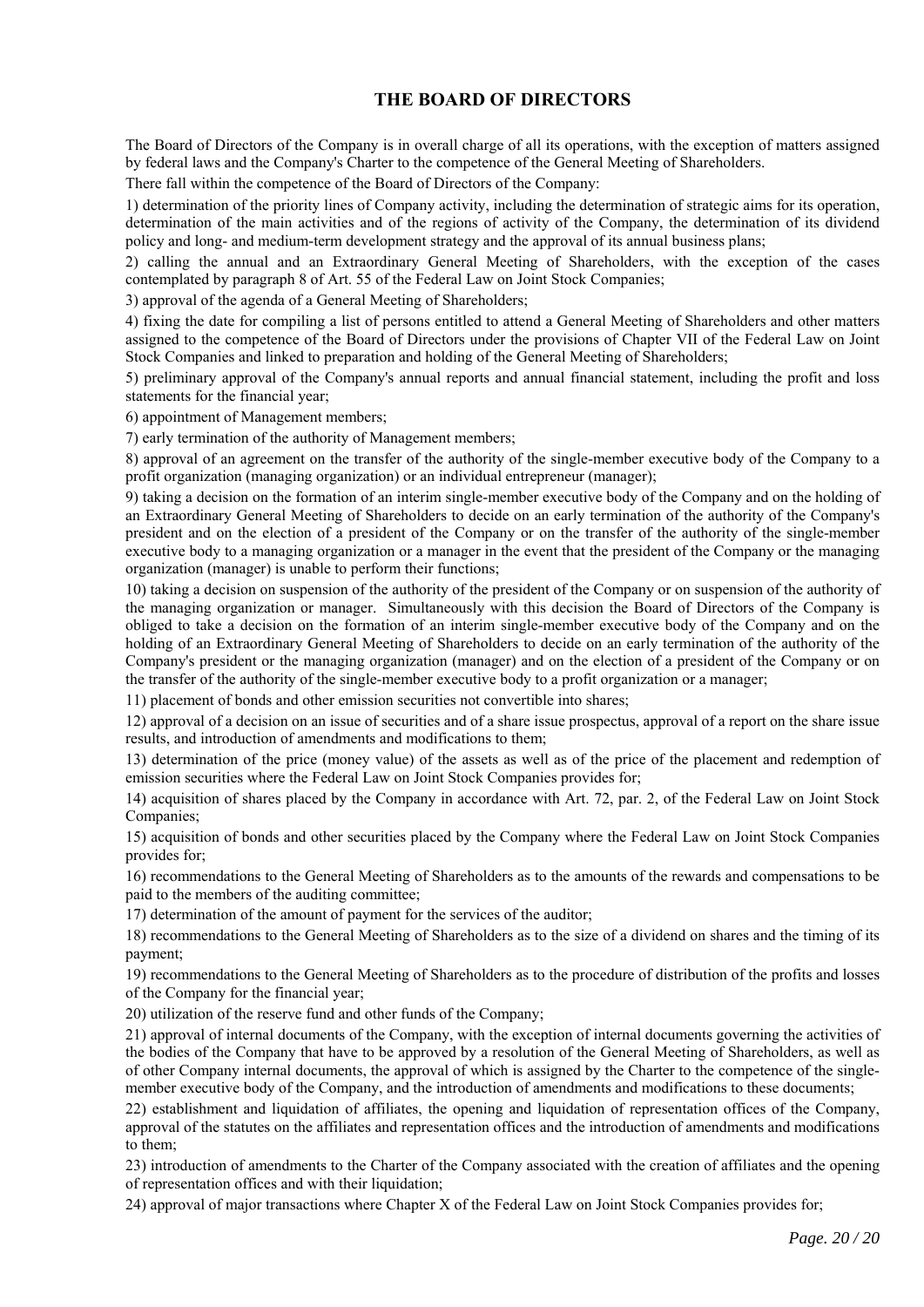25) approval of transactions envisaged by Chapter XI of the Federal Law on Joint Stock Companies;

26) approval of a registrar of the Company and the terms and conditions of a contract with him, as well as the termination of the contract with him;

27) adoption at any time of a decision for a check of the financial and economic activities of the Company;

28) determination of a person authorized to sign a contract on behalf of the Company with the president (managing organization or manager) and members of the Management;

29) approval of the basic conditions of the contracts with the Management members;

30) determination of a list of additional documents whose custody at the company is obligatory;

31) approval of procedures governing internal control of the financial and economic activities of the Company;

32) approval of internal risk-management procedures, the assurance of their observance, analysis of the effectiveness and the perfecting of those procedures;

33) other matters provided for in the Federal Law on Joint Stock Companies and in the Charter.

# **MANAGEMENT**

The scope of competence of the Management, which is the collegial executive body of the Company, includes the following matters in administering the day-to-day operations of the Company:

1) the preparation of proposals on overall guidelines for Company activity and development as well as investment, credit and financial, and pricing policies;

2) the preparation of proposals on the basic parameters for, and the terms of issues of emission securities, and on dividend policies;

3) ensuring a regular conduct of examinations of the Company's financial and economic activities;

4) decision making on transactions involving the acquisition, alienation or the possibility of alienation by the Company directly or indirectly of property the value of which at the moment the decision is arrived at constitutes from 10 to 25 percent of the book value of the assets of the Company, with the exception of transactions that are made in the course of the routine economic activities of the Company;

5) the preparation of proposals on the organizational structure of the Company;

6) decision making on the conclusion by the Company of a Collective Agreement, and the approval of its terms and conditions.

A three-member Management shall be appointed by the Board of Directors of the Company for a term of 5 years unless a different term is fixed by a decision of the Board of Directors. The authority of any member of the Management may be terminated early by the Board of Directors of the Company.

The functions of a Chairman of the Management shall be exercised by the President of the Company.

Procedures governing the work and the decision-making process of the Management shall be determined by an internal document of the Company to be approved by the General Meeting of Shareholders.

# **THE PRESIDENT**

The President of the Company is its single-member executive body, to whose terms of reference belong all the matters pertaining to the administration of the day-to-day operations of the Company, with the exception of matters coming within the competence of the General Meeting of Shareholders, the Board of Directors and the Management of the Company.

The President organizes the implementation of the resolutions of the General Meeting of Shareholders and of the decisions of the Board of Directors and the Management of the Company.

The President without a power of attorney acts on behalf of the Company, inter alia represents its interests, approves a list of staff, issues orders and gives instructions binding upon all the employees of the Company.

The President consummates transactions in the name of the Company, inter alia independently consummates transactions involving the acquisition, alienation or the possibility of alienation by the Company directly or indirectly of property whose value constitutes less than 10 percent of the book value of the assets of the Company, determined from the data of its financial statement as on the last date of account, unless the Federal Law on Joint Stock Companies and this Charter provide for a different procedure for their consummation. The President shall have the right to make transactions involving the acquisition, alienation or the possibility of alienation by the Company directly or indirectly of property the value of which forms 10 percent and more of the book value of the Company's assets, with the exception of transactions made as part of routine economic activities, as well as any other transactions for which the Federal Law on Joint Stock Companies and the present Charter provide a different consummation procedure, subject to preliminary adoption of an appropriate decision by an empowered managerial body of the Company.

The rights and responsibilities, the term of office and the remuneration of the services of the President of the Company are to be determined by a contract the President concludes with the Company. The contract is to be signed on behalf of the Company by the Chairman of the Board of Directors or a person authorized by the Board of Directors of the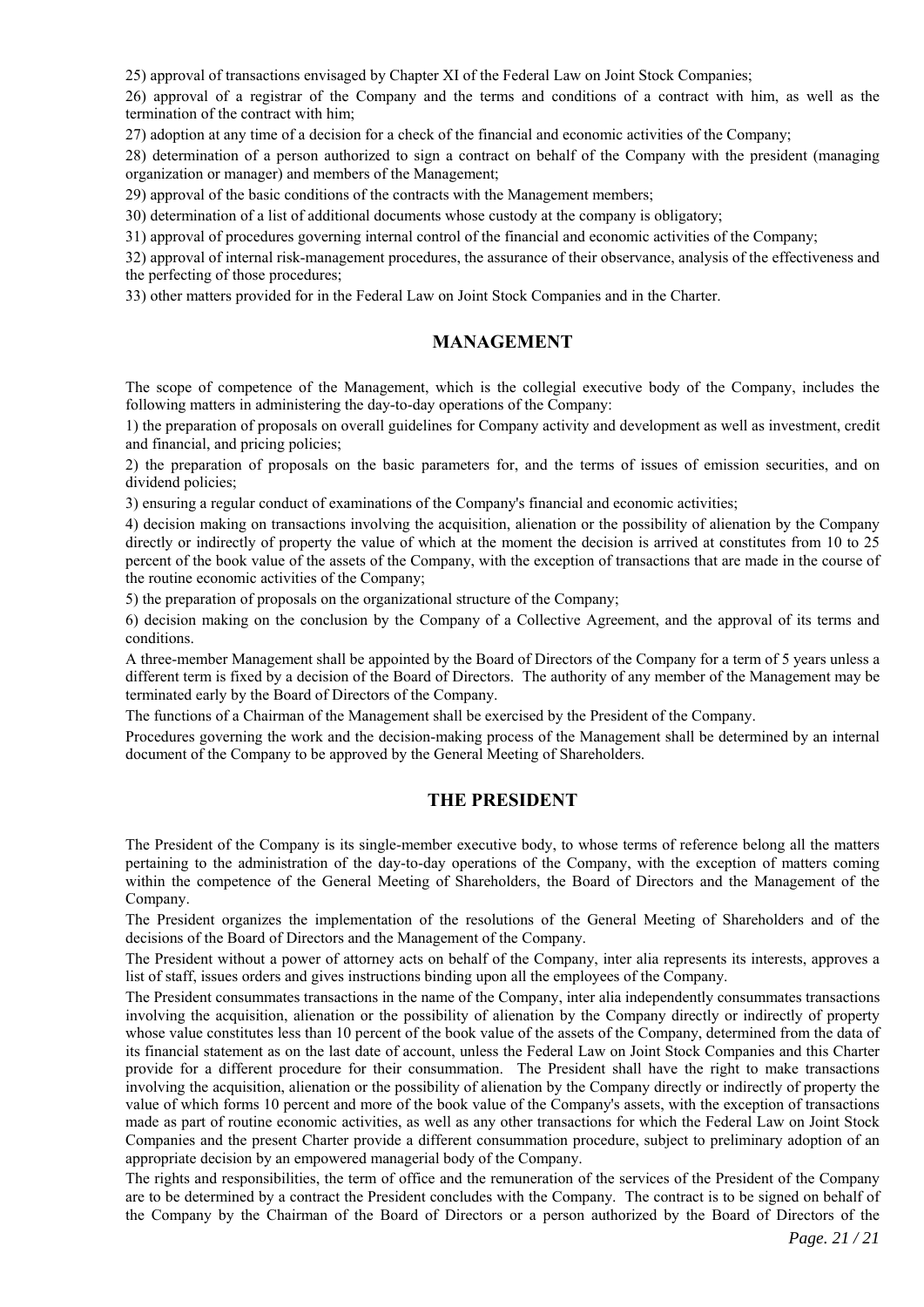#### Company.

The President is to be elected by the General Meeting of Shareholders for a term of 5 years, unless a different term is provided by a resolution of the General Meeting of Shareholders.

### **THE CODE OF CORPORATE GOVERNANCE ADOPTED IN 1998 (remains as then worded)**

#### **Principles**

Sibneft strives to implement a principle which the Company intends to adhere to, notably the principle of bona fide management. The Company recognizes the value of the contribution which it makes to the cause of creating an environment for long-term business prosperity, of ensuring accountability to its shareholders and of developing and maintaining effective mutual relations with shareholders at the appropriate level.

The Board of Directors is accountable to all the shareholders of the Company and shall bear responsibility for the nature of relations with employees/co-owners of the capital of the Company, customers, suppliers, creditors and local communities and authorities.

The Board is called upon to see to it that the Company is so run as to ensure over the long period maximum value for its shares and to have the interests of all the co-owners of capital duly observed.

Sibneft attaches quite a lot of importance to the appointment of independent directors. They play a major role in enhancing the significance of the adoption of strategic decisions, ensuring the achievement by the Company of successes and controlling the process of its development.

Sibneft adheres to the principle of equal attitude to all its shareholders. As far as possible, the Company will provide equal access to information for all its shareholders.

Sibneft considers that a full openness and transparency of all the kinds of its activity are cornerstones of the process of high-quality management. The character of its external ties will be a reflection of that belief.

#### **The Board of Directors**

The Sibneft Board of Directors shall bear responsibility for the choice of guidelines for the strategic development of the Company, for the direction and control of Company activities and for the control of the activities of its executive managers.

No less than 25% of the Board or three of its members, whichever is greater, will be represented by independent directors. They will be independent of the Management of the Company and free from any restraining factors capable of tangibly affecting the expression by them of their independent opinion.

The Board will meet at least six times a year. The Chairman of the Board of Directors will - with the concurrence of the Chief Executive Manager - work out the agenda for each Board meeting.

The Chairman will be responsible for providing a possibility for each Board member to participate fully in all the kinds of its activity.

The General Manager of the Company will implement the management strategy and policies approved by the Board, and in everyday practice will be a different person than the Chairman of the Board.

The Board will present a report containing a well-balanced and clearly stated assessment of the achievements of the Company and of its prospects.

The Board will sustain a reliable and reasonable system of internal regulation of the activities of the Company in order to ensure the safety of the capital invested by its shareholders as well as of the assets of the Company.

The Board will receive information and data in a form and of a quality which will enable it to perform its duties in a most efficient way.

### **Committees**

The Board also will delegate some of its functions to the Committees of the Board, which will be accountable to it. Among the most important Committees of the Board are the Nomination Committee, the Remuneration Committee and the Auditing Commission. The conditions of accountability of each of the Committees will be set by the Board. Should need arise the Board may wish to set up new Committees, at the head of which it will place members of the Board.

The Chairman of each of those Committees will be appointed by the Board. By agreement with the rest of the members he will determine the periodicity and duration of the meetings of each particular Committee.

The Chairman of each Committee, with the concurrence of the appropriate senior executives and employees of the Company, will work out the agenda for meetings of each of the Committees.

The Committees will receive information and data in a form and of a quality which will meet the requirements for their performance of their duties.

#### **The duties of Directors**

All of the Company's directors shall be accountable to the shareholders of the Company and shall bear responsibility for the performance of their duties in a spirit of loyalty, reasonableness and with a high degree of professionalism.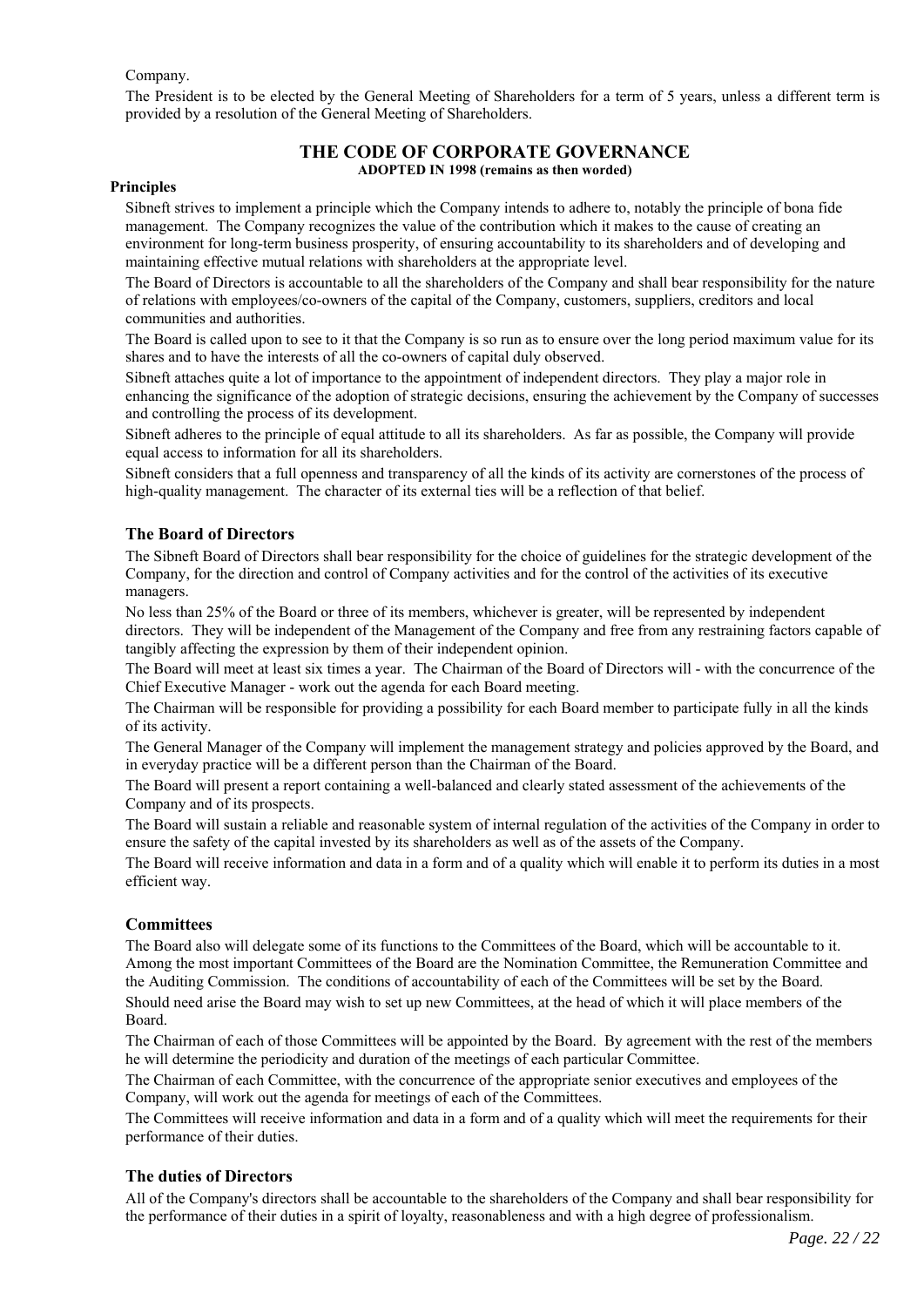Independent directors

Independent directors shall express their independent opinions. These directors shall have a knowledge and experience of tackling global industrial tasks, work in foreign markets, financial and economic matters and/or other kinds of business information necessary for making the most valuable contribution to the achievement by the Company of successes in its activity.

The Management Promotions and Performance Assessment Committee

The Management Promotions and Performance Assessment Committee will in appropriate cases recommend to the fullstrength Board of Directors candidates for the promotion to the posts of Executive and Independent Directors. This Committee will also carry out an assessment analysis at least once a year of the necessary qualification and characteristics of the members of the Board, based on the requirements of current production activity.

#### Election

All the directors shall have to appear before shareholders for election with regular periodicity, at least once in three years. Apart from the names of the candidates, information on them shall also contain biographical data.

#### Directors' remuneration

The Company will set up a Remuneration Committee made up of independent directors and acting on the basis of proposals by senior executives of the Company. The Commission will suggest to the Board of Directors appropriate remuneration schemes for the Directors. Directors will not take part in any discussion of the payment of remuneration to them themselves. The size of remuneration will be such as to be attractive and capable of stimulating continued work in his position of a director of the appropriate qualifications and rank.

### **Accountability to Auditors**

The Sibneft company will set up an Audit Committee whose task will be to study Operating Reports and Consolidated Funds Flow Statements. The Committee will be made up of independent directors carrying on their activity jointly with the Chief Accountant and senior executives of the Company.

Its task will also include supervision of the volume of auditing operations and their financial effectiveness as well as assessment of the degree of independence and objectivity of the auditors.

The Audit Committee will also exercise control over financial managers' activity, the management of financial and other risks, compliance with laws and regulatory acts, the drawing up of technical surveys, the preservation of assets and the assessment and consideration of business risks in practical work.

In carrying out its functions the Audit Commission may at its discretion independently get consultations from inside and outside auditors and other relevant organizations.

The Audit Committee will regularly report to the Board of Directors at least once a year.

### **Shareholders**

The Company recognizes the importance of a dialogue between current and potential investors and is committed to longterm work in the market in which it operates.

Its public relations policy stems from the necessity to provide for enhanced information flows between investors and the Company with the aid of all the mass media of information, including electronic media.

The Company also considers itself duty-bound to see to it that regular and systematic contacts and ties exist between the Company and investors in regard to its strategy, the tasks of its operation and a specific solution of these tasks.

### **Public relations**

The Company publishes this document on the Management's corporate policies, and an account of its implementation in its Annual Report and will present it to the participants of the Annual General Meeting of Shareholders.

# **5.2. Information on the persons who are members of the managing bodies of the issuer The Board of Directors**

**The Chairman of the Board of Directors:** *Potapov, Konstantin Nikolayevich* **Members of the Board of Directors:**

*Independent Director Vinchel, Mikhail Genrikhovich* Year of birth: *1961*

Positions held in the last five years:

Period: *1995 – up to the present* Organization: *ОАО Investment Company "Prospekt"* Position: *General Director* 

Share in the authorized capital of the issuer: *Has no share.* 

Stakes in subsidiary/dependent companies of the issuer: *Has no stakes.* 

Rewards paid over the quarter of account: *0*

*Independent Director Gavrikov, Albert Alexeyevich* Year of birth: *1970*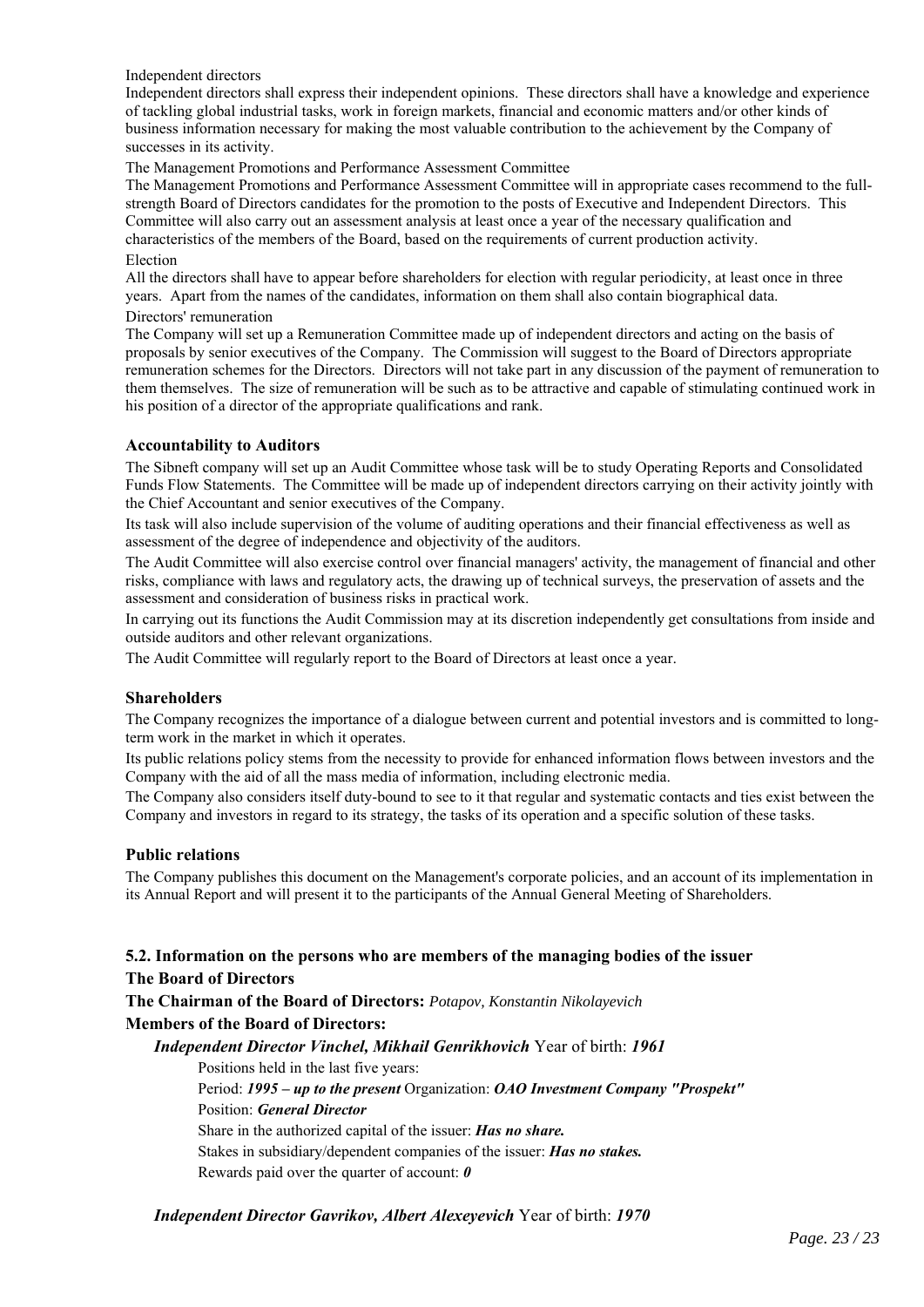Positions held in the last five years: Period: *1995 – up to the present* Organization: *Investment Group Aton* Position: *Managing Director*  Share in the authorized capital of the issuer: *Has no share.*  Stakes in subsidiary/dependent companies of the issuer: *Has no stakes.*  Rewards paid over the quarter of account: *0*

#### *Independent Director Tyryshkin, Ivan Aleksandrovich* Year of birth: *1973*

Positions held in the last five years: Period: *1996 - 1998* Organization: *Federal Securities Commission* Position: *Head of a Department* Period: *1998 - 2002* Organization: *National Association of Stock Market Participants* Position: *Chairman of the Board* Period: *2001 - 2003* Organization: *Noncommercial Partnership "RTS Stock Exchange"* Position: *President* Period: *2003 - up the present* Organization: *ZAO SKRIN* Position: *Executive Director*  Share in the authorized capital of the issuer: *Has no share.*  Stakes in subsidiary/dependent companies of the issuer: *Has no stakes.*  Rewards paid for the performance of the functions of a member of the Board of Directors over the quarter of account: *0*

#### *Shvidler, Yevgeny Markovich* Year of birth: *1964*

Positions held in the last five years: Period: *1998 - 1999*  Organization: *ОАО Sibneft* Position: *Acting President* Period: *1999 – up to the present* Organization: *OAO Sibneft* Position: *President*  Share in the authorized capital of the issuer: *0%.*  Stakes in subsidiary/dependent companies of the issuer: *Has no stakes.*  Rewards paid for the performance of the functions of a member of the Board of Directors over the quarter of account: *0*

#### *Breyeva, Tatyana Alexeyevna,* Year of birth: *1951*

Positions held in the last five years:

Period: *1997 - 1999* Organization: *ОАО Sibneft*

Position: *Head of a Division, Head of the Department of Internal Audit and Enterprise Accounting Methodology*

Period: *1999-2001* Organization: *OAO Sibneft* Position: *Chief Accountant*

Period: *2001 – up to the present* Organization: *OAO Sibneft* Position: *Vice President for Finance* Share in the authorized capital of the issuer: *0%.* 

Stakes in subsidiary/dependent companies of the issuer: *Has no stakes.* 

Rewards paid for the performance of the functions of a member of the Board of Directors over the quarter of account: *0*

#### *Novikov, Vladimir Ivanovich,* Year of birth: *1945*

Positions held in the last five years: Period: *1996 - 2003* Organization: *ОАО Sibneft* Position: *Head of the Department of Corporate Policy* Period: *2003 – up to the present* Organization: *OAO Sibneft* Position: *Head of the Department of Corporate Policy* 

Share in the authorized capital of the issuer: *0%.* 

Stakes in subsidiary/dependent companies of the issuer: *Has no stakes.* 

Rewards paid for the performance of the functions of a member of the Board of Directors over the quarter of account: *0*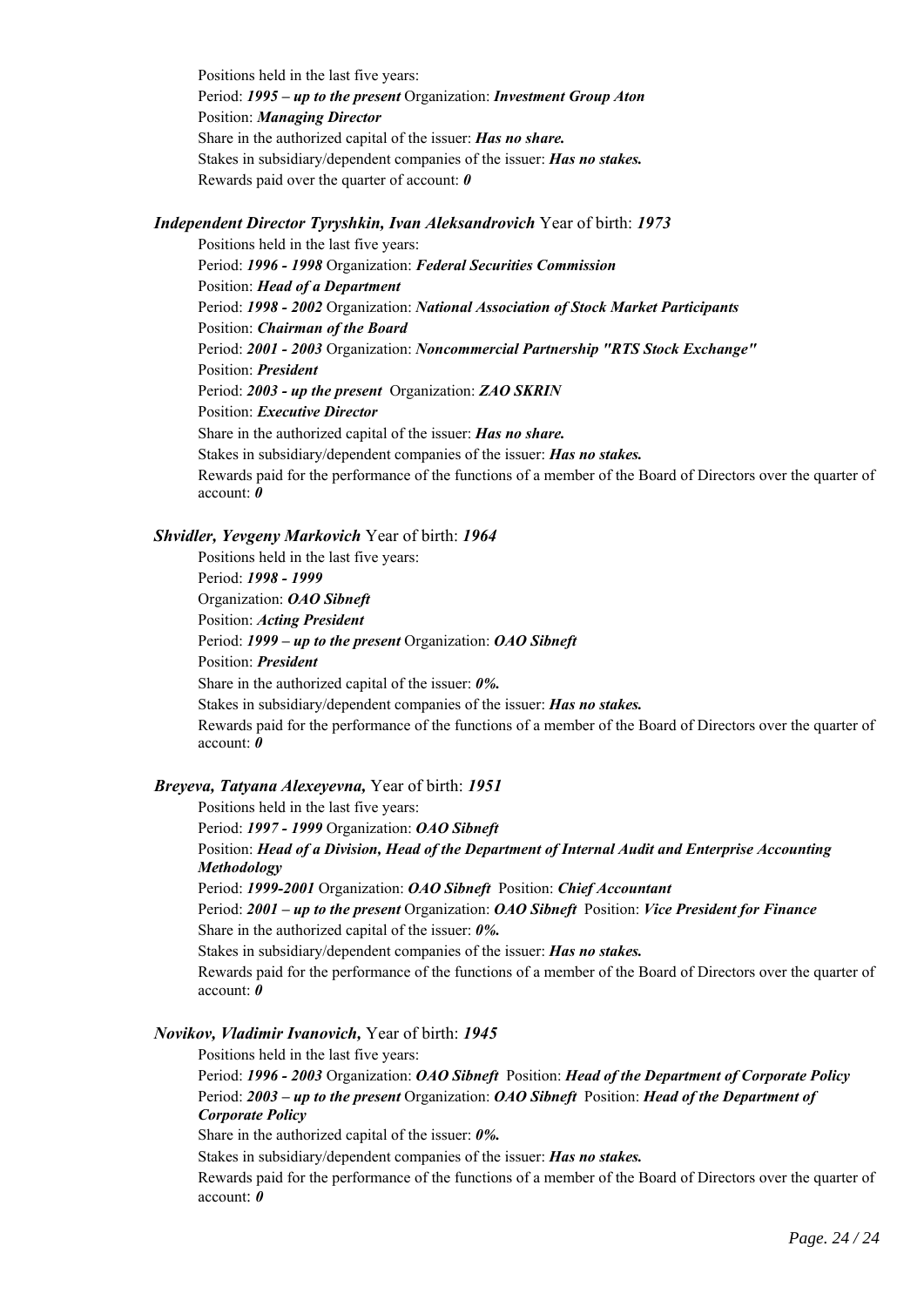#### *Potapov, Konstantin Nikolayevich* Year of birth: *1956*

Positions held in the last five years: Period: *1998– up to the present* Organization: *OAO Sibneft* Position: *Vice President*  Share in the authorized capital of the issuer: *0.0121%.* Stakes in subsidiary/dependent companies of the issuer: *Has no stakes.*  Rewards paid for the performance of the functions of a member of the Board of Directors over the quarter of account: *0*

# *Oif, Valery Aleksandrovich* Year of birth: *1964*

Positions held in the last five years: Period: *1998 - up to the present* Organization: *OAO Sibneft* Position: *Vice President*  Share in the authorized capital of the issuer: *Has no share.*  Stakes in subsidiary/dependent companies of the issuer: *Has no stakes.*  Rewards paid for the performance of the functions of a member of the Board of Directors over the quarter of account: *0*

#### *Poltorak, Yevgeny Yakovlevich* Year of birth: *1947*

Positions held in the last five years: Period: *1997 – up to the present* Organization: *OAO Sibneft* Position: *Vice President*  Share in the authorized capital of the issuer: *0.0009%* Stakes in subsidiary/dependent companies of the issuer: *Has no stakes.*  Rewards paid for the performance of the functions of a member of the Board of Directors over the quarter of account: *0*

#### **The Single-Member Managerial Body**

*Shvidler, Yevgeny Markovich – President of OAO Сибнефть* Year of birth: *1964* Positions held in the last five years: Period: *1998 - 1999*  Organization: *ОАО Sibneft* Position: *Acting President* Period: *1999 – up to the present* Organization: *OAO Sibneft* Position: *President*  Share in the authorized capital of the issuer: *0%.*  Stakes in subsidiary/dependent companies of the issuer: *Has no stakes.* 

#### **The Collective Managerial Body – Management:**

*Shvidler, Yevgeny Markovich – Chairman of ОАО Sibneft* Year of birth: *1964* Positions held in the last five years: Period: *1998 - 1999* Organization: *ОАО Sibneft* Position: *Acting President* Period: *1999 – up to the present* Organization: *OAO Sibneft* Position: *President*  Share in the authorized capital of the issuer: *0%.*  Stakes in subsidiary/dependent companies of the issuer: *Has no stakes.* 

#### *Korsik, Aleksandr Leonidovich* Year of birth: *1956*

Positions held in the last five years: Period: *1997 – 1999* Organization: *ОАО Sibneft*  Position: *Head of the Department of Strategic Development* Period: *1999 - up to the present* Organization: *ОАО Sibneft*  Position: *First Vice President* Share in the authorized capital of the issuer: *0%.*  Stakes in subsidiary/dependent companies of the issuer: *Has no stakes.* 

#### *Breyeva, Tatyana Alexeyevna,* Year of birth: *1951*

Positions held in the last five years: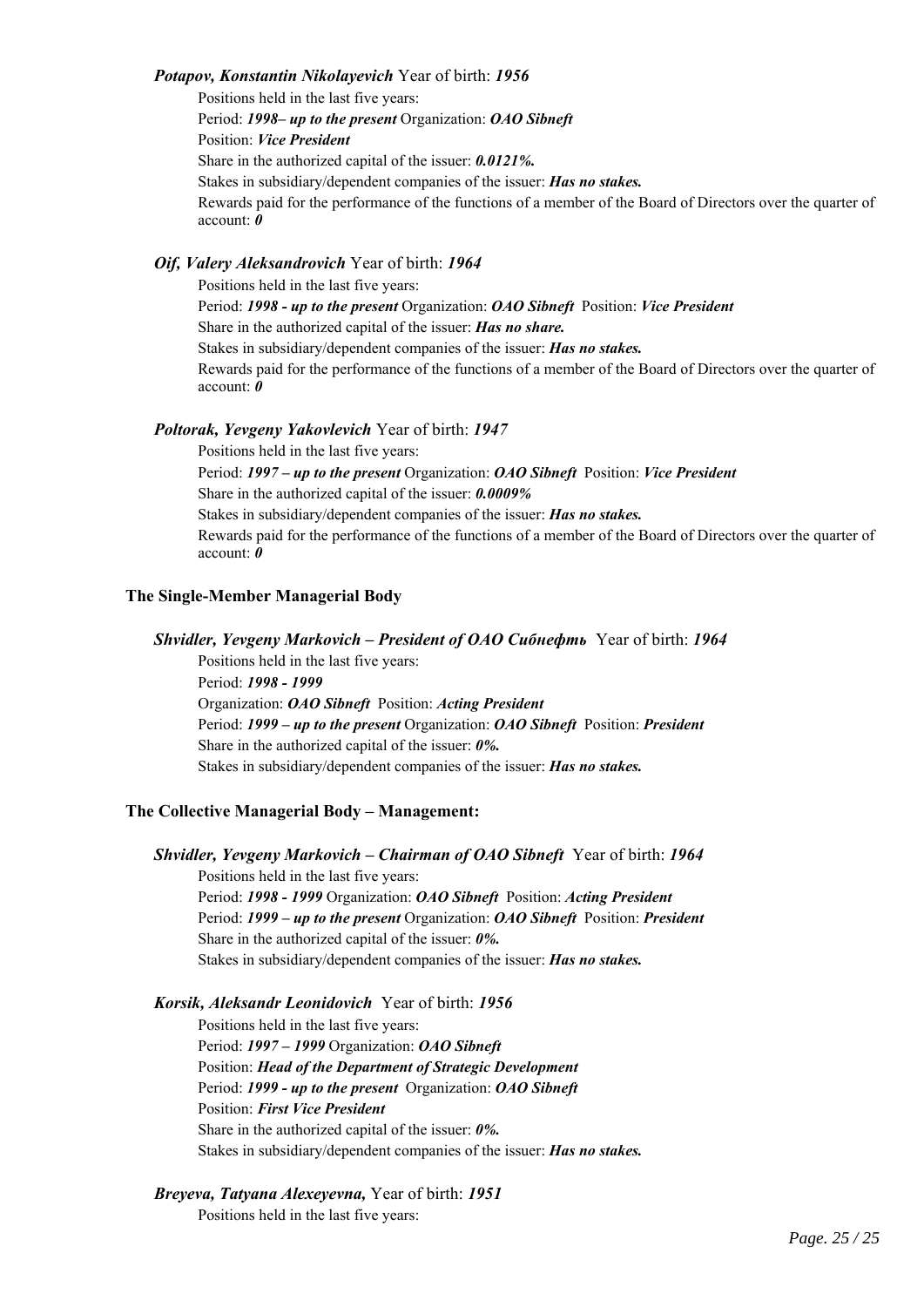Period: *1997 - 1999* Organization: *ОАО Sibneft*  Position: *Head of a Division, Head of the Department of Internal Audit and Enterprise Accounting Methodology* Period: *1999-2001* Organization: *OAO Sibneft* Position: *Chief Accountant* Period: *2001 – up to the present* Organization: *OAO Sibneft* Position: *Vice President for Finance* Share in the authorized capital of the issuer: *0%.*  Stakes in subsidiary/dependent companies of the issuer: *Has no stakes.* 

### **5.4. Information on the structure and the terms of reference of the bodies of control over the financial and economic activities of the issuer**

The body responsible for control of the financial and economic activities of the Company is its auditing commission.

17.1. Control over the financial and economic activities of the Company is exercised by the auditing commission. The way the commission is to operate is fixed by an internal document of the Company, to be approved by the General Meeting of Shareholders.

17.2. The auditing commission is elected as a 3-person body by the Shareholders' General Meeting for the period till the next Annual General Meeting of Shareholders.

17.3. The term of office of individual or all of the auditing commission's members may be terminated early by a resolution of the General Meeting of Shareholders.

17.4. A shareholder of the Company as well as any other person may be a member of the auditing commission. But members of the auditing commission may not concurrently be members of the Board of Directors of the Company, nor hold any other positions in its managerial bodies.

17.5. The scope of competence of the auditing commission includes:

an examination of the financial documents of the Company, its bookkeeping records, the findings of the assets inventory commission and a comparison of those documents with primary accounting data;

an analysis of the correctness and completeness of the enterprise, fiscal, management, and statistical accounting records;

an analysis of the financial standing of the Company, its ability to pay, the liquidity of assets, capital gearing, net assets and the authorized capital, the identification of reserves for improving the economic state of the Company and the elaboration of recommendations for the managerial bodies;

a check on the timeliness and correctness of payments to the suppliers of products and services, of contributions to the budget and to the off-budget funds, of dividend accruals and payments, interest on bonds and discharges of other obligations;

a confirmation of the reliability of the data included in the annual reports of the Company, into the annual financial statement, of the income statements (the profit and loss account), of profit distribution and of the reporting documents for taxation and statistical bodies and bodies of state administration;

a check on the legal competence of its President to contract on behalf of the Company;

a check on whether the decisions made by the Board of Directors, the President or the Management of the Company meet competence requirements and if they correspond to the Charter of the Company and the resolutions of the General Meeting of Shareholders;

an analysis of the resolutions of the General Meeting of Shareholders and of their correspondence to the law and the Charter of the Company.

The auditing commission has the right to:

demand a personal explanation from Board of Directors or Management members, the President and Company employees, including any officers, on matters coming within the competence of the auditing commission;

raise before managerial bodies the question of liability of Company employees, including officers, in the event of their violation of the Charter and the regulations, rules and instructions adopted by the Company;

draw specialists not holding any permanent positions in the Company into its work on a contractual basis.

17.6. A check (audit) of the Company's financial and economic activities is made at the year's end, as also at any time on the initiative of the auditing commission or by a decision of the General Meeting of Shareholders or Board of Directors or after being requisitioned by the holder or holders of not less than 10 percent of the voting shares of the Company.

17.7. Upon request from the auditing commission persons holding posts in the managerial bodies of the Company are obliged to present documents on Company financial and economic activities.

Those documents are to be presented within 10 days from the date of a written request.

17.8. The auditing commission has the right to demand the calling of an Extraordinary General Meeting of Shareholders in the manner stipulated by Article 55 of the Federal Law on Joint Stock Companies and by the Charter of the Company.

17.9. The auditing commission has the right to demand that a meeting of the Board of Directors should be called and the Chairman of the Board may not refuse the commission's request for a Board meeting.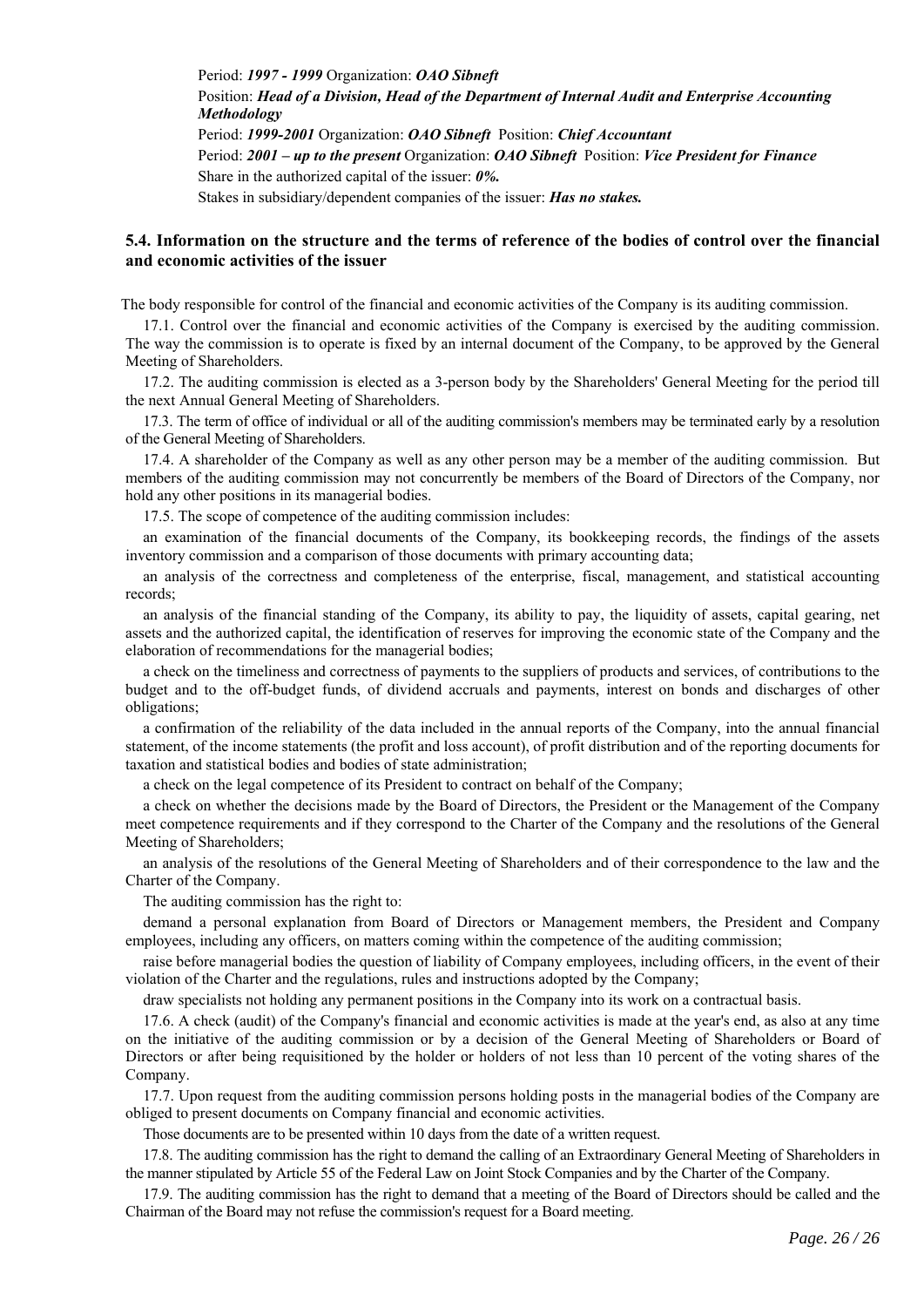# **5.5. Information on the persons who are part of the bodies of control over the financial and economic activities of the issuer**

#### The personal composition of the control body

### **Barabash, Lyudmila Aleksandrovna**

#### Year of birth: 1951

Education: Izhevsk Mechanical Institute

Positions held in the last five years: July 1996 - up to the present - Deputy Chief Accountant of OAO Sibneft Share in the authorized capital of the issuer: 0.0000%

Stakes in the subsidiary/dependent companies of the issuer: Has no stakes

# **Leshko, Alla Ivanovna**

Year of birth: 1956

Education: Belorussian State Institute of National Economy

Positions held in the last five years: September 1996 – up to the present - Head of a Division, Planning and Budgetary Department, OAO Sibneft

Share in the authorized capital of the issuer: 0.0000%

Stakes in the subsidiary/dependent companies of the issuer: Has no stakes

#### **Sheffer, Igor Yevgenyevich**

Year of birth: 1951

Education: Moscow Institute of Radio Engineering, Electronics and Automation

Positions held in the last five years: September 1998 – up to the present - Leading Division Expert, Department of Internal Audit and Enterprise Accounting Methodology, OAO Sibneft

Share in the authorized capital of the issuer: Has no share

Stakes in the subsidiary/dependent companies of the issuer: Has no stakes

### **5.6. Information on the amounts of remuneration, fringe benefits, and expense compensation for the staff of the body of control over financial and economic activities**

In line with the Company Charter "deciding on rewards and/or compensation for expenses to the members of the auditing commission of the Company incurred while they perform their duties, and fixing the amounts of such rewards and compensations" fall within the competence of the General Meeting of Shareholders.

In the past five years no decisions have been made, nor any rewards or compensation have been paid to the persons who form part of the auditing commission.

# **5.7. Staff number data and generalized data on the education and on the composition of the executives (employees) of the issuer, as well as on the changes in staff number**

| Name of indicator                                              | Reporting period |  |
|----------------------------------------------------------------|------------------|--|
| Average payroll number of employees                            | 768.36           |  |
| Statistical data on the issuer's staff                         |                  |  |
| Employees aged less than 25, $\%$                              | $4\%$            |  |
| Employees aged 25-35, $\%$                                     | 26%              |  |
| Employees aged 35-55, $\%$                                     | 60%              |  |
| Employees aged over 55, %                                      | 10%              |  |
| <b>TOTAL</b>                                                   | 100%             |  |
| of whom: those with secondary or complete general education, % | 15%              |  |
| those with primary or secondary professional education, %      | 8%               |  |
| those with higher professional education, %                    | 77%              |  |
| those with post-college professional education, %              | 6%               |  |

# **5.8. Information on any obligations of the issuer to its executives (employees)**

No option schemes of remuneration are being applied.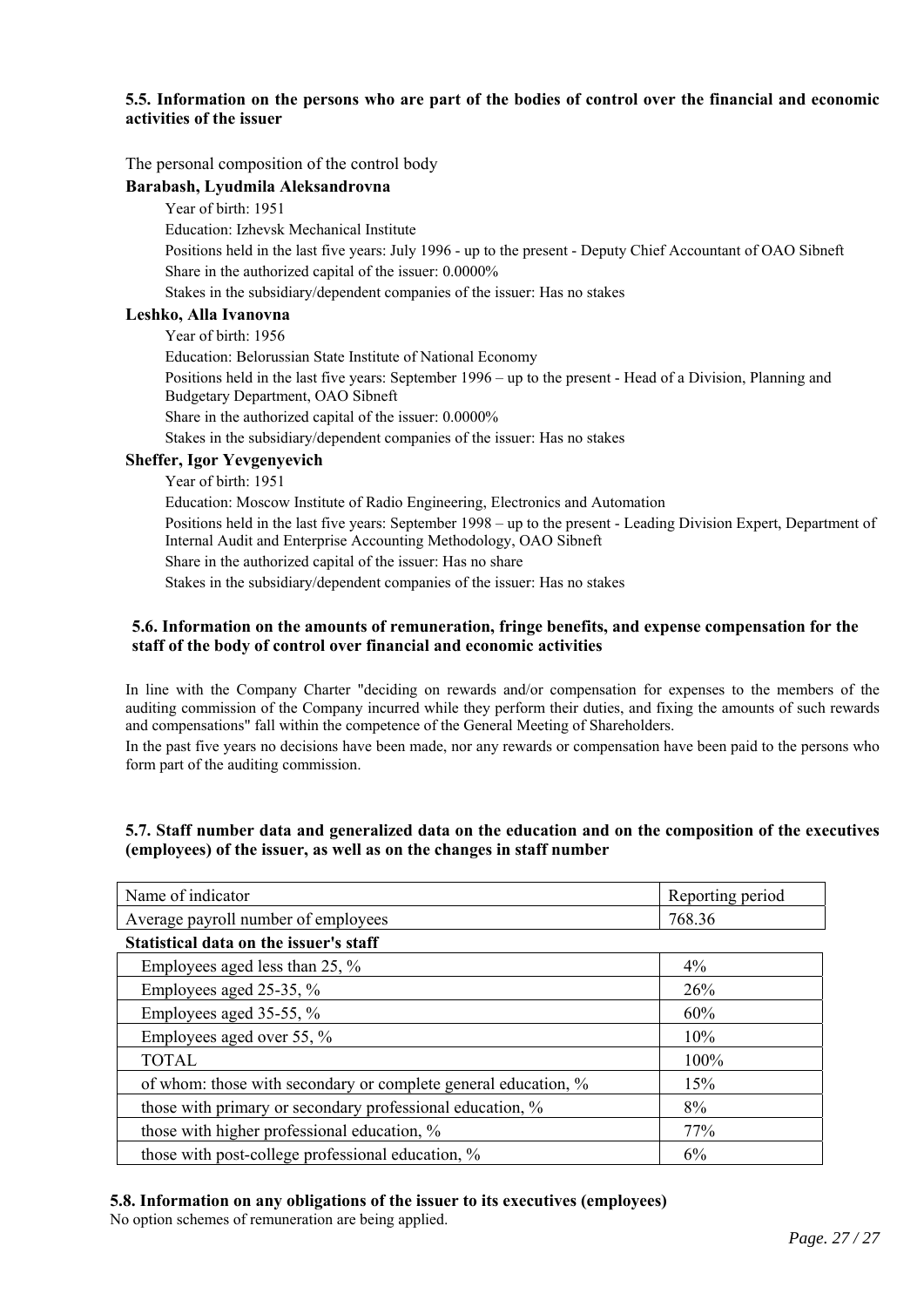# **6. Information on the issuer's shareholders and affiliated transactions**

# **6.1. Information on the total number of shareholders (participants) of the issuer**

The total number of shareholders (participants): 12 145 personal accounts on the Register of Shareholders The total number of nominal holders: 18

**6.2. Information on the holders of not less than five percent of its authorized capital or not less than five percent of its ordinary shares, as also information on the participants of such persons that hold not less than 20 percent of their authorized capital or not less than 20 percent of their ordinary shares** The shareholders (participants) with not less than five percent of the authorized capital of the issuer or not less than five

percent of its ordinary shares:

# **OOO Deutsche Bank, a nominal holder entered in the register of shareholders as of October 1, 2003**

Location: 4 Shchepkina St., Moscow 129090 Mailing address: 4 Shchepkina St., Moscow 129090

Its share in the issuer's authorized capital: **92.4877%**

# **The real holder of 4, 362,007,182 registered ordinary shares making up 92% of the authorized capital of ОАО Sibneft is the Open Joint Stock Company "Neftyanaya Kompaniya YUKOS"**

Location: 26 Lenina St., Neftyugansk, Khanty-Mansi Autonomous Area 628309 Mailing address: 31A Dubininskaya St., Moscow 115054, Russian Federation

# **6.3. Information on the share of participation of the state or a municipal entity in the issuer's authorized capital and the existence of a special right ("golden share")**

There are neither any shares of the company nor any special right ("golden share") in the federal ownership or that of any subjects of the Russian Federation.

# **6.4. Information concerning restrictions on participation in the authorized capital (joint stock or share fund) of the issuer**

There are no restrictions on participation in the authorized capital of the company.

# **6.6. Information on the issuer's affiliated transactions**

There were no affiliated transactions during the period of account.

# **6.7. Information on the size of the debts receivable**

This information is not provided in  $4<sup>th</sup>$  quarter report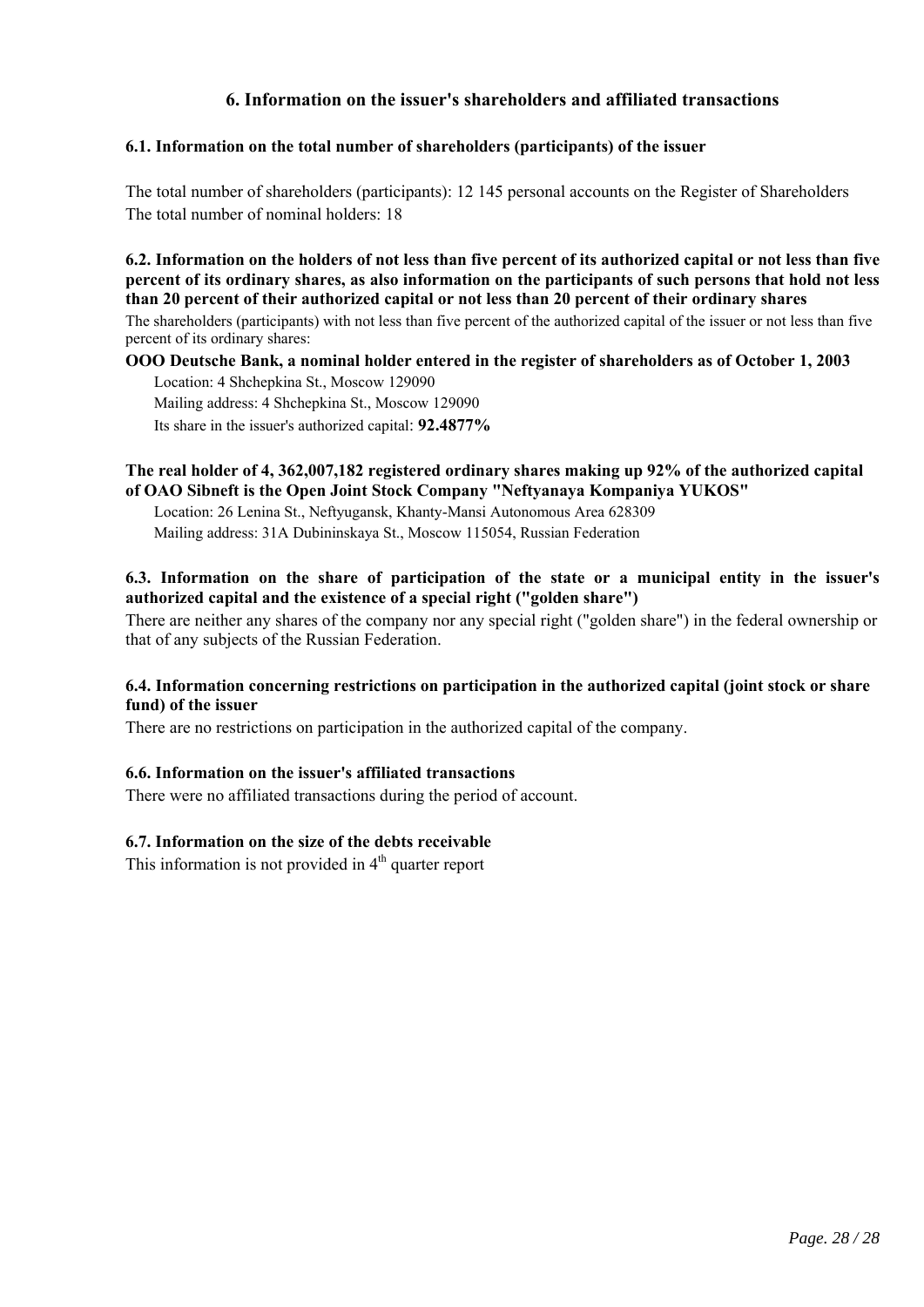# **7.** T**he issuer's financial statements and other financial information.**

# **7.1. The issuer's annual balance sheet**

This information is not provided in  $4<sup>th</sup>$  quarter report

# **7.2. The issuer's quarterly financial statements for the last ended quarter**

Financial statements for  $4<sup>th</sup>$  quarter of 2003 will be presented in quarterly report as of  $1<sup>st</sup>$  quarter 2004

# **7.3. US GAAP consolidated financial statements.**

Consolidated financial statements from 1996 are available in open access on the company's corporate website: www.sibneft.ru/financials.jsp?lang=2&page=458. Consolidated financial statements for 2003 will be presented in 2<sup>nd</sup> quarter of 2004 report.

# **7.4. Data on export volumes and the share of exports in total sales.**

This data will be presented in quarterly report as of  $1<sup>st</sup>$  quarter 2004

### **7.5. Data on substantial changes in the stock issuer's assets having occurred after the end of the last fiscal year.**

In 2003, no changes (acquisition, sale) occurred in the structure of real estate or other assets whose balance sheet value would amount to or exceed 5 percent of the value of OAO Sibneft's assets.

# **7.6. Data on the issuer's involvement in litigation where such involvement can substantially influence the issuer's financial and economic performance.**

Over three years prior to the reporting period OAO Sibneft was not involved in litigation that could substantially influence the company's financial and economic performance.

# **8. Additional data on the issuer and its issued securities.**

### **8.1. Additional data on the issuer.**

8.1.1. Authorized capital amount and structure. The stock issuer's authorized capital totals 7,586,079.4224 rubles.

Authorized capital breakdown by share categories: Ordinary shares: Number: 4,741,299,639. Total amount: 7,586,079.4224 rubles. Percentage of the authorized capital: 100 percent. Preference shares: none.

8.1.2. Changes in the size of the issuer's authorized capital.

No changes have occurred in the amount of the company's authorized capital since 1999 when an additional share issue was accomplished.

8.1.3. Data on the formation and utilization of the reserve fund and other funds by the issuer. The company's reserve fund amounts to 1,083,935 rubles. During the report period, the fund was not used. In line with the company's bylaws, its reserve fund shall amount to at least 5 percent of the authorized capital, i.e. not less than 1,137,912 rubles. The formation of the reserve fund has yet to be completed.

### **8.1.4. General meetings of shareholders procedures.**

The general meeting of shareholders is the top managing body of the Company.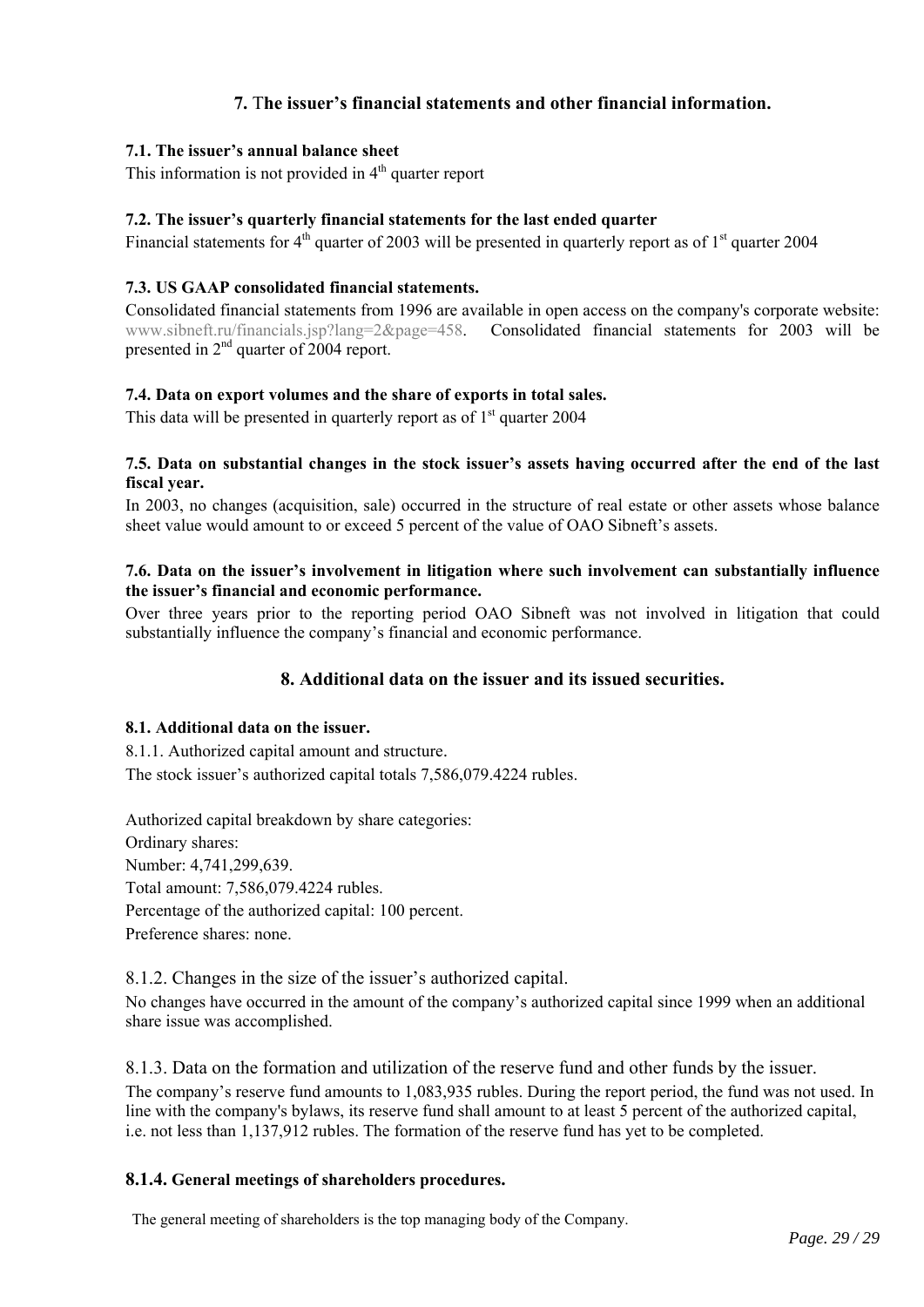The general meeting of shareholders can make decisions (the forms of holding a general meeting of shareholders) through:

simultaneous presence of shareholders discussing agenda items and deciding on questions put to the vote; voting by correspondence (without the simultaneous presence of shareholders to discuss agenda items and deciding on questions put to the vote).

The Company is obligated to hold each year an annual general meeting of shareholders not earlier than two months and not later than six months after the end of the fiscal year.

The general meetings of shareholders of the Company, held in the form of simultaneous presence, are convened in the Russian Federation, in the city of Moscow.

Notification on the holding of a general meeting of shareholders must be made at least 30 days in advance. If the proposed agenda for an extraordinary meeting of shareholders contains an item on election of members of the board of directors, notification on the holding of the general meeting of shareholders shall be made at least 50 days before its due date.

Within the deadlines indicated, notification on the holding of a general meeting of shareholders must be published in the Rossiiskaya Gazeta daily and put on the Internet site of the Company. The Company has the right to additionally inform the shareholders on the holding of a general meeting of shareholders by other means.

The information (materials) subject to distribution to persons eligible to participate in the general meeting of shareholders and in preparations for the general meeting of shareholders includes annual reports, the annual bookkeeping accounts, including the opinion of the auditor, the opinion of the Company's auditing commission on the results of verifying the annual bookkeeping accounts, information on the candidate (candidates) for election as the President of the Company, into the Board of Directors and the auditing commission of the Company, the auditor of the Company, the draft changes and additions tabled to the Company's Charter, or the draft Charter of the Company in a new wording, the drafts of internal documents of the Company approved by the general meeting of shareholders, the drafts of decisions of the general meeting of shareholders and recommendations of the Board of Directors on voting on each agenda item, including the special opinions of the Board of Directors members on each agenda item, an indication to the initiator of each agenda item, as well as other documents provided by the internal documents of the Company and a decision by its Board of Directors.

The documents shall be made available for information purposes to persons eligible for participation in the meeting 30 days before the meeting date at addresses mentioned in the notification on the holding of a general meeting of shareholders. One shall have the right to get acquainted with the documents on the day of application.

Shareholders (shareholder), who together own not less than 2 percent of the Company's voting stock, shall have the right to propose items to the agenda of the annual general meeting of shareholders and nominate candidates to the Board of Directors and the auditing commission of the Company, whose number cannot exceed the composition of the body in question defined in the Company's Charter, as well as a candidate to the position of President. Such proposals must be submitted to the Company at least 70 before the end of the fiscal year.

If the agenda proposed for an extraordinary general meeting of shareholders features an item on election of members of the Board of Directors, shareholders (shareholder) of the Company who together own not less than 2 percent of the Company's voting stock, have the right to propose candidates for election to the Company's Board of Directors, whose number cannot exceed the composition of the Board of Directors as defined in the Company's Charter. Such proposals must be submitted to the Company at least 30 days in advance of the extraordinary general meeting of shareholders.

The proposal of items for inclusion in the agenda of the general meeting of shareholders must contain the wording of each item proposed. The proposal to include items on the agenda of the general meeting of shareholders must contain the wording of the decision on each item proposed.

The proposal to nominate candidates must contain the name of each candidate proposed, his main place of work, the position held and the name of the body for the election to which he is proposed.

The proposals to put items on the agenda of the general meeting of shareholders and to nominate candidates are made in writing, indicating the surname (name) of the submitting shareholders (shareholder), the quantity and categories (type) of shares they hold, and must be signed by shareholders (shareholder).

In addition to items, proposed by shareholders for inclusion in the agenda of the general meeting of shareholders, as well as in the event of absence of such proposals, absence or insufficient number of candidates proposed by the shareholders for constituting an appropriate body, the Board of Directors of the Company has the right to include in the agenda of the general meeting of shareholders items or candidates for the list of candidates at its own discretion.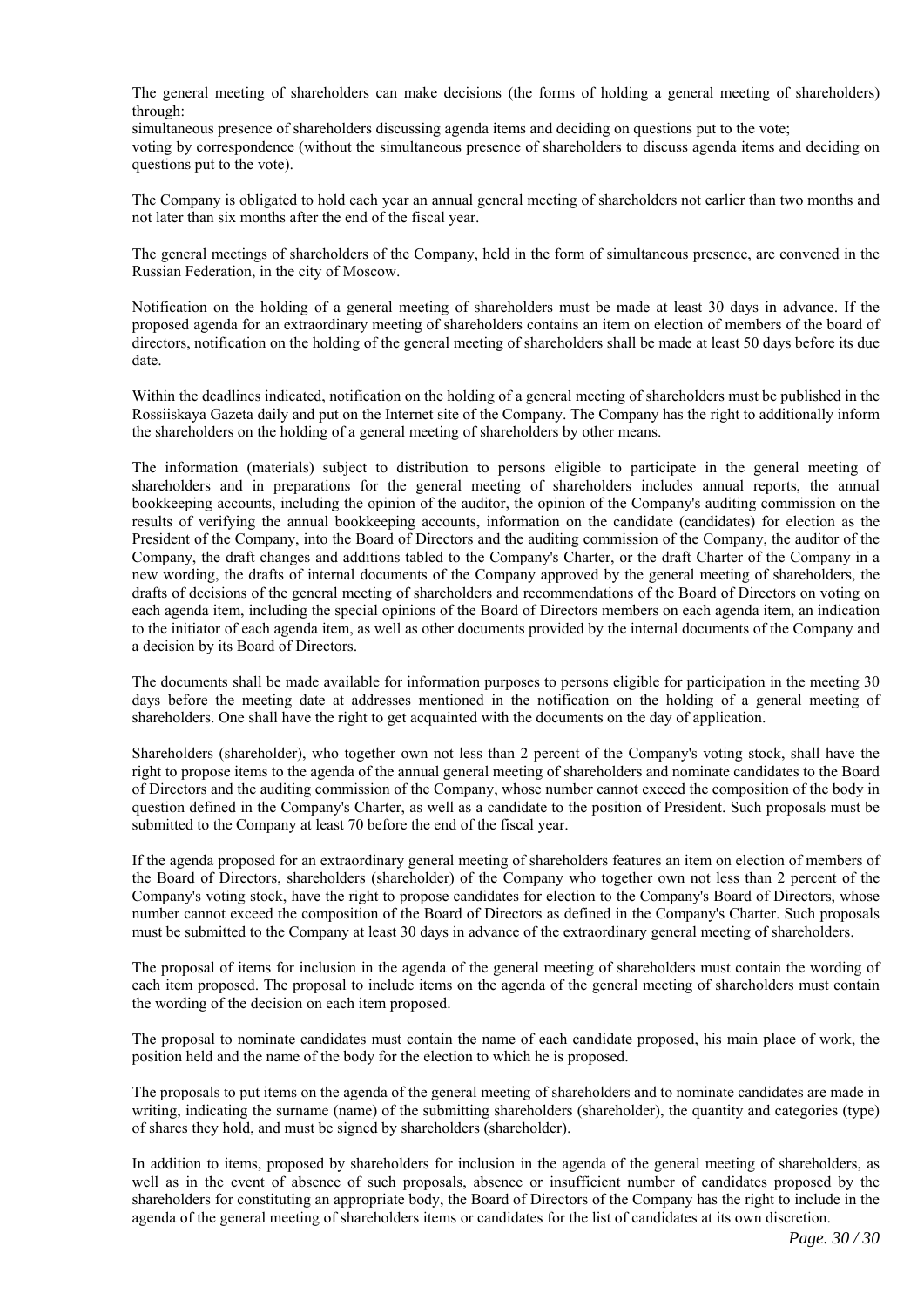An extraordinary general meeting of shareholders is held by a decision of the Company's Board of Directors, based on its own initiative, the request from the auditing commission, the auditor of the Company, as well as of shareholders (shareholder) who own not less than 10 percent of the Company's voting stock on the date of the submission of the request.

The convening of the extraordinary general meeting of shareholders at the request of the auditing commission, the Company auditor or shareholders (shareholder) who own not less than 10 percent of the Company's voting shares, is carried out by the Company' Board of Directors.

8.1.5. Commercial organizations in which the issuer holds at least 5 percent of the authorized capital or at least 5 percent of ordinary stock.

8.1.5.1 Name: *ZAO Kuzbassnefteprodukt*

Location: *1 Polevaya ul., Novokuznetsk, Kemerovo Oblast, 654018* Mailing address: *1 Polevaya ul., Novokuznetsk, Kemerovo Oblast, 654018* The issuer's stake in the legal entity's authorized capital: *100%* The entity's stake in the issuer's authorized capital: *none* Chief executive: *Sergei Babin, General Director*  The general director's stake in the issuer's authorized capital: *none*  Board of Directors and Company Board: *none* 

8.1.5.2 Name: *ZAO Archinskoye* Location: *14, Lenina St., Tomsk, 634050* Mailing address: *14, Lenina St., Tomsk, 634050*  The issuer's stake in the legal entity's authorized capital: *20%* The entity's stake in the issuer's authorized capital: *none* Chief executive: *Gennadiy Lyubin, General Director*  The general director's stake in the issuer's authorized capital: *none*  Board of Directors and Company Board: *none*

### 8.1.5.3 Name: *ZAO Sibneftavia*

Location: *34 Verkhnyaya, Moscow 125040* Mailing address: *34 Verkhnyaya, Moscow 125040* The issuer's stake in the legal entity's authorized capital: *100%* The entity's stake in the issuer's authorized capital: **none** Chief executive: *Anatoly Zhadovsky, General Director*  The general director's stake in the issuer's authorized capital: *none* Board of Directors and Company Board: *none*

8.1.5.4 Name: *OOO Sibneft Tomsk* Location: *1 Zaozerny per., Tomsk 634009* Mailing address: *1 Zaozerny per., Tomsk 634009* The issuer's stake in the legal entity's authorized capital: *100%* The entity's stake in the issuer's authorized capital: *none* Chief executive: *Andrei Shraifogel, General Director*  The general director's stake in the issuer's authorized capital: *none* Board of Directors and Company Board: *none*

8.1.5.5 Name: *OOO Khantos* Location*: 149 Mira ul., Khanty Mansiysk, 628007* Mailing address: *149 Mira ul., Khanty Mansiysk, 628007*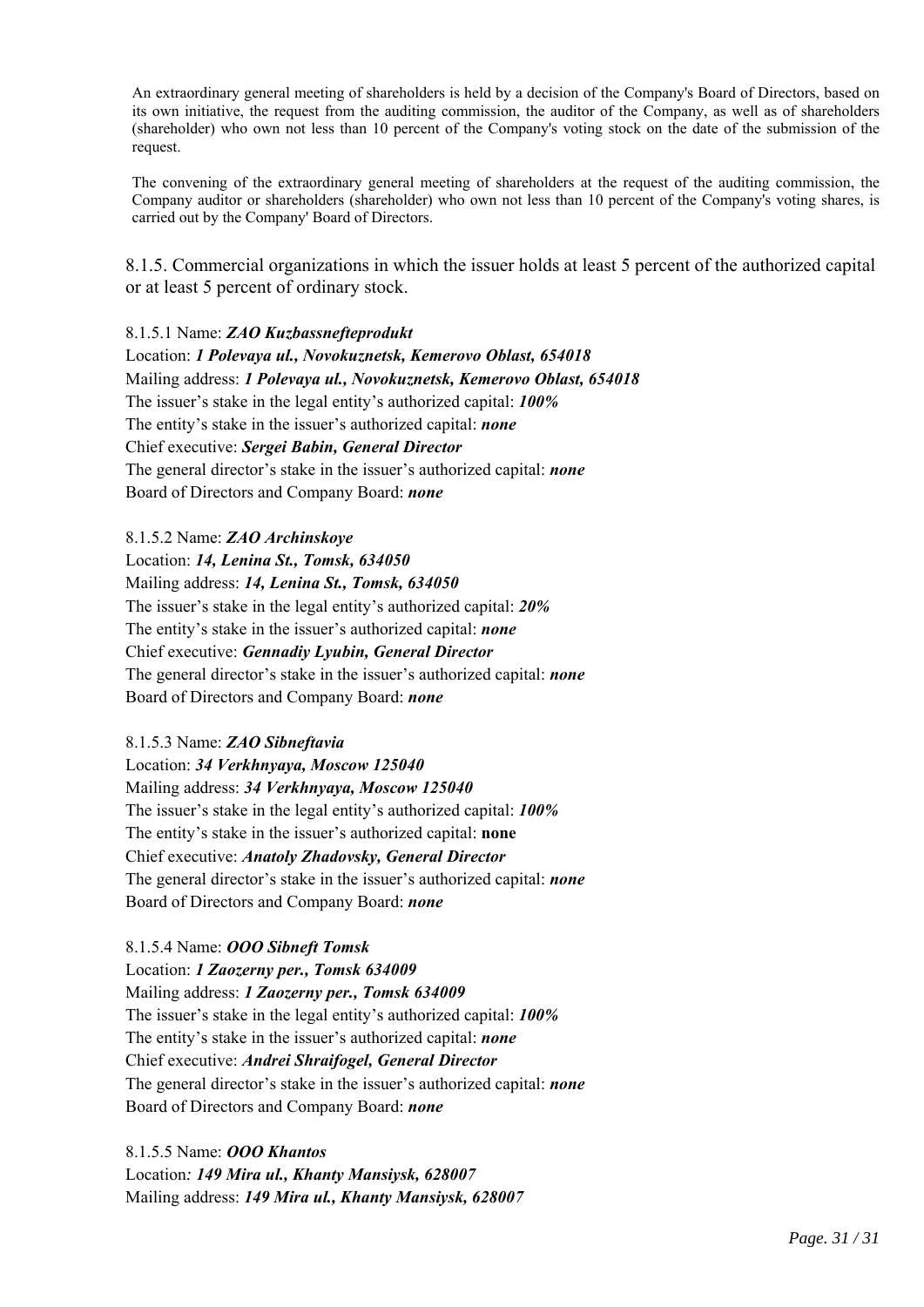The issuer's stake in the legal entity's authorized capital: *100%* The entity's stake in the issuer's authorized capital: *none* Chief executive: *Alexander Grishin, General Director*  The general director's stake in the issuer's authorized capital: *none* Board of Directors and Company Board: *none*

### 8.1.5.6 Name*: ZAO Sibneft Ural*

Location: *73/16 Shaumyana ul., Yekaterinburg, 620102* Mailing address*: 73/16 Shaumyana ul., Yekaterinburg, 620102* The issuer's stake in the legal entity's authorized capital: *100%* The entity's stake in the issuer's authorized capital: *none* Chief executive: *Ivan Neofitidi, General Director*  The general director's stake in the issuer's authorized capital: *none* Board of Directors and Company Board: *none*

#### 8.1.5.7 Name: *OOO Sibneft AZS Servis*

Location: *38 B. Kommunisticheskaya, Bldg. 1, Moscow, 109004* Mailing address: *4 Kursovoi pereulok, Moscow, 119034* The issuer's stake in the legal entity's authorized capital: *100%* The entity's stake in the issuer's authorized capital: *none* Chief executive: *Svetlana Komarova, General Director*  The general director's stake in the issuer's authorized capital: *none* Board of Directors and Company Board: *none*

## 8.1.5.8 Name: *OOO NTK*

Location: *37/7 Prospekt Geroev, Nizhny Novgorod, 603044* Mailing address: *37/7 Prospekt Geroev, Nizhny Novgorod, 603044* The issuer's stake in the legal entity's authorized capital: *100%* The entity's stake in the issuer's authorized capital: *none* Chief executive: *Vladimir Baibus, General Director* The general director's stake in the issuer's authorized capital: *none* Board of Directors and Company Board: *none*

# 8.1.5.9 Name*: Sib Finance B.V***.**

Location: *????? Amsterdam, the Netherlands* Mailing address: *????? Amsterdam, the Netherlands* The issuer's stake in the legal entity's authorized capital: *100%* The entity's stake in the issuer's authorized capital: *none* Chief executive: *Richard Kreizman???, General Director* The general director's stake in the issuer's authorized capital: *none* Board of Directors and Company Board: *none*

8.1.5.10 Name: *OAO Sibneft Noyabrskneftegaz* Location*: 59/87 Lenina ul., Noyabrsk, Yamalo Nenetsk Autonomous Okrug, Tyumen Oblast, 626726* Mailing address: *59/87 Lenina ul., Noyabrsk, Tyumen Oblast, 626726* The issuer's stake in the legal entity's authorized capital: *100%* The entity's stake in the issuer's authorized capital: *none* Board of Directors:

*Olga Kovalchuk* Stake in the issuer's authorized capital: *none Yuri Link* Stake in the issuer's authorized capital: *none Reval Mukhametzyanov* Stake in the issuer's authorized capital: *0.00167 %*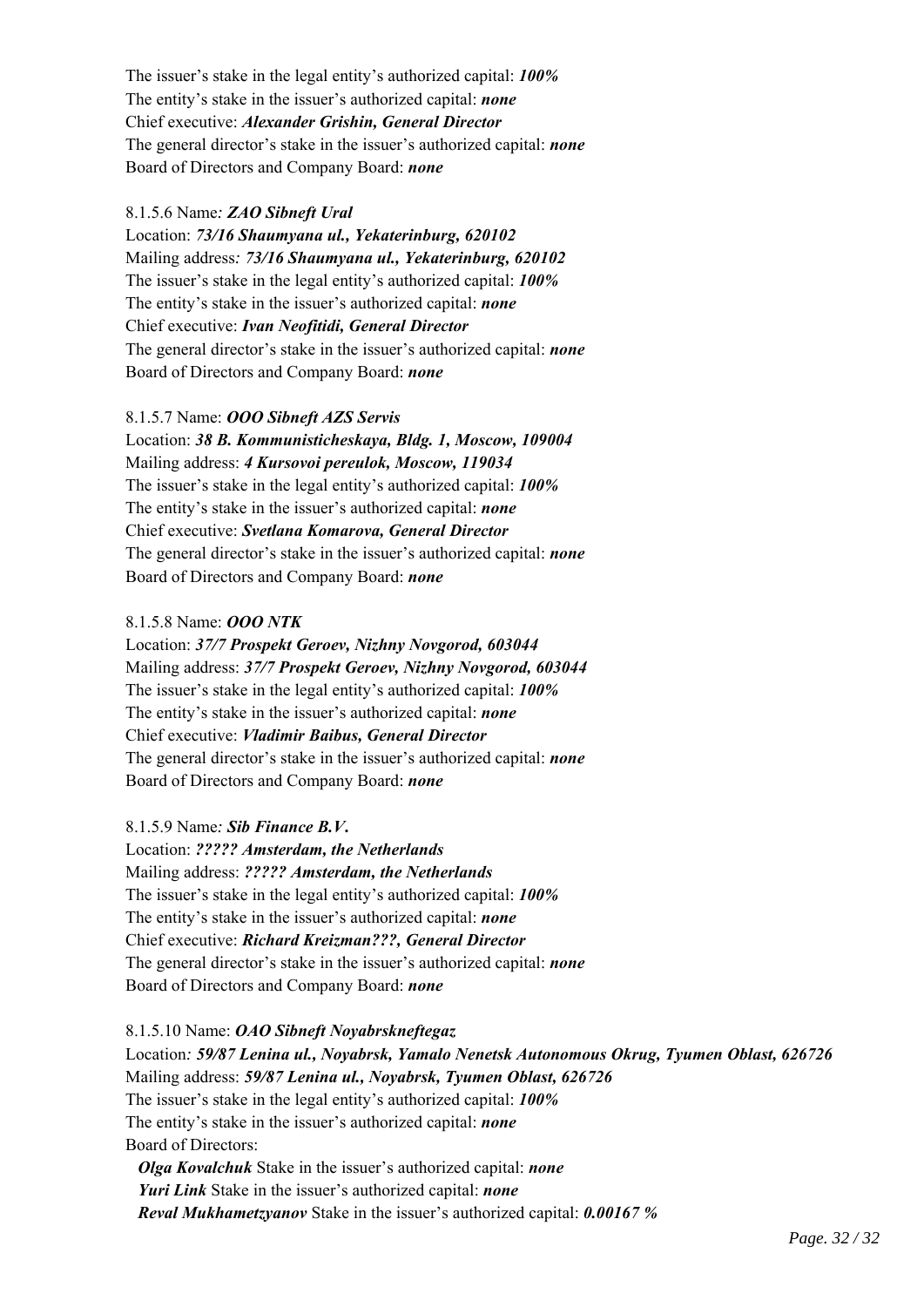*Andrei Matevosov* Stake in the issuer's authorized capital: *none Mikhail Stavsky, General Director.* Stake in the issuer's authorized capital: *none*

8.1.5.11 Name: *OOO Sibneft Krasnoyarsknefteprodukt* Location: *23G Severnoye Shosse, Krasnoyarsk, 660049* Mailing address*: 23G Severnoye Shosse, Krasnoyarsk, 660049* The issuer's stake in the legal entity's authorized capital: *100%* The entity's stake in the issuer's authorized capital: *none* Chief executive: *Alexander Kuzmin, General Director* The general director's stake in the issuer's authorized capital: *none* Board of Directors and Company Board: *none*

# 8.1.5.12 Name: *OAO Sibneft Omsknefteprodukt* Location: *54 Frunze ul, Omsk, 644099* Mailing address: *54 Frunze ul, Omsk, 644099* The issuer's stake in the legal entity's authorized capital: *100%* The entity's stake in the issuer's authorized capital: *none*

Board of Directors:

*Georgy Alexandrov* Stake in the issuer's authorized capital: *none Vladimir Baibus* Stake in the issuer's authorized capital: *none Olga Kovalchuk* Stake in the issuer's authorized capital: *none Andrei Komarov* Stake in the issuer's authorized capital: *none Alexander Pokoyev, General Director*  Stake in the issuer's authorized capital: *0.000758%*

# 8.1.5.13 Name: *OAO Sibneft Omsk Oil Refinery* Location*: 1 Gubkina pr., Omsk, 644040* Mailing address*: OAO Sibneft ONPZ, 1 Gubkina pr., Omsk, 644040* The issuer's stake in the legal entity's authorized capital: *100%* The entity's stake in the issuer's authorized capital: *none* Board of Directors:

*Georgy Alexandrov* Stake in the issuer's authorized capital: *none Sergei Martynov* Stake in the issuer's authorized capital: *none Olga Kovalchuk* Stake in the issuer's authorized capital: *none Yevgenia Sukharkova* Stake in the issuer's authorized capital: *none Ildus Sarvarov, General Director*  Stake in the issuer's authorized capital: *0.000147%* 

8.1.5.14 Name: *OOO Sibneft Noyabrsknefteprodukt* Location: *Promzona, Noyabrsk, Tyumen Oblast, 629809* Mailing address: *Promzona, Noyabrsk, Tyumen Oblast, 629809* The issuer's stake in the legal entity's authorized capital: *100%* The entity's stake in the issuer's authorized capital: *none* Chief executive: *Anatoly Pushmin, General Director* The general director's stake in the issuer's authorized capital: *none* Board of Directors and Company Board: *none*

8.1.5.15 Name: *OAO Sibneft Noyabrskneftegazgeofizika* Location: *Promzona, Noyabrsk, Yamalo Nenetsk Autonomous Okrug, Tyumen Oblast, 629809* Mailing address: *Promzona, Noyabrsk, Tyumen Oblast, 629809* The issuer's stake in the legal entity's authorized capital: *80.98%*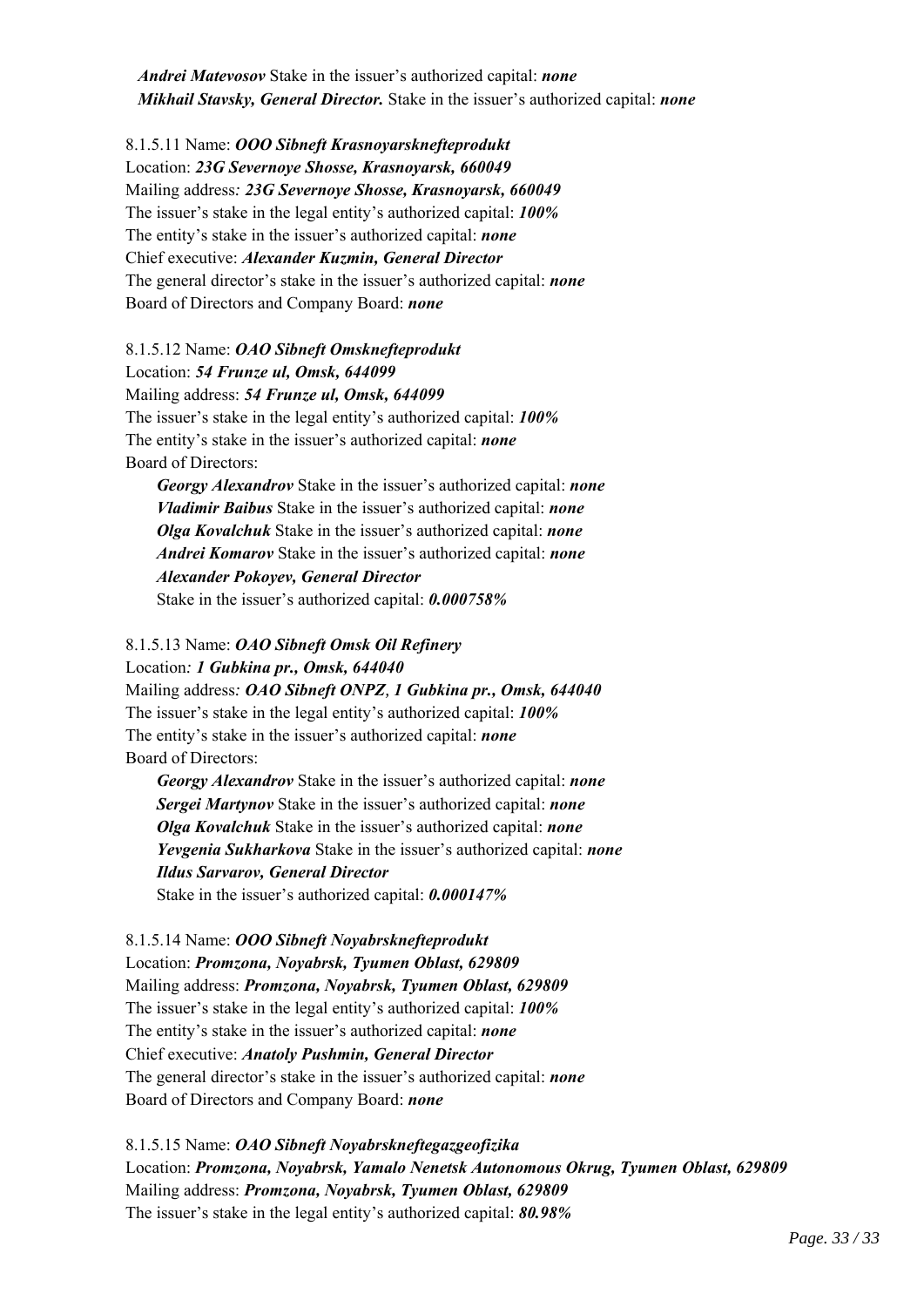The entity's stake in the issuer's authorized capital: *none* Board of Directors:

*Alla Leshko* Stake in the issuer's authorized capital: *none Natalya Palekhova* Stake in the issuer's authorized capital: *none Andrei Trukhachev* Stake in the issuer's authorized capital: *none Igor Marchenko* Stake in the issuer's authorized capital: *none Rostislav Latysh* Stake in the issuer's authorized capital: *none Vladimir Svaikin* Stake in the issuer's authorized capital: *none Mikhail Pasechnik***,** *General Director*

Stake in the issuer's authorized capital: *0.000169%*

8.1.5.16 Name: *ZAO Sibneft Mobilnaya Karta Kuzbass* Location: *50 Lenina Ul., Tashtagol, Kemerovo Oblast, 652970* Mailing address: *50 Lenina Ul., Tashtagol, Kemerovo Oblast, 652970* The issuer's stake in the legal entity's authorized capital: *75%* The entity's stake in the issuer's authorized capital: *none* Chief executive: *V. Chertolyas, General Director*  The general director's stake in the issuer's authorized capital: *none* Board of Directors and Company Board: *none*

### 8.1.5.17 Name: *OAO Sibneft Tyumennefteprodukt*

Location: *28 Uritskogo ul., Tyumen*

Mailing address: *67 Lenina ul., Tyumen, 625000*

The issuer's stake in the legal entity's authorized capital: *70.77%* The entity's stake in the issuer's authorized capital: *none* Board of Directors:

*Vladimir Baibus* Stake in the issuer's authorized capital: *none Andrei Komarov* Stake in the issuer's authorized capital: *none Igor Nasirov* Stake in the issuer's authorized capital: *none Oleg Chudinov* Stake in the issuer's authorized capital: *none Vladimir Rid, General Director* Stake in the issuer's authorized capital: *none*

### 8.1.5.18 Name: *OAO Sibneft Barnaulnefteprodukt* Location: *124 K. Marksa ul., Barnaul, 656004*

Mailing address: *124 K. Marksa ul., Barnaul, 656004*

The issuer's stake in the legal entity's authorized capital: *69.12%*

The entity's stake in the issuer's authorized capital: *none*

### *General Director***:** *Oleg Dyakonenkov*

The general director's stake in the issuer's authorized capital: *none* Board of Directors:

*Vladimir Baibus* Stake in the issuer's authorized capital: *none V. Deryabin* Stake in the issuer's authorized capital: *none Andrei Komarov* Stake in the issuer's authorized capital: *none A. Tokarev* Stake in the issuer's authorized capital: *none Oleg Chudinov* Stake in the issuer's authorized capital: *none D. Shelomov* Stake in the issuer's authorized capital: *none D. Yushchenko* Stake in the issuer's authorized capital: *none*

# 8.1.5.19 Name: *OOO Radio ZS*

Location: *51 Izyskatelei ul., Noyabrsk, Yamalo Nenetsk Autonomous Okrug, 629810* Mailing address*: PO Box 713, Noyabrsk, Yamalo Nenetsk Autonomous Okrug, 629810*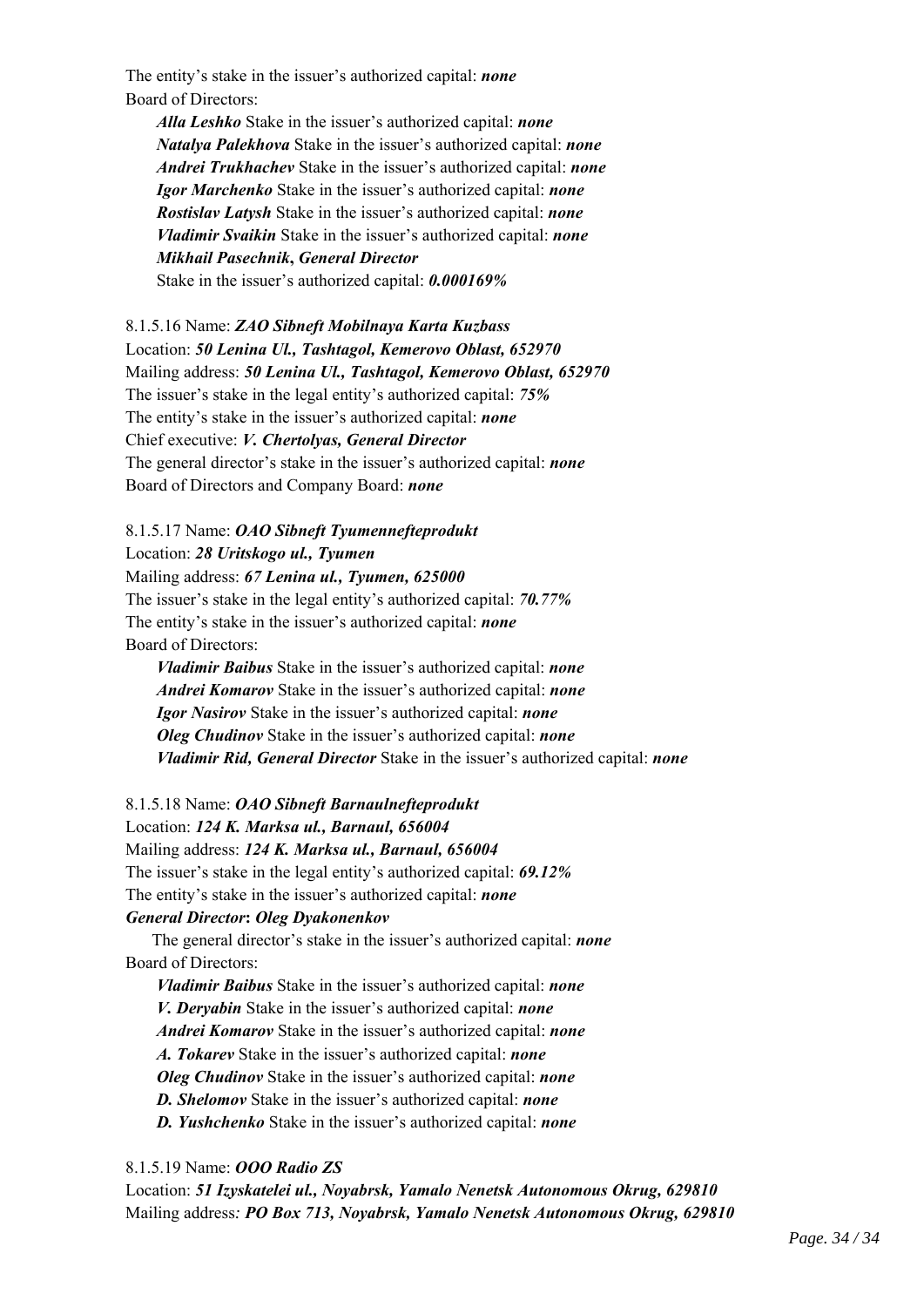The issuer's stake in the legal entity's authorized capital: *51%* The entity's stake in the issuer's authorized capital: *none* Chief executive: *Sergei Zubanov, General Director*  The general director's stake in the issuer's authorized capital: *none* Board of Directors and Company Board: *none*

# 8.1.5.20 Name: *OOO NIiPP INPETRO*

Location*: 71 Sadovnicheskaya, Bldg. 3, Moscow, 113035* Mailing address: *71 Sadovnicheskaya, Bldg. 3, Moscow, 113035* The issuer's stake in the legal entity's authorized capital: *51%* The entity's stake in the issuer's authorized capital: *none* Chief executive: *Rafail Kats, General Director* The general director's stake in the issuer's authorized capital: *none* Board of Directors and Company Board: *none*

8.1.5.21 Name: *ZAO Mediatsentr A7* Location: *98 ul. 22 Dekabrya, Omsk* Mailing address: *98 ul. 22 Dekabrya, Omsk* The issuer's stake in the legal entity's authorized capital: *51%* The entity's stake in the issuer's authorized capital: *none* Chief executive: *Valentin Ryzhikh, General Director* The general director's stake in the issuer's authorized capital: *none* Board of Directors and Company Board: *none*

### 8.1.5.22 Name: *ZAO Aeroport Service*

Location: *Tolmachevo 4 Airport, Ob-4, Novosibirsk Oblast, 633115* Mailing address: *Tolmachevo 4 Airport, Ob-4, Novosibirsk Oblast, 633115* The issuer's stake in the legal entity's authorized capital: *50.0013%* The entity's stake in the issuer's authorized capital: *none* Chief executive: *Yuri Shashkov, General Director*  The general director's stake in the issuer's authorized capital: *none* Board of Directors and Company Board: *none*

# 8.1.5.23 Name: *OOO Sibneft Chukotka*

Location: *6 Rultytegina, Anadyr, Chukotka Autonomous Okrug, 689000* Mailing address*: 4 Sadovnicheskaya, Moscow, 113035* The issuer's stake in the legal entity's authorized capital: *50%* The entity's stake in the issuer's authorized capital: *none* Chief executive: *Alexei Belebezyev, General Director*  The general director's stake in the issuer's authorized capital: *none* Board of Directors and Company Board: *none*

8.1.5.24 Name: *OOO Sibneft Yugra* Location: *149 Mira ul., Khanty Mansiysk, 628007* Mailing address: *149 Mira ul., Khanty Mansiysk, 628007* The issuer's stake in the legal entity's authorized capital: *50%* The entity's stake in the issuer's authorized capital: *none* Chief executive: *Andrei Matevosov, General Director*  The general director's stake in the issuer's authorized capital: *none* Board of Directors and Company Board: *none*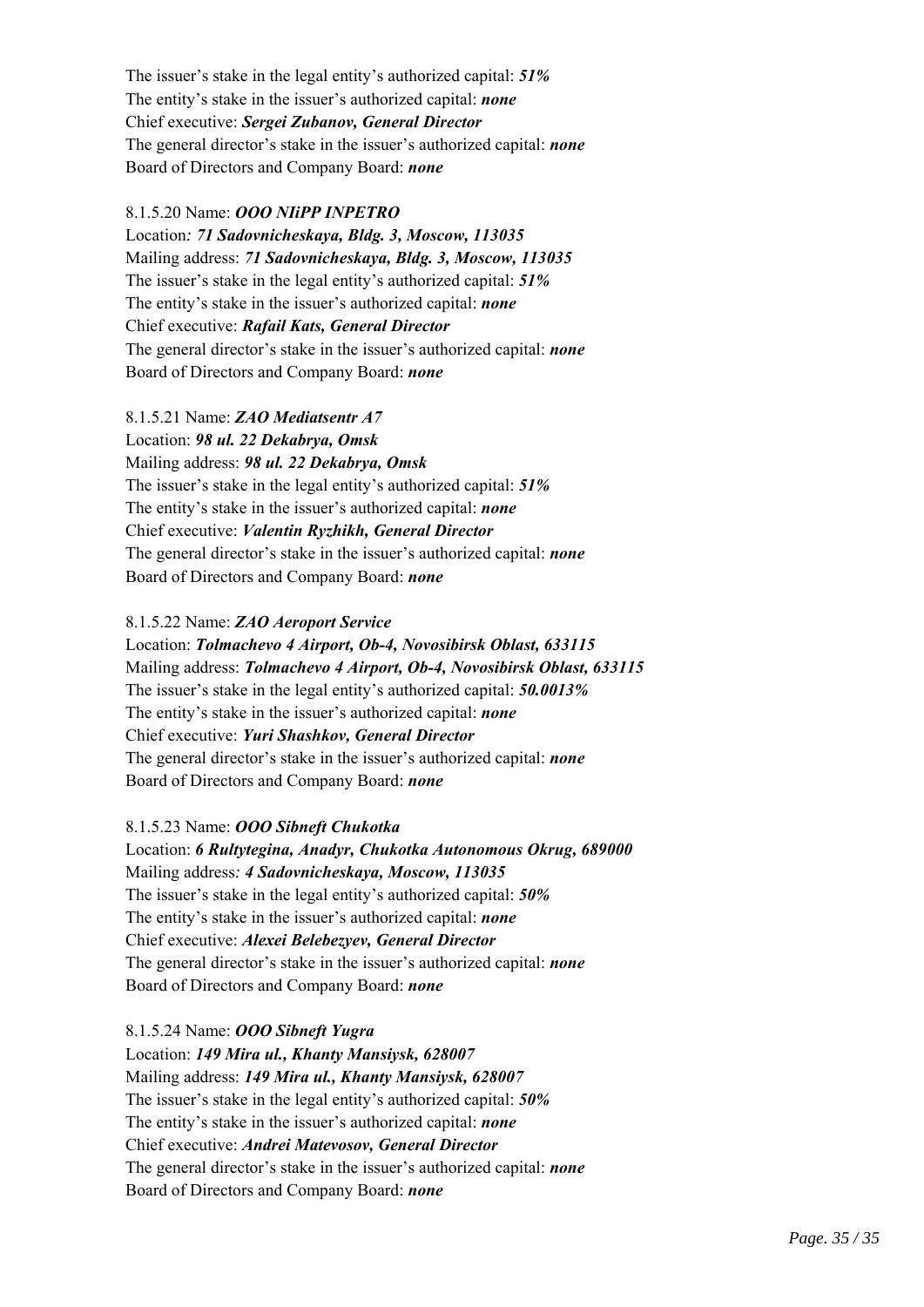8.1.5.25 Name: *OAO Sverdlovsknefteprodukt*

Location*: 8.1.5??? ul. 8 Marta, Yekaterinburg, 620014* Mailing address: *8.1.5??? ul. 8 Marta, Yekaterinburg, 620014* The issuer's stake in the legal entity's authorized capital: *40.49%* The entity's stake in the issuer's authorized capital: *none* Board of Directors:

*Andrei Komarov* Stake in the issuer's authorized capital: *none Igor Nasirov* Stake in the issuer's authorized capital: *none Tatyana Rumyantseva* Stake in the issuer's authorized capital: *none Vladimir Baibus* Stake in the issuer's authorized capital: *none Denis Balalykin* Stake in the issuer's authorized capital: *none Dmitry Kuranov* Stake in the issuer's authorized capital: *none Dmitry Ustinov* Stake in the issuer's authorized capital: *none*

General Director: *Anatoly Korkin* Stake in the issuer's authorized capital: *none*

# 8.1.5.26 Name: *OAO Meretoyakhaneftegaz*

Location: *Panel 15 Prombaza, Muravlenko, Purovskoi District, Yamalo Nenetsk Autonomous Okrug, 629604*

Mailing address: *Panel 15 Prombaza, Muravlenko, Purovskoi District, Yamalo Nenetsk Autonomous Okrug, 629604*

The issuer's stake in the legal entity's authorized capital: *33.05%* The entity's stake in the issuer's authorized capital: *none* Board of Directors:

*Igor Marchenko* Stake in the issuer's authorized capital: *none Alla Leshko* Stake in the issuer's authorized capital: *none Andrei Matevosov* Stake in the issuer's authorized capital: *none Andrei Trukhachev* Stake in the issuer's authorized capital: *none Pyotr Yanchev* Stake in the issuer's authorized capital: *none* Chief executive: *Alexei Belebezyev, General Director* Stake in the issuer's authorized capital: *none* 

### 8.1.5.27 Name: *OOO Krasnoyarsk Oil Service*

Location*: 23G Severnoye Shosse, Krasnoyarsk, 660049* Mailing address: *23G Severnoye Shosse, Krasnoyarsk, 660049* The issuer's stake in the legal entity's authorized capital: *19.9778%* The entity's stake in the issuer's authorized capital: *none* Chief executive: *Vyacheslav Ilyin, General Director* The general director's stake in the issuer's authorized capital: *none* Board of Directors and Company Board: *none*

### 8.1.5.28 Name: *OOO Sibneftenergo*

Location: *52 Oktyabrskaya, Novosibirsk, 630099* Mailing address: *52 Oktyabrskaya, Novosibirsk, 630099* The issuer's stake in the legal entity's authorized capital: *19%* The entity's stake in the issuer's authorized capital: *none* Chief executive: *Yevgeny Svistunov, General Director* The general director's stake in the issuer's authorized capital: *none* Board of Directors and Company Board: *none*

8.1.5.29 Name: *OAO Uralnefteprodukt* Location: *69 Narodnoi Voli ul., Yekaterinburg, 620026*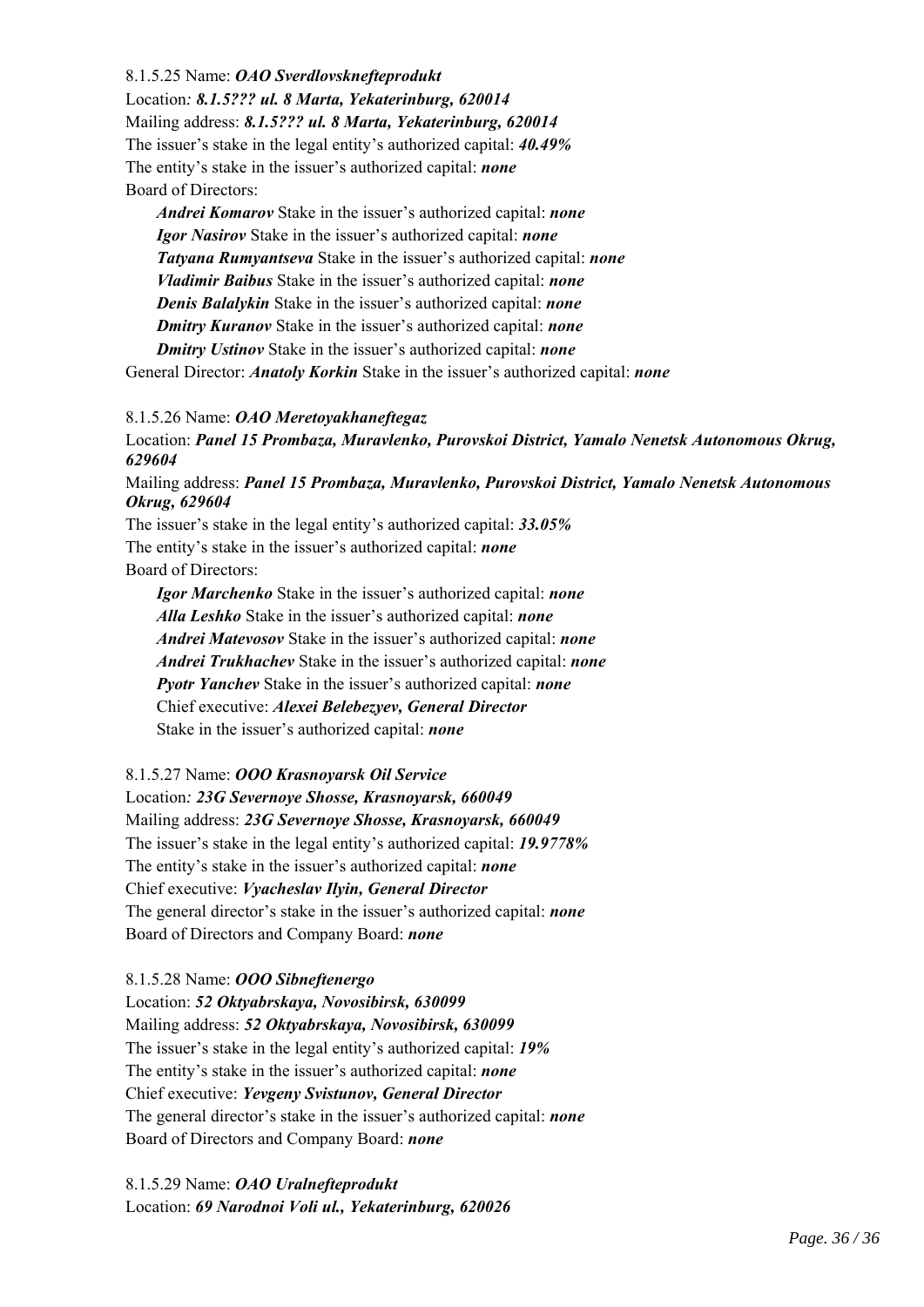Mailing address: *69 Narodnoi Voli ul., Yekaterinburg, 620026* The issuer's stake in the legal entity's authorized capital: *16.74%* The entity's stake in the issuer's authorized capital: *none* Board of Directors:

*Oleg Belousov* Stake in the issuer's authorized capital: *none Vladimir Popov* Stake in the issuer's authorized capital: *none Andrei Komarov* Stake in the issuer's authorized capital: *none Valery Oif* Stake in the issuer's authorized capital: *none Viktor Tuflyakov* Stake in the issuer's authorized capital: *none*

8.1.5.30 Name: *OAO Yekaterinburgnefteprodukt* Location: *24 Sibirsky Trakt, Yekaterinburg, 620100* Mailing address: *24 Sibirsky Trakt, Yekaterinburg, 620100* The issuer's stake in the legal entity's authorized capital: *14.97%* The entity's stake in the issuer's authorized capital: *none* Board of Directors:

*Vladimir Baibus* Stake in the issuer's authorized capital: *none Dmitry Kuranov* Stake in the issuer's authorized capital: *none Andrei Aristarkhov* Stake in the issuer's authorized capital: *none Yelena Kondrykinskaya* Stake in the issuer's authorized capital: *none Denis Balalykin* Stake in the issuer's authorized capital: *none* General Director: *Oleg Korotkikh* Stake in the issuer's authorized capital: *none*

#### 8.1.5.31 Name: *ZAO TV6 Region*

Location: *33 Dolgorukovskaya, Bldg. 8, Moscow, 103030* Mailing address: *33 Dolgorukovskaya, Bldg. 8, Moscow, 103030* The issuer's stake in the legal entity's authorized capital: *12.5%* The entity's stake in the issuer's authorized capital: *none* Chief executive: *Yuli Dubov, General Director* The general director's stake in the issuer's authorized capital: *none* Board of Directors and Company Board: *none*

#### 8.1.5.32 Name: *OAO Mosnefteprodukt*

Location: *15/7 P Krzhizhanovskogo, Moscow, 117218* Mailing address: *15/7 P Krzhizhanovskogo, Moscow, 117218* The issuer's stake in the legal entity's authorized capital: *9.92%* The entity's stake in the issuer's authorized capital: *none* Chief executive: *Oleg Nizyev, General Director*

Board of Directors:

*Vladimir Baibus* Stake in the issuer's authorized capital: *none I. Giniyatullin* Stake in the issuer's authorized capital: *none Andrei Komarov* Stake in the issuer's authorized capital: *none A. Korsak* Stake in the issuer's authorized capital: *none T. Mardakhiashvili* Stake in the issuer's authorized capital: *none G. Rovner* Stake in the issuer's authorized capital: *none Ye. Savostyanov* Stake in the issuer's authorized capital: *none N. Smagina* Stake in the issuer's authorized capital: *none R. Khalimov* Stake in the issuer's authorized capital: *none* Company Board:

*Natalya Denisova* Stake in the issuer's authorized capital: *none Alexander Krauze* Stake in the issuer's authorized capital: *none*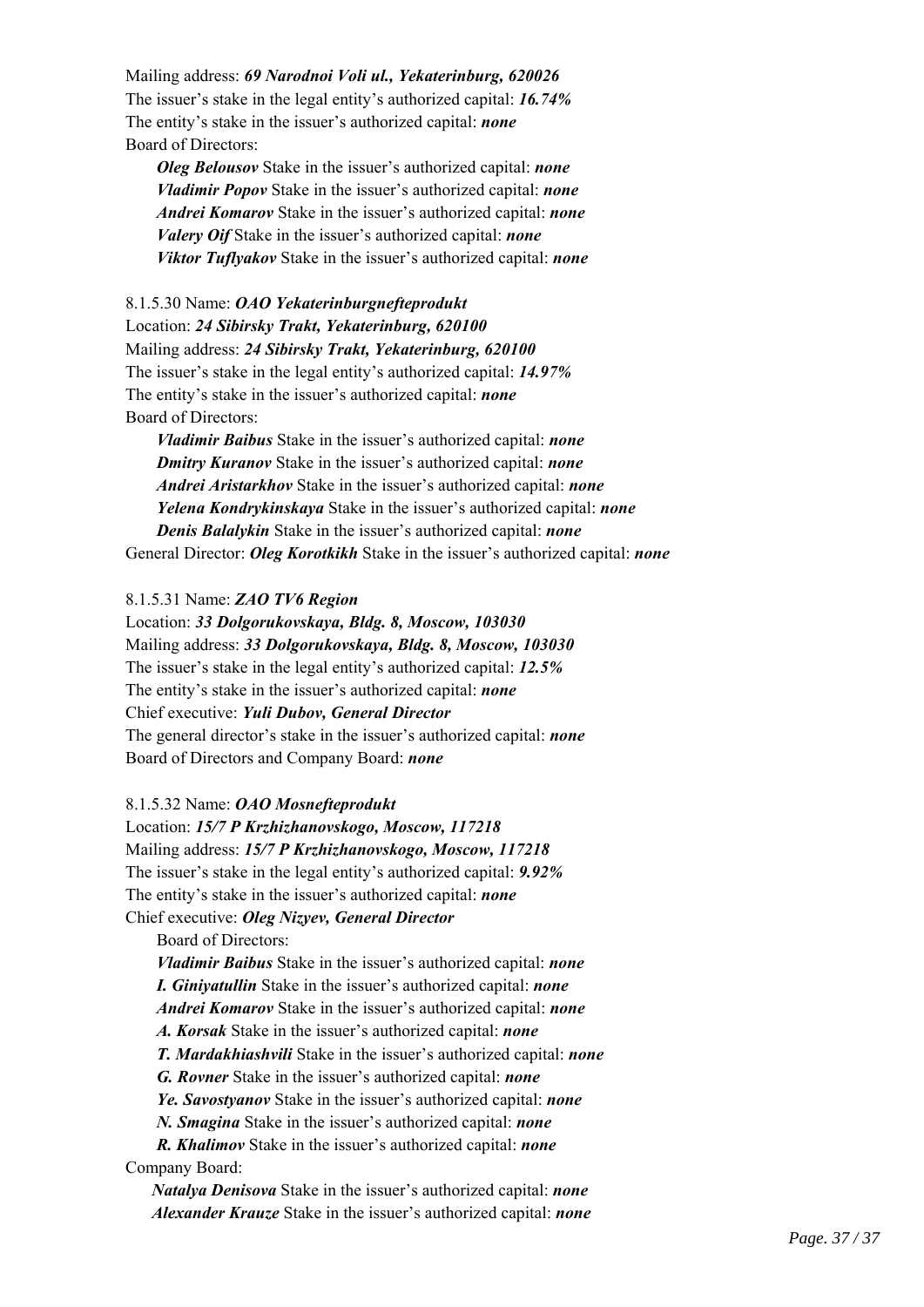*Viktor Krotov* Stake in the issuer's authorized capital: *none Oleg Nizyev* Stake in the issuer's authorized capital: *none Olga Sedletskaya* Stake in the issuer's authorized capital: *none Sergei Udod* Stake in the issuer's authorized capital: *none Alexander Fateyev* Stake in the issuer's authorized capital: *none*

# 8.1.5.33 Name: *OOO Sibneft St. Petersburg*

Location: *10 Sovetsky pr., Sestroretsk, St. Petersburg, 197706*  Mailing address: *10 Sovetsky pr., Sestroretsk, St. Petersburg, 197706*  The issuer's stake in the legal entity's authorized capital: *100%*  The entity's stake in the issuer's authorized capital: *none* Chief executive: *Oleg Shalimov, General Director* The general director's stake in the issuer's authorized capital: *none* Board of Directors and Company Board: *none* 

## 8.1.5.34 Name: *OOO Shiginskoye*

Location: *2, Sovetskaya St., Kargasok, Tomsk Region*  Mailing address: *2, Sovetskaya St., Kargasok, Tomsk Region*  The issuer's stake in the legal entity's authorized capital: *20%*  The entity's stake in the issuer's authorized capital: *none* Chief executive: *Gennadiy Lyubin, General Director* The general director's stake in the issuer's authorized capital: *none* Board of Directors and Company Board: *none*

8.1.6. Data on major deals made by the stock issuer

No deals (groups of interrelated deals) whose value amounted to 10 percent or more of the stock issuer's assets value were accomplished during the quarter of the year under review.

|                   | 1998  | 1999 | 2000 | 2001 | 2002 | 2003 |
|-------------------|-------|------|------|------|------|------|
| Moody's           |       |      |      |      | Ba3  | Ba3  |
| S&P               |       |      |      |      | B+   | $B+$ |
| <b>Fitch IBCA</b> | $BB+$ |      |      |      |      |      |

8.1.7. The issuer's credit ratings

### **Standard & Poor's ratings:**

A Standard & Poor's issue credit rating is a current opinion of the creditworthiness of an obligor.

**Long-term issue credit ratings**. Long-term ratings vary from AAA, which is the highest group, to D, which is the lowest one. The ratings from AA to CCC may be modified by the addition of a plus or minus sign to show relative standing within the major rating categories.

**Short-term issue credit ratings**. Short-term ratings range from A-1 for the highest degree of safety to D for the lowest grade. Within A-1 issues determined to possess extremely strong safety characteristics are denoted with a plus sign  $(+)$ designation.

**AAA** – very high ability to timely and fully meet its commitment on the obligation; the highest rating.

**AA** - The obligor's capacity to meet its financial commitment on the obligation is very strong.

**A** - An obligation rated A is somewhat more susceptible to the adverse effects of changes in circumstances and economic conditions than obligations in higher-rated categories. However, the obligor's capacity to meet its financial commitment on the obligation is still strong.

**BBB** - An obligation rated BBB exhibits adequate protection parameters. However, adverse economic conditions or changing circumstances are more likely to lead to a weakened capacity of the obligor to meet its financial commitment on the obligation.

**BB** – Out of danger in the short run, yet more sensitive to exposure to adverse business, financial, or economic conditions. **B** - An obligation rated B is more vulnerable to nonpayment than obligations rated BB, but the obligor currently has the capacity to meet its financial commitment on the obligation.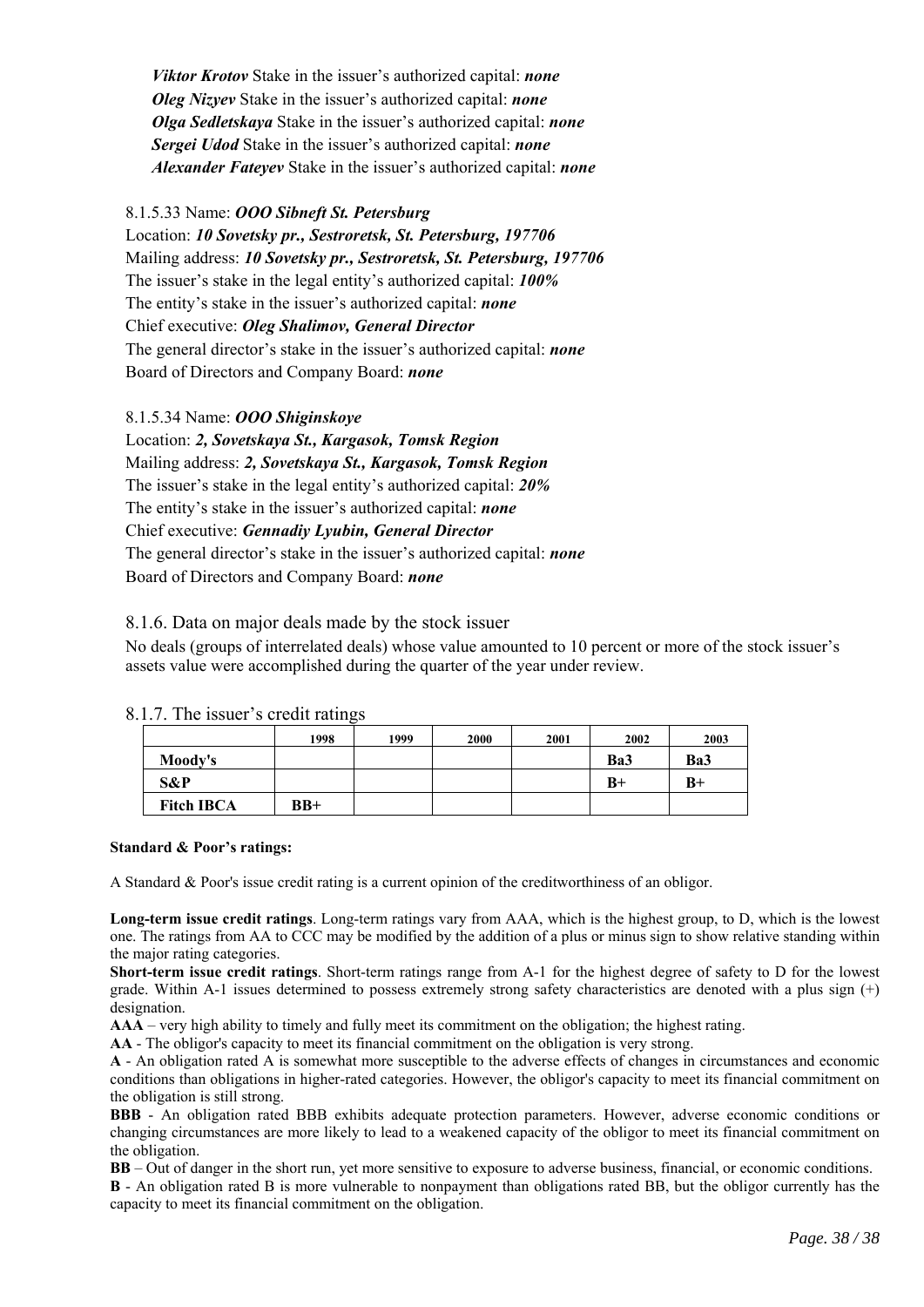**CCC** - An obligation rated CCC is currently vulnerable to nonpayment, and is dependent upon favorable business, financial, and economic conditions for the obligor to meet its financial commitment on the obligation.

**CC** - An obligation rated CC is currently highly vulnerable to nonpayment.

**C** - The C rating may be used to cover a situation where a bankruptcy petition has been filed or similar action has been taken, but payments on this obligation are being continued.

**SD** – Selective default on a particular obligation while payments continue on other obligations.

**D** - An obligation rated D is in payment default.

AAA, AA, A and BBB are investment grade ratings. Obligations rated BB, B, CC, CC, and C are regarded as having significant speculative characteristics.

# **8.2. Shares.**

Category: **ordinary nominal shares**

Nominal value: **0.0016 rubles**

Shares in circulation **as of January 1, 2004**:

**The number of floated shares less the shares on the issuer's balance sheet (4,741,299,639 – 5,307) = 4,741,294,332 ordinary shares.** 

Number of additional shares being placed: **none.**

Number of 'declared' shares: **none.**

Number of treasury shares: **5,307 ordinary shares.**

Number of additional shares that could be placed: **no stock issue in progress.** 

| <b>ISSUES ONE AND TWO COMBINED</b>                                   |                                                                                                                                                                                                                       |                                                                                                                                       |  |  |  |
|----------------------------------------------------------------------|-----------------------------------------------------------------------------------------------------------------------------------------------------------------------------------------------------------------------|---------------------------------------------------------------------------------------------------------------------------------------|--|--|--|
| <b>State Registration</b><br><b>Number of the Issue</b>              | <b>Placement Data</b>                                                                                                                                                                                                 | <b>Placement Results</b>                                                                                                              |  |  |  |
| 52-1p-0796<br>October 17, 1995<br>(share issue cancelled)            | The issue was placed within the<br>period from October 31, 1995 through<br>May 31, 1997. During privatization,<br>the shares were placed through a<br>loan for shares auction and monetary<br>and investment tenders. | The Issue Results Report<br>was registered on August<br>10, 1998. The total number<br>of shares actually placed<br>was 4,516,396,250. |  |  |  |
| $1 - 02 - 00146 - A$<br>December 16, 1998<br>(share issue cancelled) | The issue was placed through closed<br>subscription from January 14, 1999<br>through March 16, 1999.                                                                                                                  | The Issue Results Report<br>was registered on April 26,<br>1999. The number of shares<br>actually placed totaled<br>224,903,389.      |  |  |  |

On the basis of Instruction No. 03-1129/r, issued by the Russian Federal Securities Commission on June 17, 2003, Sibneft combined these two share emissions in its register on July 7, 2003. The registration numbers of the two share issues have been annulled, and both emissions have been assigned the new registration number 1-01-00146-A, June 17, 2003.

| <b>Combined Share Issue</b> |                                                         |                  |                         |                           |  |
|-----------------------------|---------------------------------------------------------|------------------|-------------------------|---------------------------|--|
|                             | <b>State Registration</b><br><b>Number of the Issue</b> | Number of Shares | <b>Nominal</b><br>Value | <b>Authorized Capital</b> |  |
|                             | 1-01-00146-A<br>June 17, 2003                           | 4,741,299,639    | $0.0016$ rubles         | 7,586,079.4224 rubles     |  |

# **Rights of the holders of each share of the issue:**

- to alienate the shares held by them without the consent of other shareholders and/or the Company;

- the shareholders of the Company shall have priority rights to buy additional shares and issued securities convertible into shares, when they are placed through open subscription, in quantities proportionate to the quantity of the shares of the respective category (type) held by them;

- the shareholders of the Company who have voted against the placement by closed subscription of shares or securities convertible into shares or who have not participated in the vote on this matter shall have priority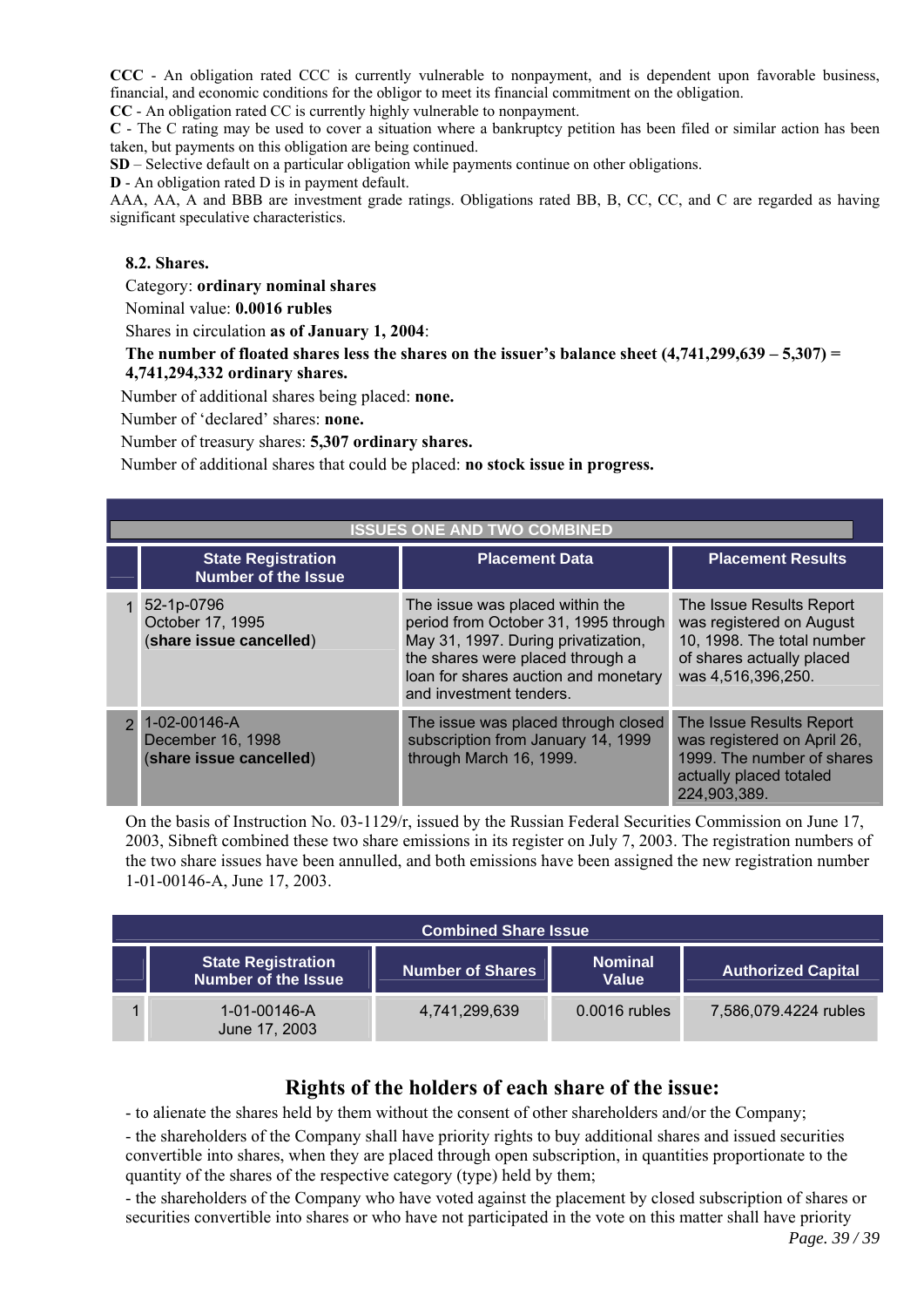rights to buy additional shares and securities convertible into shares, when they are placed through closed subscription, in quantities proportionate to the quantity of the shares of the respective category (type) held by them. The said right shall not apply to the placement of shares or other securities convertible into shares through closed subscription exclusively among shareholders in the event that shareholders can acquire a whole number of placed shares or other securities convertible into shares in quantities proportionate to the quantity of the shares of the respective category (type) held by them;

- to receive a share of net profits (dividends) to be distributed among shareholders as stipulated by the law and the Charter depending on the category (type) of the shares held by him/her;

- to receive part of the property of the Company (liquidation quota) remaining after the liquidation of the Company in proportion to the quantity of the shares of the respective category (type) held by him/her;

- to have access to the documents of the Company as stipulated by the law and the Charter and to obtain copies thereof for pay;

- to exercise other rights as stipulated by the laws, the Charter and decisions passed by the shareholders' general meeting within its authority.

### **Ordinary Shares**

Every ordinary share of the Company has equal nominal value and entitles its holder to an equal amount of rights.

- Under the Federal Law On Joint-Stock Companies the holders of ordinary shares of the Company can attend the general meeting of shareholders with the right to vote on matters within its authority and also have the right to receive dividends, and in the event of the liquidation of the Company the right to receive part of its property (liquidation quota).

# **Voting Shares**

The voting share shall be a share entitling its holder to the right to vote on all matters within the authority of the general meeting or on individual matters within its authority.

The share carrying the right to vote on all matters within the authority of the general meeting shall be:

a fully paid ordinary share, with the exception of the shares at the disposal of the Company.

The shares carrying the right to vote on all matters within the authority of the general meeting of shareholders shall grant their holder the right:

- to participate in voting (including by proxy) at the general shareholders meeting on all questions within its authority;

- to nominate candidates for the agencies of the Company under the procedures and terms established by the law and by the Charter;

- to make proposals for the agenda of the annual general shareholders meeting under the procedures and terms established by the law and by the Charter;

- to request to see the list of persons entitled to attend the general shareholders meeting under the procedures and terms established by the law and by the Charter;

- to have access to the accounting records and documents under the procedures and terms established by the law and by the Charter;

- to request the convocation of an extraordinary general meeting of shareholders and/or verification of the financial and business operations of the Company by the auditing commission under the procedures and terms established by the law and by the Charter;

- to request the buyout by the Company of all or part of his/her shares in cases prescribed by the law.

### **8.3.Previous stock issues.**

# **8.4. Data on entities (persons) having provided backing for bonds**

### **8.5. Guarantees for meeting commitments concerning bond issue.**

OAO Sibneft has not issued any other bonds besides mentioned in 8.2. There is no liabilities for securities.

# **8.6. Registrar.**

**OAO Registrator R. O. S. T.**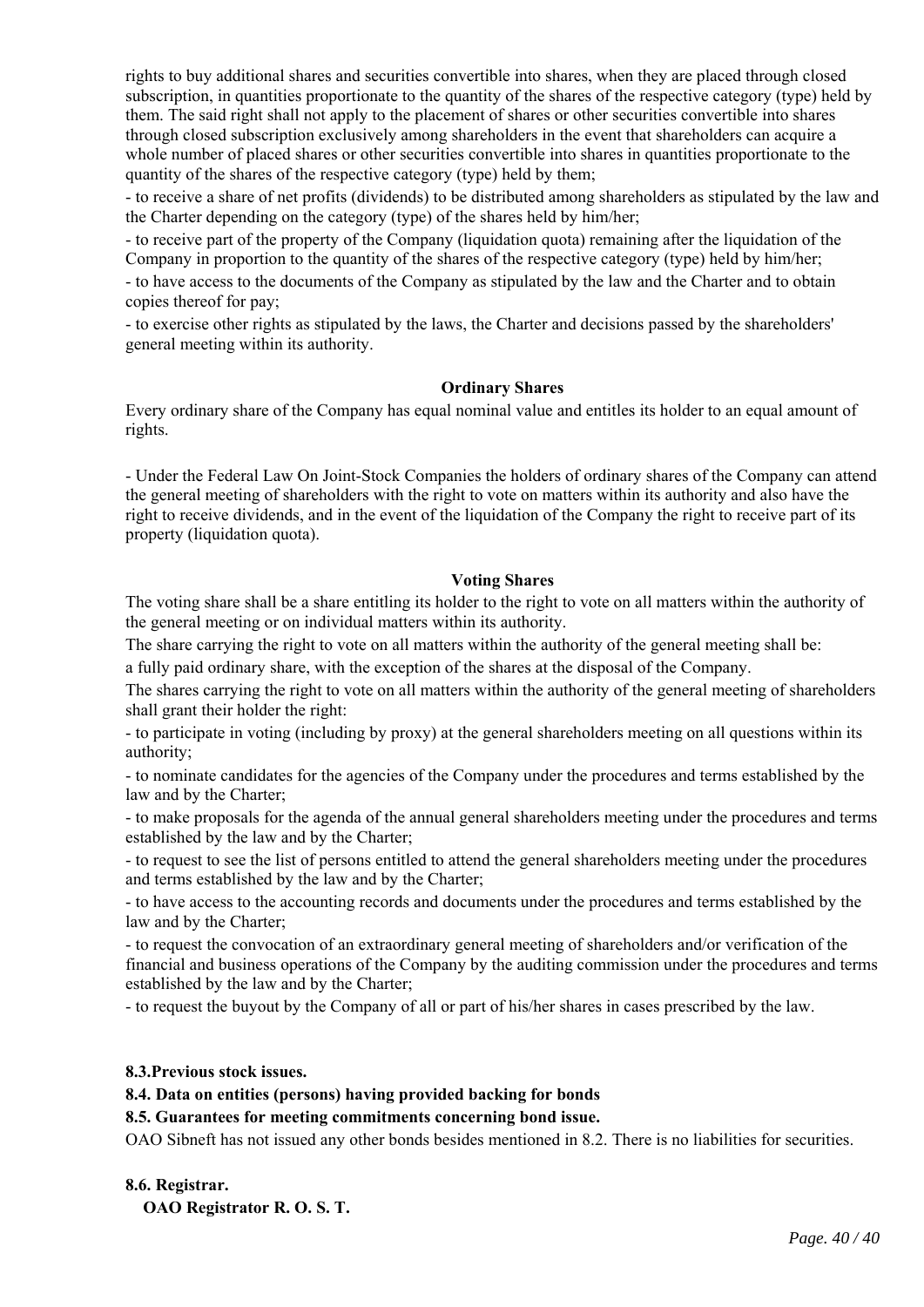Physical address: 18 Stromynka, Bldg. 13, Moscow, Russian Federation Mailing address: 18 Stromynka, PO Box 9, Moscow 107996, Russian Federation Tel.: +7 (095) 771-7335, +7 (095) 771-7337

Fax: +7 (095) 777-7334

Internet: http://www.rrost.ru/

E-mail: rost@rrost.ru

OAO Registrator R. O. S. T. is a specialized registrar and operates under License No. 10-000-1-00264 issued by the Federal Securities Commission on December 3, 2002.

The company's original name, ZAO Stock Registration Company, changed in 2002 as a result of corporate reorganization. The registrar was founded in 1996 and since then has kept the registers of OAO Sibneft and its subsidiaries.

The registrar provides a full array of services related to the shareholders register and acts as both auditing committee for OAO Sibneft and agent for paying out dividends on Sibneft shares.

# **8.7. Legislation regulating imports and exports of capital which may influence dividend payouts, interest and other payment to non-residents.**

Federal Law on Investment Activities in the Russian Federation in the Form of Capital Investment, No. 39- FZ, dated February 25, 1999

Federal Law on Foreign Investment in the Russian Federation, No. 160-FZ, dated July 9, 1999 Federal Law on Currency Regulation and Currency Control

# **8.8. Taxation of incomes on the stock issuer's securities.**

System of taxation of income from issued securities is regulated by item 280, 283, 284, 285, 286, 287, 309, 310, 312, 329 of Tax Code of Russian Federation (second part) as of 05.08.2000 № 117-ФЗ.

Dividends on OAO Sibneft ordinary nominal shares are taxed at the following rates:

- corporations that are residents of the Russian Federation 6%
- non-resident corporations 15% (\*)
- individual residents of the Russian Federation  $-6\%$
- non-resident individuals 30%

(\*) In the event that there are agreements on avoidance of double taxation with a country whose resident a shareholder is, the rates stipulated by those agreements are taken into account.

|                | In 2000, further to the Board of<br>Directors' decision of October 10,<br>2000, interim dividends were paid<br>in the amount of 0.3 rubles per<br>share.                                                                                        | Deadline for list of<br>dividend recipients:<br>September 30, 2000 | Total of cash facilities<br>disbursed by Sibneft:<br>1,422,389,891 rubles.  | As of January 1, 2004,<br>actual payouts totaled<br>1,422,020,979.17 rubles  |
|----------------|-------------------------------------------------------------------------------------------------------------------------------------------------------------------------------------------------------------------------------------------------|--------------------------------------------------------------------|-----------------------------------------------------------------------------|------------------------------------------------------------------------------|
| $\overline{2}$ | Further to the Board of Directors'<br>decision of August 16, 2001, based<br>on the results of the company's<br>activities in the third quarter of<br>2001, interim dividends were paid<br>in the amount of 3.79 rubles per<br>i <sub>bare</sub> | Deadline for list of<br>dividend recipients:<br>August 3, 2001     | Total of cash facilities<br>disbursed by Sibneft:<br>17,969,525,631 rubles. | As of January 1, 2004,<br>actual payouts totaled<br>17,967,023,501.36 rubles |
| 3              | Further to the Board of Directors'<br>decision of November 12, 2001,<br>pased on the results of the<br>company's activities in the fourth<br>quarter of 2001, interim dividends<br>were paid in the amount of 2.32<br>tubles per share.         | Deadline for list of<br>dividend recipients:<br>November 2, 2001   | Total of cash facilities<br>disbursed by Sibneft:<br>10,999,815,162 rubles. | As of January 1, 200, actual<br>payouts totaled<br>10,997,950,981.01 rubles  |

# **Dividend history**